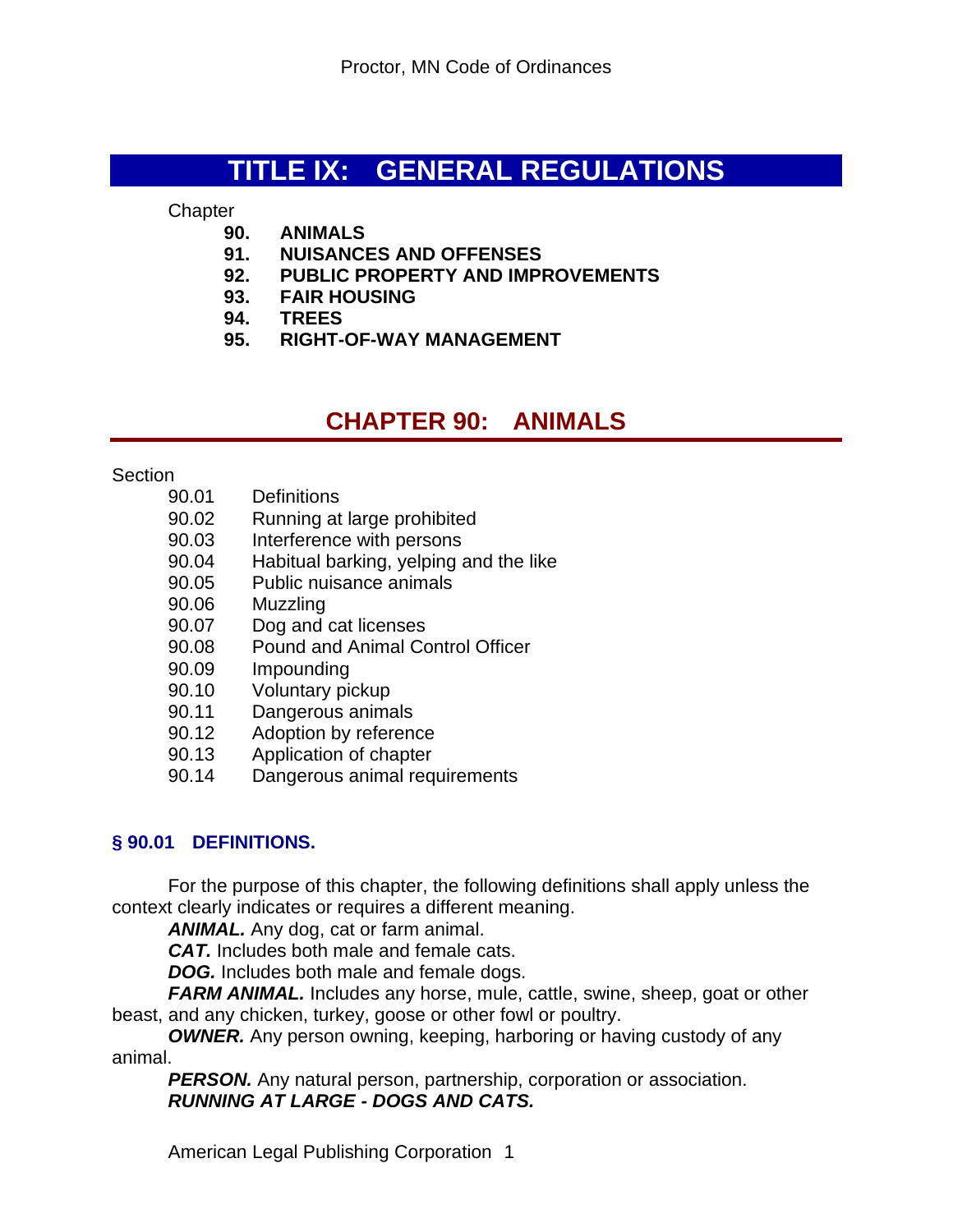- (1) A dog or cat is deemed to be *RUNNING AT LARGE* unless it is:
	- (a) On the premises of its owner;

 (b) On a leash not exceeding six feet in length and accompanied by and under the control of its owner or other responsible person;

- (c) Confined in a shipping receptacle or a closed vehicle; or
- (d) Actually participating in a bona fide field trial, dog or cat

show or exhibition, training school, obedience school or similar activity.

 (2) A dog or cat is also deemed to be *RUNNING AT LARGE* if it commits damage to the person or property of anyone other than the owner, or creates a nuisance upon the property of anyone other than the owner, except in defense of the owner, his or her family or his or her property. A female dog or cat in heat is also deemed to be *RUNNING AT LARGE* if it is off the premises of its owner, unless the dog or cat is confined and being transported to or from the premises of the owner.

*RUNNING AT LARGE - FARM ANIMALS.* A farm animal is deemed to be *RUNNING AT LARGE* if:

 (1) It is off the premises of the owner, unless accompanied by its owner or an agent or employee of its owner; or

 (2) It is allowed to trespass upon or run over any lawn, garden, improved lot or fenced private grounds other than those of its owner. (Prior Code, § 501.01)

# **§ 90.02 RUNNING AT LARGE PROHIBITED.**

No owner shall permit any animal to run at large. (Prior Code, § 501.02) Penalty, see § 10.99

# **§ 90.03 INTERFERENCE WITH PERSONS.**

No owner shall harbor or keep on a chain or otherwise any dog or cat which shall cause annoyance to or interfere with people passing upon any streets, sidewalks or other public place by physical interference with people. (Prior Code, § 501.03) Penalty, see § 10.99

# **§ 90.04 HABITUAL BARKING, YELPING AND THE LIKE.**

No person shall harbor or keep any dog or cat which, by loud and frequent or habitual barking, yelping, meowing, howling and the like shall cause annoyance to the neighborhood or to people passing upon the streets, sidewalks or other public places in the city.

(Prior Code, § 501.11) Penalty, see § 10.99

# **§ 90.05 PUBLIC NUISANCE ANIMALS.**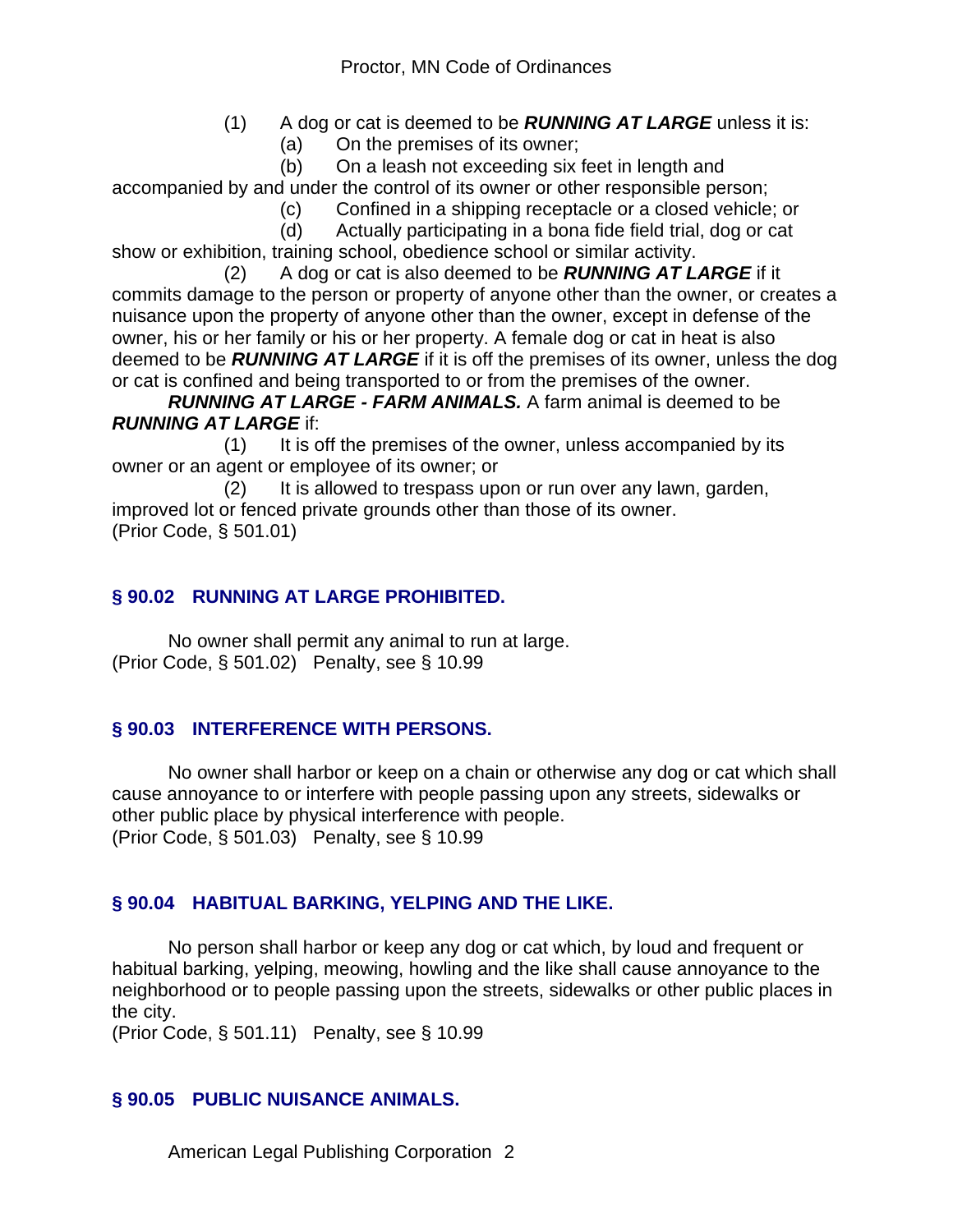(A) *Definition.* For the purpose of this section, the following definition shall apply unless the context clearly indicates or requires a different meaning.

**PUBLIC NUISANCE ANIMAL.** Includes any animals that:

- (a) Is repeatedly found at large as defined by this chapter;
- (b) Damages the property of anyone other than the owner;
- (c) Attacks without provocation;
- (d) Excessively makes disturbing noises including, but not

limited to, continued and repeated howling, barking, whining or other utterances causing unreasonable annoyance, disturbance or discomfort to neighbors or others in close proximity; and

 (e) Creates unsanitary conditions or offensive and objectionable odor in enclosures or surroundings and thereby creates unreasonable annoyance or discomfort to neighbors or others in close proximity to the premises where the animal is kept.

(B) *Impoundment of public nuisance animals.* Any public nuisance animal may be impounded and the owner or possessor thereof charged as provided in this chapter for a violation thereof.

(Prior Code, § 501.13) Penalty, see § 10.99

### **§ 90.06 MUZZLING.**

Whenever the prevalence of rabies or any other contagious disease affecting dogs or cats renders the action necessary to protect the public health and safety, the Council shall issue an order requiring every dog or cat to be confined or muzzled securely so it cannot bite. The order shall remain in effect for that time as the Council deems necessary for the protection of the public. The owner of every dog or cat shall comply with the order for the period of time as it remains in effect. Any dog or cat not muzzled or confined in compliance with the order shall be impounded pursuant to § 90.09.

(Prior Code, § 501.04) Penalty, see § 10.99

#### **§ 90.07 DOG AND CAT LICENSES.**

(A) *License required.* No person shall own, harbor or have custody of any dog or cat over the age of six months without obtaining a license for the dog or cat.

(B) *Application.* Every application for a dog or cat spayed or neutered license shall be made to the Police Department and shall state the name and address of the owner, and the sex, breed, age, color and marking of the dog or cat. Each application shall be accompanied by payment in full of the license fee. No application for a license shall be accepted without proof of current rabies vaccination for each dog or cat to be licensed. Further, the failure of any dog or cat owner, whether the animal is licensed or unlicensed, to keep any animal vaccinated against rabies shall be a petty misdemeanor. In addition to any court fines, owners may post a deposit of an amount set by City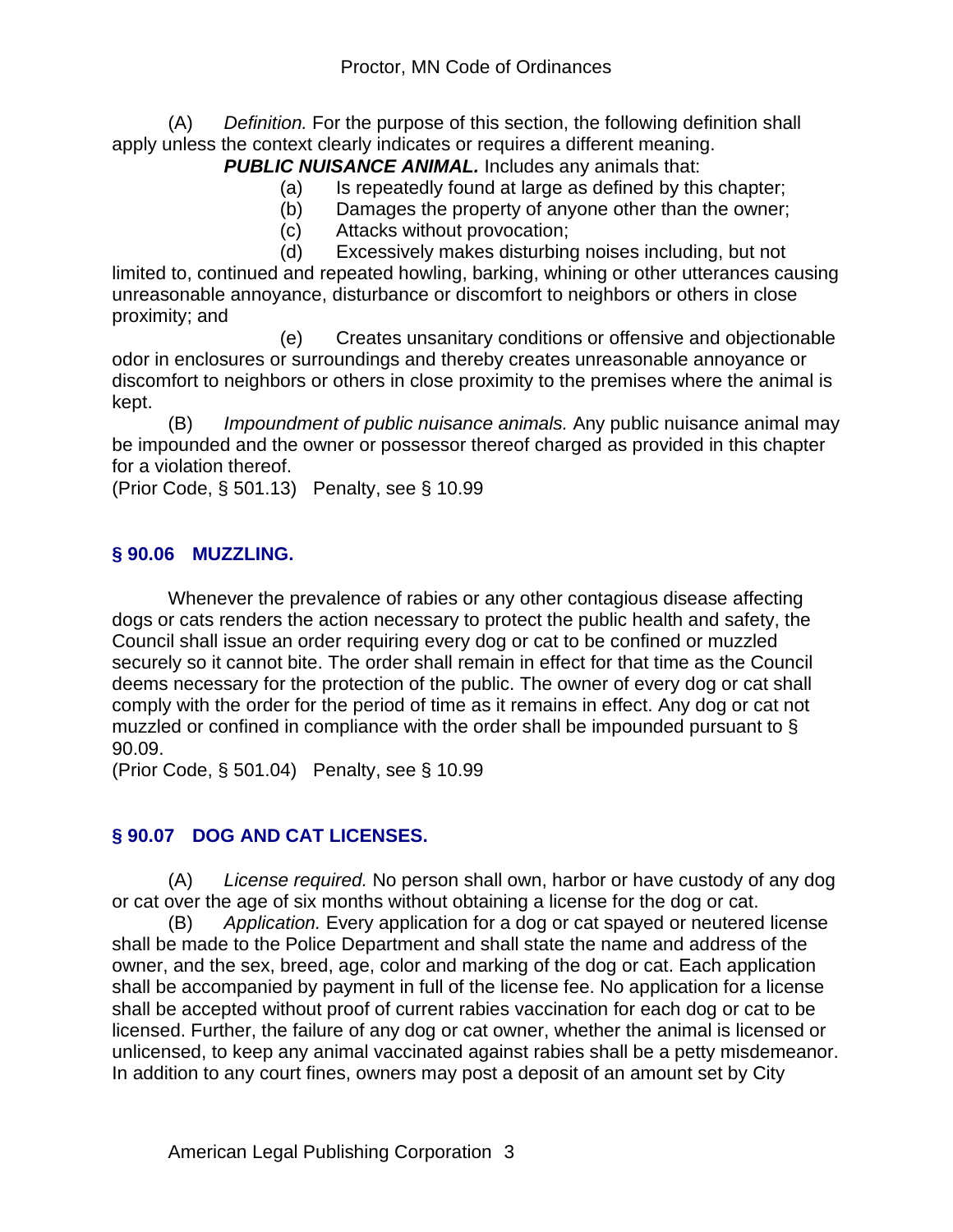Council from time to time by resolution for the animals which shall be refunded upon proof of vaccination.

(C) *Term and fee.* The annual fee for a dog or cat license shall be subject to the city schedule of charges and fees. Each license shall expire on January 1 of each year. The fee shall not be prorated for a partial year.

(D) *License tag.* The Police Department shall issue a numbered license bearing the description of the dog or cat and the owner's name and address, and a metal or plastic tag bearing the license number. The tag shall be fastened to the dog or cat's collar, and shall be worn by the dog or cat at all times. The Clerk-Treasurer shall maintain a record showing the owner's name and address, description of the dog or cat and the license number for each license issued. No person except the owner or his or her agent shall remove a license tag from a dog or cat collar or remove from a dog or cat any collar with a license tag attached. No person shall keep, harbor or have custody of a dog or cat bearing a fictitious, altered or invalid license tag, or a license tag not issued for the dog or cat wearing it. No person shall transfer a tag from one dog or cat to another.

(E) *Owner responsibility.* The owner of any licensed dog or cat, as recorded by the Clerk-Treasurer, shall be responsible for all fees and charges accruing by reason of owning, harboring or having custody of any dog or cat in the city. If the ownership of a dog or cat changes, it is the responsibility of the recorded licensee to notify the Clerk-Treasurer of the change.

(Prior Code, § 501.05) (Ord. 02-05, passed 4-4-2005) Penalty, see § 10.99

# **§ 90.08 POUND AND ANIMAL CONTROL OFFICER.**

(A) *Pound established.* There is hereby established a city pound at a location as the Council may designate for the keeping of any animal impounded under this chapter. The Council shall provide suitable facilities for the well-being and humane care of impounded animals.

(B) *Animal Control Officer.* There is hereby created the office of Animal Control Officer. The Animal Control Officer and/or other designated employees of the City Police Department shall enforce the provisions of this chapter and shall have charge of the pound. The Animal Control Officer shall be paid a salary or fee established by the Council. The Animal Control Officer shall render a monthly statement to the Council of all fees, charges and moneys received by him or her. Upon the Council's approval, the bills will be paid. Council, as an alternative, may contract with any other government for Animal Control Officer services.

(C) *Interference.* No unauthorized person shall break open the pound, or attempt to do so, or assist in doing so. No unauthorized person shall take or let out any animal from the pound or take or attempt to take from the Animal Control Officer and/or other designated employees of the City Police Department any animal taken up by him or her as provided by this chapter. No person shall hinder, obstruct or interfere with the Animal Control Officer and/or other designated employees of the City Police Department in the performance of their duties.

(Prior Code, § 501.06) Penalty, see § 10.99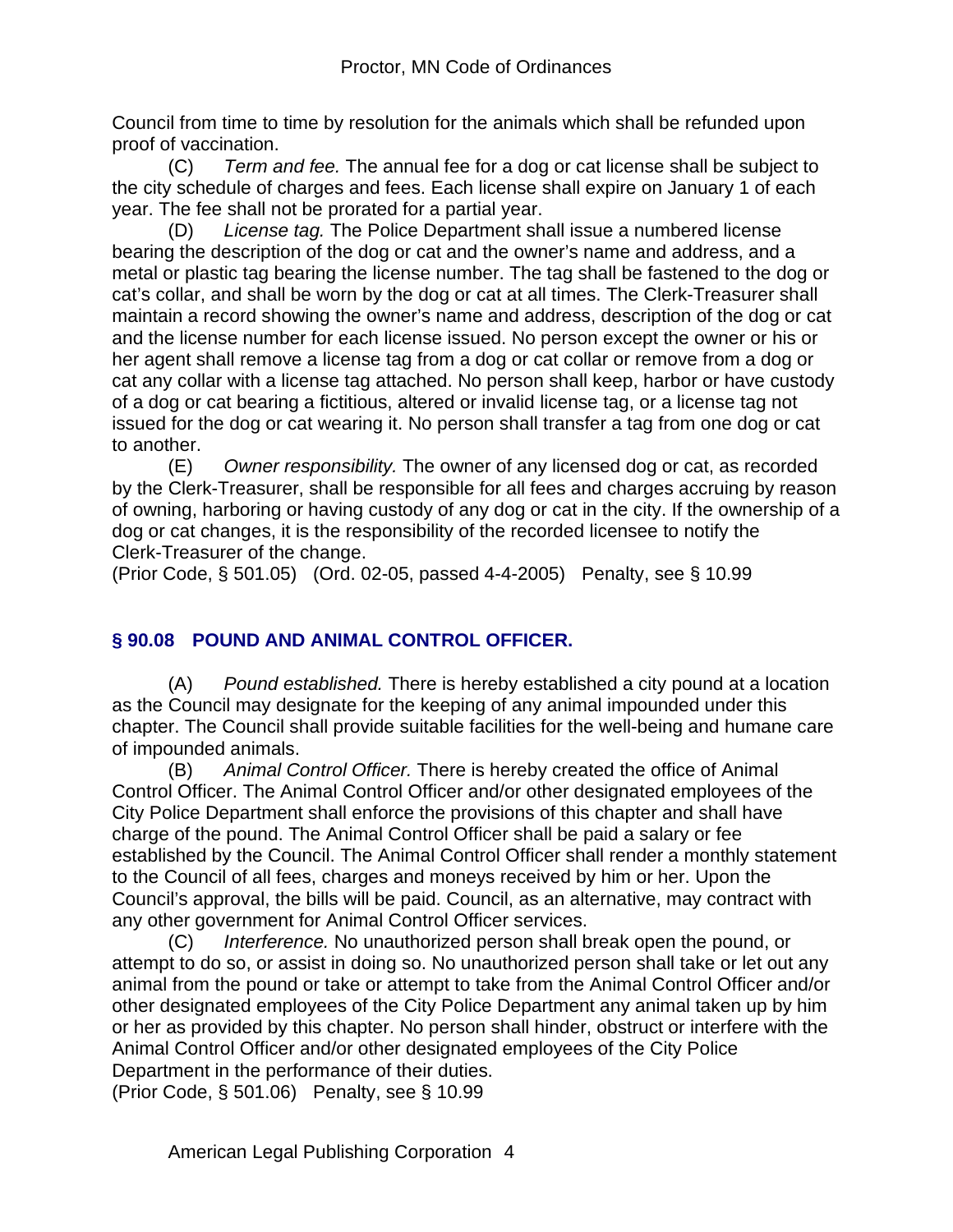#### **§ 90.09 IMPOUNDING.**

(A) *Authorization.* The Animal Control Officer and/or other designated employees of the City Police Department shall seize and impound any unlicensed dog or cat, any animal running at large and any animal otherwise in violation of this chapter. The fact that a dog or cat is without a license tag attached to its collar shall be presumptive evidence that the dog or cat is unlicensed. Any police officer seizing a dog or cat shall immediately deliver the dog or cat to the Animal Control Officer. The Animal Control Officer and/or other designated employees of the City Police Department shall thereupon give notice of the impounding to the owner, or if the owner is unknown or cannot be found, he or she shall post notice at the City Hall and at the pound. The notice shall describe the impounded animal and the time and place of its taking.

(B) *Redemption.* Any impounded animal may be redeemed by the owner within five days from the date of impounding by payment of the impounding fee. No unlicensed dog or cat shall be released by the Animal Control Officer and/or other designated employees of the City Police Department unless a license is first obtained for the dog or cat. Any impounded animal found to be rabid or hopelessly crippled, and any dog or cat known to be treacherous or vicious, shall be destroyed immediately by the Animal Control Officer and/or other designated employees of the City Police Department.

(C) *Disposal - research.* When any hospital or reputable institution of learning shall apply to the Clerk-Treasurer for permission to use for research purposes on the study of prevention or cure of disease for the betterment of mankind any impounded animal remaining unclaimed after five days, the Animal Control Officer and/or other designated employees of the City Police Department upon direction of the Council shall surrender to the institution or hospital those unclaimed animals as are requested.

(D) *Disposal generally.* Any unclaimed impounded animal may be sold by the Animal Control Officer and/or other designated employees of the City Police Department and the proceeds remitted to the city treasury after deduction for the cost of care of the animal. Any impounded animal not redeemed, surrendered to a hospital or institution, or sold shall be humanely disposed of by the Animal Control Officer and/or other designated employees of the City Police Department at the direction of the Council. Costs of disposal shall be the responsibility of and be billed to the owner of the animal, if known.

(E) *Fees.* For every animal impounded, the owner shall pay, before release, an amount equal to the actual costs of the care, feeding and impounding of any animal; provided, that the owner of any animal found to be running at large or impounded for any reason under the terms of the chapter on more than one occasion shall be guilty of a petty misdemeanor punishable by a maximum fine subject to city administrative fine schedule. This fine shall be in addition to the costs of impoundment as set forth above. (Prior Code, § 501.07) (Ord. 02-05, passed 4-4-2005) Penalty, see § 10.99

#### **§ 90.10 VOLUNTARY PICKUP.**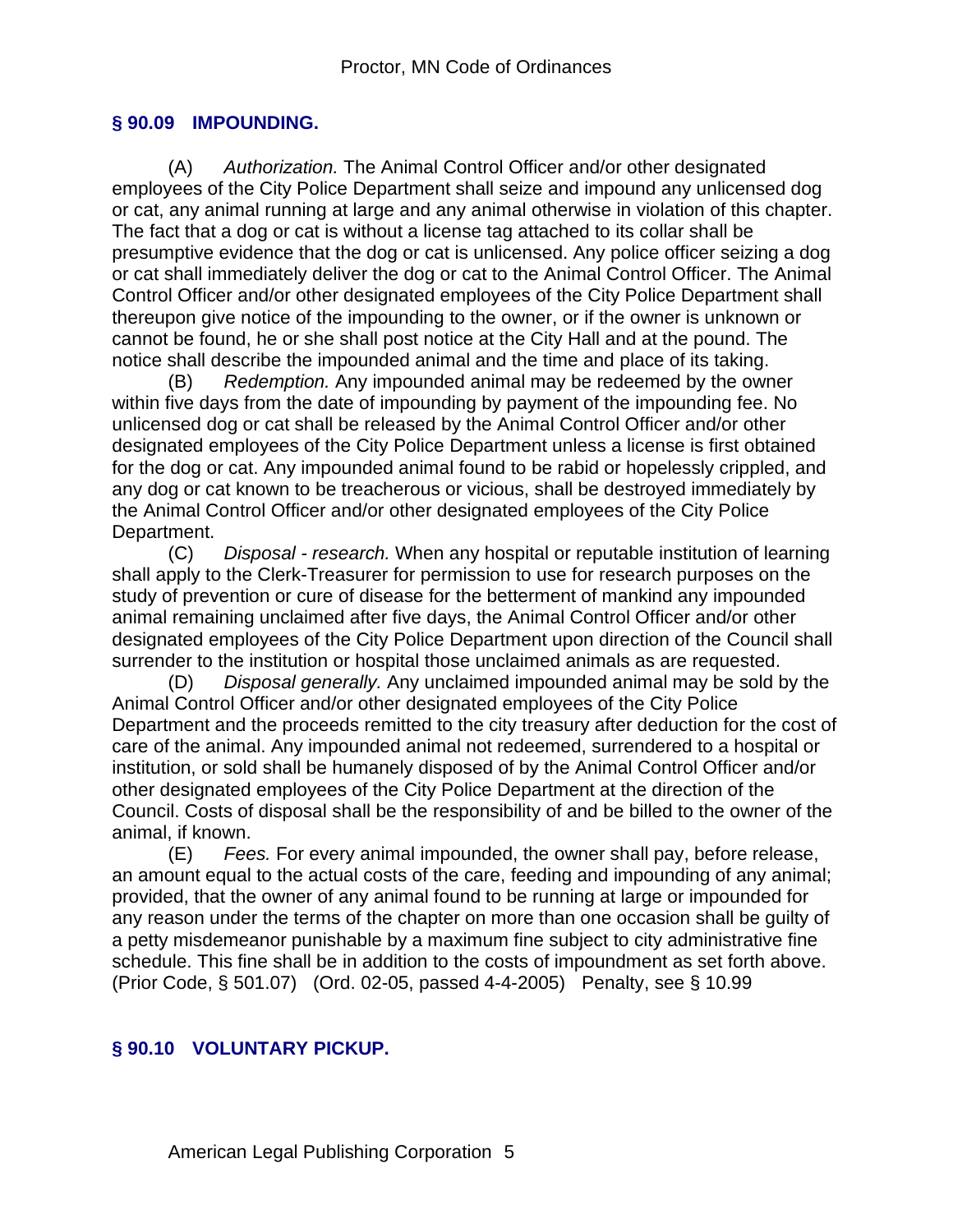Upon request of the owner, the Animal Control Officer and/or other designated employees of the City Police Department shall pick up and dispose of any animal, alive or dead. The owner or other person requesting the service shall, at the discretion of the Animal Control Officer and as recommended to the Chief of Police, pay all costs thereof. (Prior Code, § 501.08)

#### **§ 90.11 DANGEROUS ANIMALS.**

Notwithstanding any other provisions of this chapter, any animal which is diseased, vicious, dangerous, rabid, exposed to rabies or which has been bitten by another animal, including wild animals, and which cannot be impounded without serious risk to the persons attempting it, may be immediately destroyed by or under the direction of the Animal Control Officer and/or other designated employees of the City Police Department.

(Prior Code, § 501.09)

#### **§ 90.12 ADOPTION BY REFERENCE.**

M.S. §§ 35.67 and 35.68, as they may be amended from time to time, are adopted by reference as if set out in full herein. (Prior Code, § 501.10)

#### **§ 90.13 APPLICATION OF CHAPTER.**

This chapter shall apply to any and all animals kept within the city and to all animals found within the city. The selection of the roadways to be posted shall be at the Council's discretion.

(Prior Code, § 501.12)

#### **§ 90.14 DANGEROUS ANIMAL REQUIREMENTS.**

(A) *Requirements.* If city police personnel do not order the destruction of an animal that is dangerous, city police personnel may, as an alternative, order any or all of the following:

 (1) The owner provide and maintain a proper enclosure for the dangerous animal as defined in this chapter;

 (2) Post the front and the rear of the premises with clearly visible warning signs, including a warning symbol to inform children, that there is a dangerous animal on the property, which warning symbol shall be the same or similar to those specified in M.S. § 347.51, as it may be amended from time to time;

 (3) Provide and show proof annually of public liability insurance in the minimum amount of an amount set by City Council from time to time by resolution;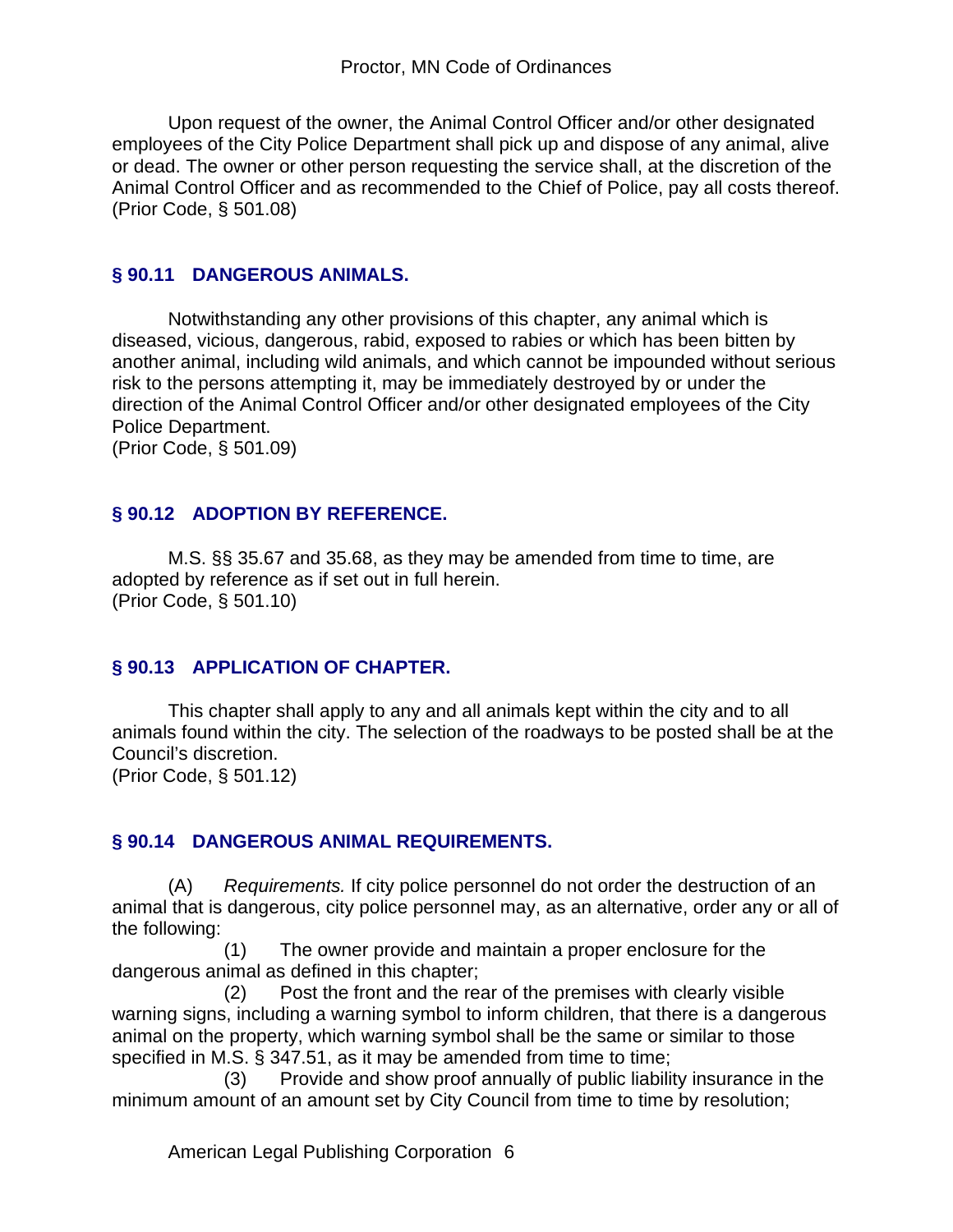(4) If the animal is a dog and is outside the proper enclosure, the dog must be muzzled and restrained by a substantial chain or leash (not to exceed six feet in length) and under the physical restraint of a person 16 years of age or older. The muzzle must be of the design as to prevent the dog from biting any person or animal, but will not cause injury to the dog or interfere with its vision or respiration;

 (5) If the animal is a dog, it must have an easily identifiable, standardized tag identifying the dog as dangerous affixed to its collar at all times as specified in M.S. § 347.51, as it may be amended from time to time;

 (6) All animals deemed dangerous by city police personnel shall be registered with the county in which this city is located within 14 days after the date the animal was so deemed and provide satisfactory proof thereof to city police personnel;

 (7) If the animal is a dog, the dog must be licensed and up to date on rabies vaccination. If the animal is a cat or ferret, it must be up to date with rabies vaccination; and

 (8) If there is more than one animal in a given household, the owner or possessor thereof may be required to reduce the number of animals for a period of time deemed appropriate by the city or its designee depending upon the severity of the offense or situation.

(B) *Seizure.* City police personnel shall immediately seize any dangerous animal if the owner does not meet each of the above requirements within 14 days after the date notice is sent to the owner that the animal is dangerous. Seizure may be appealed to district court by serving a summons and petition upon the city and filing it with the district court.

(C) *Reclaiming animals.* A dangerous animal seized under this section, may be reclaimed by the owner of the animal upon payment of impounding and boarding fees, and presenting proof to city police personnel that each of the requirements under this chapter is fulfilled. An animal not reclaimed under this section within 14 days may be disposed of as provided under this chapter and the owner is liable to the city for costs incurred in confining the animal.

(D) *Subsequent offenses.* If an owner of an animal has subsequently violated the provisions under this chapter with the same animal, the animal must be seized by city police personnel. If the owner is found to have violated the provisions for which the animal was seized, city police personnel shall order the animal destroyed in a proper and humane manner and the owner shall pay the costs of confining the animal. If the person is found not to have violated the provisions for which the animal was seized, the owner may reclaim the animal under the provisions of this chapter. If the animal is not yet reclaimed by the owner within 14 days after the date the owner is notified that the animal may be reclaimed, the animal may be disposed of as provided under this chapter and the owner is liable to the city for the costs incurred in confining, impounding and disposing of the animal.

(Prior Code, § 501.14) Penalty, see § 10.99

# **CHAPTER 91: NUISANCES AND OFFENSES**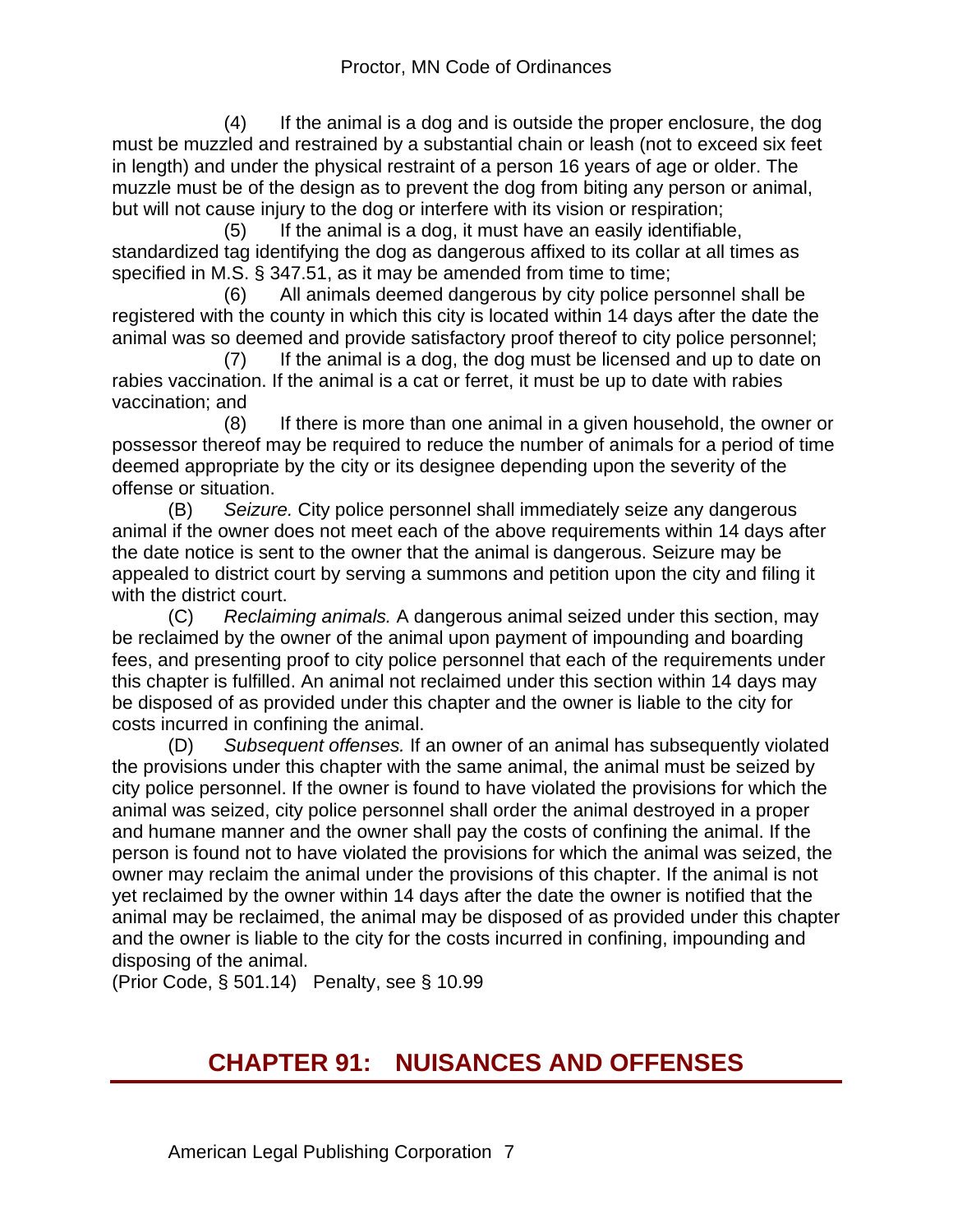#### **Section**

#### *Nuisances*

- 91.001 Public nuisance defined
- 91.002 Public nuisances affecting health
- 91.003 Public nuisances affecting morals and decency
- 91.004 Public nuisances affecting peace and safety
- 91.005 Enforcement<br>91.006 Racing cars a
- Racing cars and stock cars
- 91.007 Abatement

#### *Burning of Solid Fuels*

- 91.020 Definitions
- 91.021 Permits
- 91.022 Other requirements upon effective date of this subchapter
- 91.023 Duties of city officers

#### *Hazardous Buildings and Excavations*

91.035 Abatement

#### *Abandoned Personal Property*

- 91.050 Definitions
- 91.051 Unlawful storage of abandoned properties
- 91.052 Procedure for removal of abandoned property from public property
- 91.053 Procedure for removal of abandoned property from private property
- 91.054 Hearing procedure

#### *Lost, Stolen or Abandoned Property*

- 91.065 Sale at public auction after 60 days
- 91.066 Claim of proceeds of the sale

#### *Abandoned and Inoperative Motor Vehicles*

- 91.080 Declaration of public nuisance
- 91.081 Definitions
- 91.082 Abandoned vehicle
- 91.083 Unregistered vehicles
- 91.084 Junked vehicles
- 91.085 Hearing procedure<br>91.086 Failure to remove
- Failure to remove
- 91.087 Abatement, removal and disposition
- 91.088 Entry for removal or abatement
- 91.089 Prohibition on streets, highways or rights-of-way
- 91.090 Restoration of vehicles

#### *Intrusive Lighting*

- 91.105 In general
- 91.106 Specific standards
- 91.107 Exceptions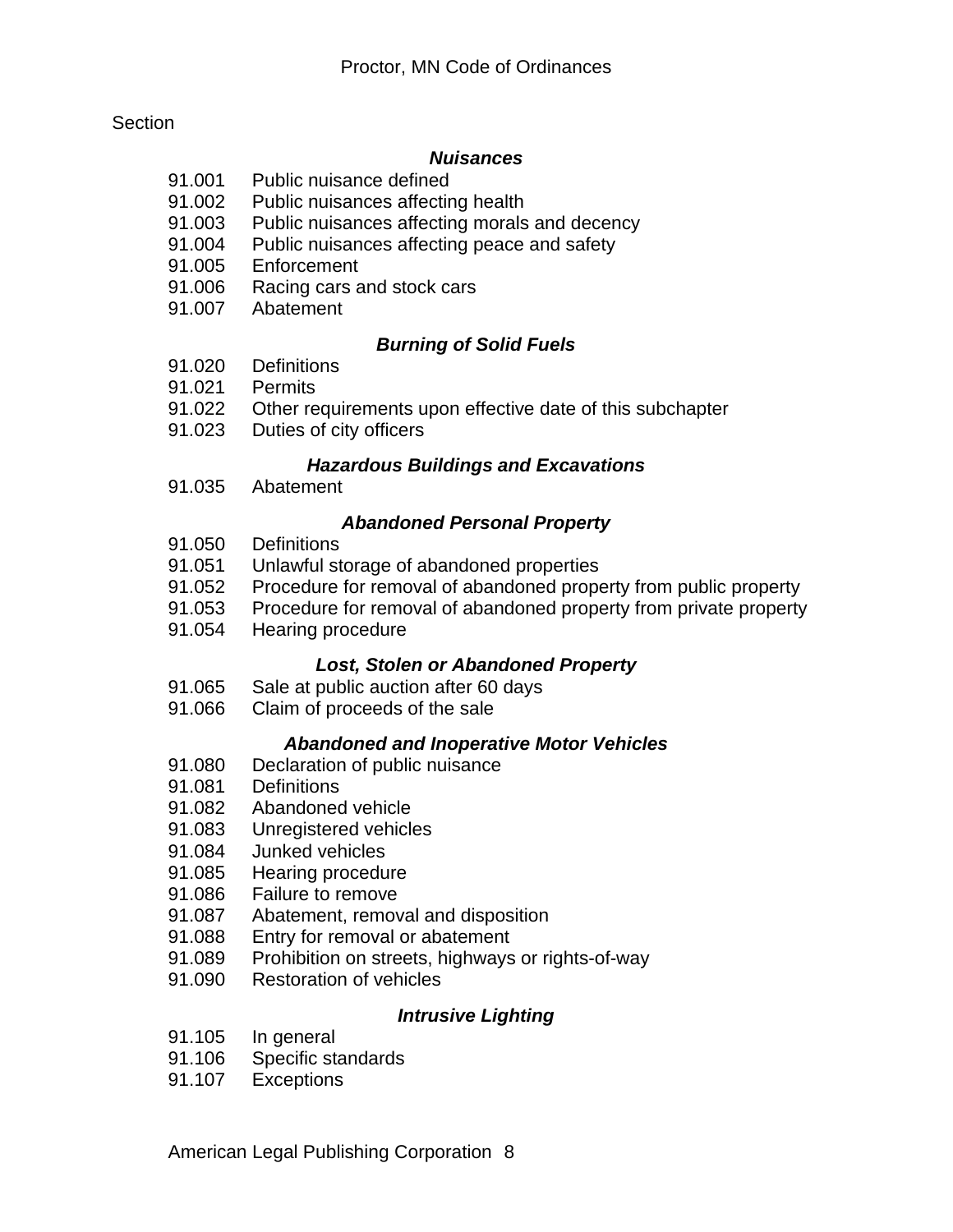#### *User Charge for Excessive Consumption of Police Services*

- 91.120 Purpose
- 91.121 Definitions
- 91.122 Initial police response to nuisance event
- 91.123 Subsequent police responses; liability
- 91.124 Cost; collection
- 91.125 Administrative appeal
- 91.126 Applicability of subchapter
- 91.999 Penalty

# **NUISANCES**

### **§ 91.001 PUBLIC NUISANCE DEFINED.**

Whoever by his or her act or failure to perform a legal duty intentionally does any of the following is guilty of maintaining a public nuisance which is a misdemeanor:

(A) Maintains or permits a condition which unreasonably annoys, injures or endangers the safety, health, morals, comfort or repose of any considerable number of members of the public;

(B) Interferes with, obstructs or renders dangerous for passage any public highway or right-of-way or waters used by the public; or

(C) Is guilty of any other act or omission declared by law or this chapter to be a public nuisance and for which no sentence is specifically provided. (Prior Code, § 901.01) Penalty, see § 91.999

#### **§ 91.002 PUBLIC NUISANCES AFFECTING HEALTH.**

The following are hereby declared to be nuisances affecting health:

(A) Exposed accumulation of decayed or unwholesome food or vegetable matter;

(B) All diseased animals running at large;

- (C) All ponds or pools of stagnant water;
- (D) Carcasses of animals not buried or destroyed within 24 hours after death;
- (E) Accumulations of manure, refuse or other debris;

(F) Privy vaults and garbage cans which are not rodent-free or fly-tight or which are so maintained as to constitute a health hazard or to emit foul and disagreeable odors;

(G) The pollution of any public well or cistern, stream or lake, canal or body of water by sewage, industrial waste or other substances;

(H) All noxious weeds and any other weeds growing to a height of more than 12 inches and any weeds which have gone or about to go to seed;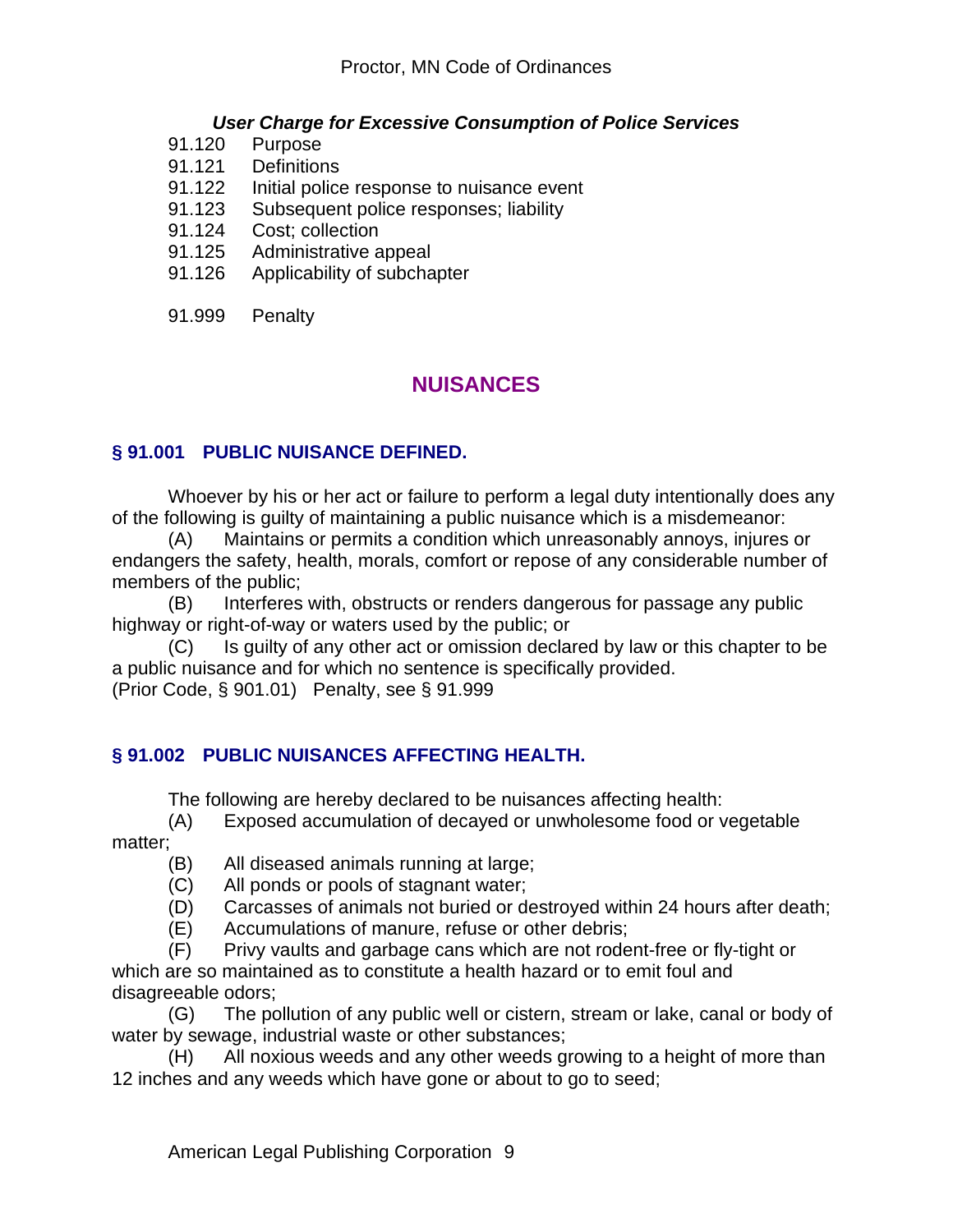(I) Dense smoke, noxious fumes, gas, soot or cinders in unreasonable quantities;

(J) All public exposure of persons having a contagious disease; and

(K) Any offensive trade or business as defined by statute not operating under local license.

(Prior Code, § 901.02) Penalty, see § 91.999

# **§ 91.003 PUBLIC NUISANCES AFFECTING MORALS AND DECENCY.**

The following are hereby declared to be nuisances affecting public morals and decency:

(A) All gambling devices, slot machines and punch boards;

(B) Betting, bookmaking and all apparatus used in those occupations;

(C) All houses kept for the purpose of prostitution or promiscuous sexual intercourse, gambling houses, house of ill fame, bawdy houses and housing kept for purposes of consumption or sale of illegal drugs and other intoxicating substances;

(D) All places where intoxicating liquor, illegal drugs or intoxicating substances are manufactured or disposed of in violation of law or where, in violation of law, persons are permitted to resort for the purpose of drinking or consuming intoxicating liquor, illegal drugs or intoxicating substances or where intoxicating liquor, illegal drugs or intoxicating substances are kept for sale or other disposition in violation of law and all other property used for maintaining such a place; and

(E) Any vehicle used for the illegal transportation of intoxicating liquor, illegal drugs or intoxicating substances or for promiscuous sexual intercourse or any other immoral or illegal purpose.

(Prior Code, § 901.03) Penalty, see § 91.999

# **§ 91.004 PUBLIC NUISANCES AFFECTING PEACE AND SAFETY.**

The following are declared to be nuisances affecting public peace and safety:

(A) All snow and ice not removed from public sidewalks by adjacent property owners 12 hours after the snow or other precipitation causing the conditions has ceased to fall;

(B) All hedges, shrubs, bushes or other obstructions having a height greater than 30 inches and within 75 feet of any intersection or alleyway and all tree limbs which prevent persons from having a clear view of all traffic approaching an intersection.

(C) All wires and limbs of trees which are less than 15 feet above the surface of a sidewalk, street or alley;

- (D) All tree limbs which touch or interfere with electrical power lines;
- (E) All unnecessary noises and annoying vibrations;

(F) All bushes, shrubs, hedges and other obstructions and excavations affecting the ordinary use by the public of streets, alleys, sidewalks or public grounds except under those conditions as are permitted by this code or other applicable law;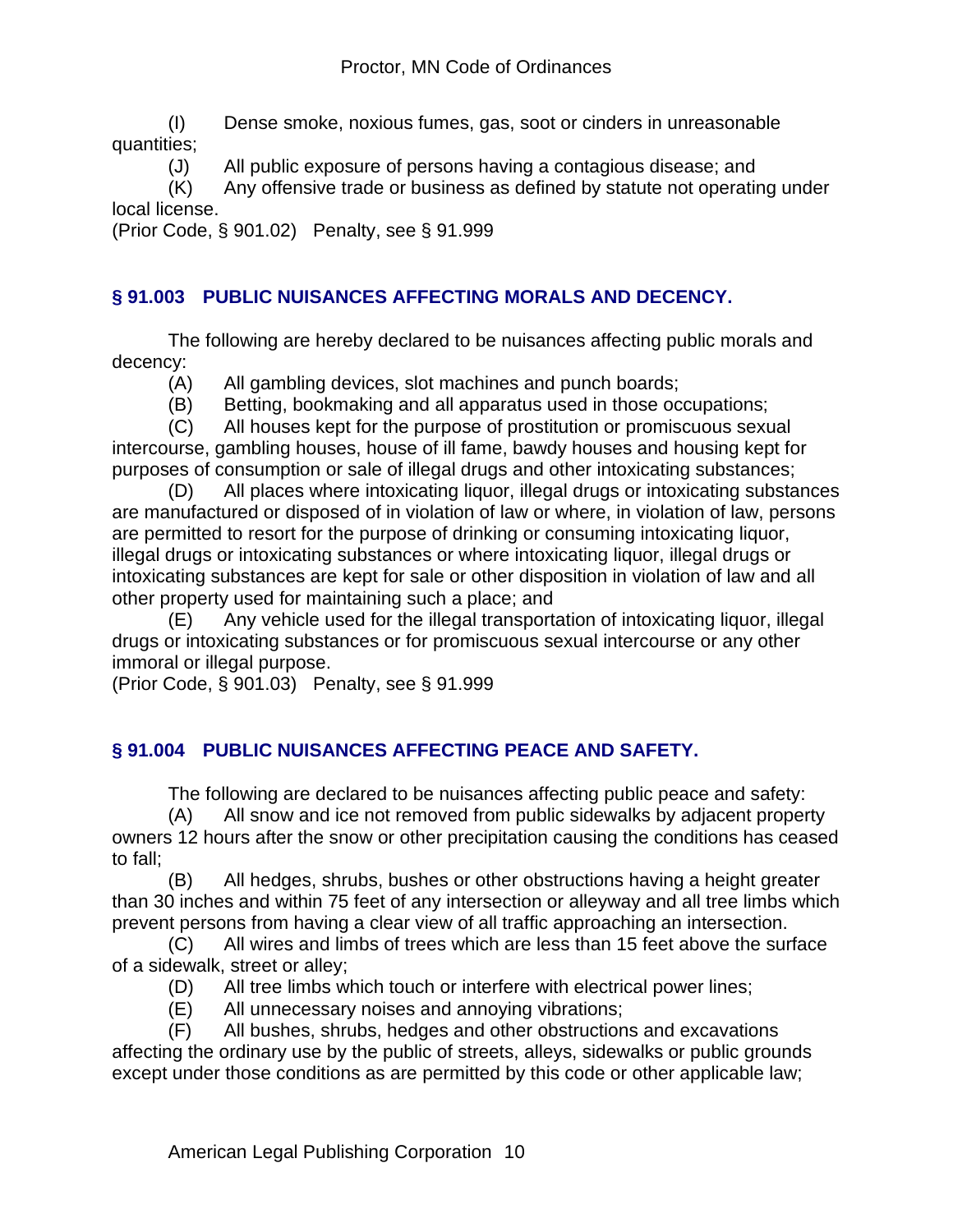(G) Radio aerials or television antennas erected or maintained in a dangerous manner;

(H) Any use of property abutting on a public street or sidewalk or any use of a public street or sidewalk which causes large crowds of people to gather obstructing traffic and the free use of the street or sidewalk;

(I) All hanging signs, awnings and other similar structures over streets and sidewalks or so situated so as to endanger public safety or not constructed and maintained as provided by this chapter;

(J) The allowing of rain water, ice or snow to fall from any building or structure upon any street or sidewalk or to flow across any sidewalk;

(K) Any barbed wire fence less than six feet above the ground and within three feet of a public sidewalk or way;

(L) All dangerous, unguarded machinery in any public place or so situated or operated on private property as to attract the public;

(M) Wastewater cast upon or permitted to flow upon streets or other public property;

(N) Accumulations of discarded or disused machinery, household appliances, motor vehicle parts and/or bodies to include wrecked, junked and abandoned vehicles incapable of operation as a motor vehicle without alteration or repair and/or motor vehicles without valid and current licenses, garbage or rubbish, or other materials in a manner which renders the premises or property to be unsightly, offensive, or in a manner conducive to the harboring of rats, mice, snakes or other vermin, the growth of vegetation, or in a manner creating fire, health or other safety hazards.

(1) The terms *GARBAGE* and *RUBBISH* shall be defined as follows.

 *GARBAGE.* Animal and vegetable wastes and other wastes or putrescible matter including, but not limited to, grease, wrappings, shells, grounds, bones, entrails and similar materials resulting from the handling, preparation, cooking, service and consumption of food, and other animal wastes.

 *RUBBISH.* Waste products which are composed wholly or partly of materials such as garbage, sweepings, swill, cleanings, trash, refuse or litter; industrial solid wastes or domestic solid wastes; organic wastes or residue of animals, fruit or other vegetable or animal matter from kitchen, dining room, market, food establishment or any place dealing or handling meat, fowl, fruit, grain or vegetables; offal, animal excreta or the carcass of animals; tree or shrub trimmings or grass clippings; brick, plaster, wood, metal, roofing materials, pipe or other waste matter resulting from the demolition, alteration or construction of buildings or structures; accumulated waste materials, cans, used containers, boxes and packing materials, junk vehicles, ashes, tires, junk, Christmas trees, rocks, sod, dirt, glass, jars, bottles, auto parts, cement, brick, leaves, burn barrels, household appliances, furniture, toys, floor coverings, fabric, drain oil, solvents and fluids, or other substances which may become a nuisance.

 (2) The prohibition contained herein relative to motor vehicles shall not apply to short term storage, dismantling and/or repair of motor vehicles in commercial districts by persons engaged in motor vehicle repair.

(O) Any racing car or stock car not in compliance with § 91.006;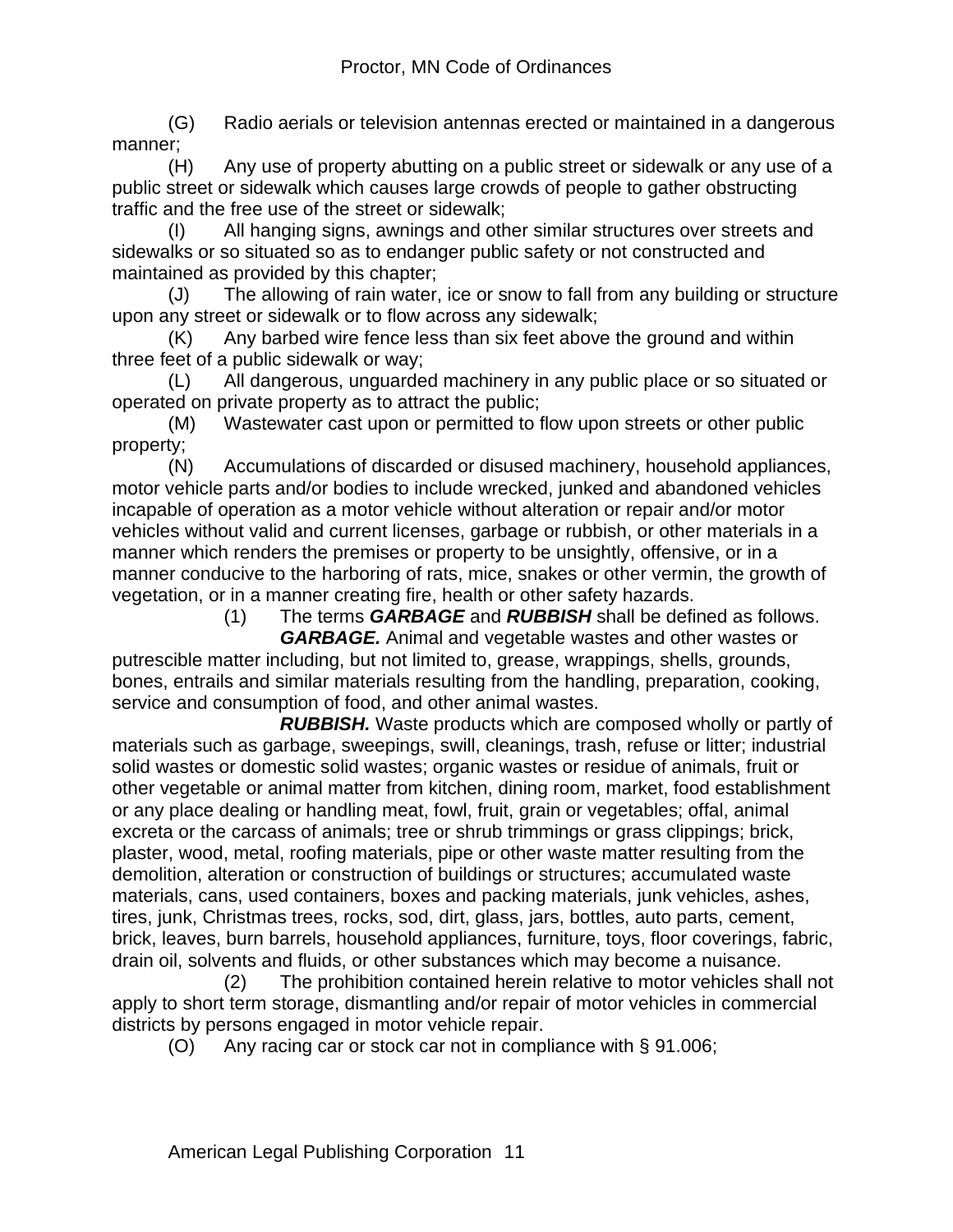(P) Any well, hole or similar excavation which is left uncovered or in other condition as to constitute a hazard to any child or other person coming on the premises where it is located;

(Q) Obstruction to the free flow of water in a natural waterway or a public street drain, gutter or ditch with trash or other materials;

(R) The placing or throwing on any street, sidewalk or other public property of any glass, tacks, nails, bottles or other substance which may injure any person or animal or damage any pneumatic tire when passing over the substance;

(S) The depositing of garbage or refuse on a public right-of-way or on adjacent private property;

(T) The use, possession or sale of items commonly referred to as smoke bombs, stink bombs, spray string or any and all similar products, in public or on public property; and

(U) All other conditions or things which are likely to cause injury to the person or property of anyone.

(Prior Code, § 901.04) Penalty, see § 91.999

# **§ 91.005 ENFORCEMENT.**

The Building Official and/or the Chief of Police (or his or her designee) shall enforce the provisions of this chapter. Absent circumstances where a search warrant is first required before a city official may enter private property or a private structure as determined by the City Attorney, the officials shall be authorized to enter any property or structure within the city for the purpose of enforcing and ensuring compliance with this nuisance chapter. An owner or authorized person in possession of a premises or property shall, at the request of the enforcement official, provide access to all interior portions of a building in order to permit the official to make a complete inspection. (Prior Code, § 901.05)

# **§ 91.006 RACING CARS AND STOCK CARS.**

Operating, parking, storing, repairing, servicing and maintaining of racing cars and stock cars shall be regulated as follows.

(A) *Definitions.* For the purpose of this section, the following definitions shall apply unless the context clearly indicates or requires a different meaning.

**PERSON.** A natural person, firm, association, partnership, corporation and any agent of any of the aforesaid.

 *RACING CAR.* Any motor vehicle designed or intended for operation on a speedway, race track or other facility used or designated for high speed contests between two or more vehicles or for timing of speed.

 *STOCK CAR.* Any motor vehicle of standard design and construction which is modified, adapted or altered in any manner to increase the speed or safety and designed or intended for operation on a speedway, race track or other facility used or designed for high speed contests between two or more vehicles or for timing of speed.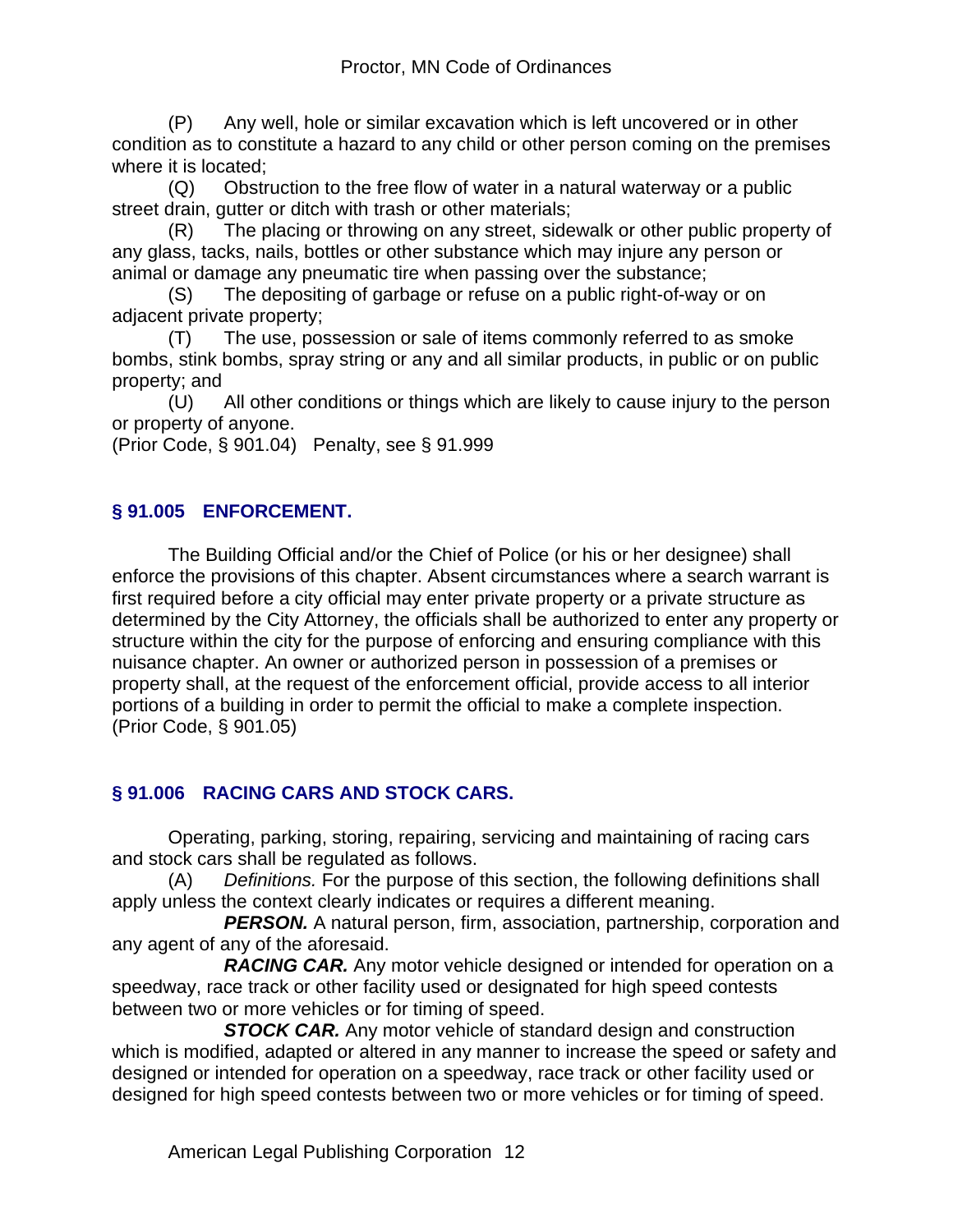(B) *Parking and storage.* No person shall park, keep, place, store or permit the parking or storage of a stock car or racing car on a public street or alley or on any private lands or premises which he or she owns, occupies or controls for more than 72 hours unless it shall be within a building on private premises.

(C) *Repair, service or maintaining.* No person shall service, repair, replace parts or do maintenance work on a stock car or racing car on a public street or on any private land or premises unless it shall be within a building on private premises.

(D) *Operation.* No person shall drive or operate a stock car or racing car upon the streets and alleys within the limits of the city.

(Prior Code, § 901.051; § 901.062) (Ord. 02-05, passed 4-4-2005; Ord. 08-05, passed 6-6-2005) Penalty, see § 91.999

# **§ 91.007 ABATEMENT.**

(A) *General.*

 (1) Whenever a Building Official's officer determines that a public nuisance is being maintained or exists on premises within the city, the officer shall notify in writing the owner or occupant of the premises of the fact and order that the nuisance be terminated and abated. The notice shall be served in person or by certified or registered mail. If the premises are not occupied and the owner is unknown, the notice shall be served by posting it on the premises. The notice shall specify the steps to be taken to abate the nuisance and the time, not exceeding 30 days, within which the steps to abate the nuisance must be commenced. If steps to abate the nuisance have been commenced as required in the notice, the abatement must be completed no later than 30 days after the expiration of the initial notice period. If the notice is not complied with within the time specified, or if the abatement of the nuisance has not been completed as required herein, the officer shall report the fact forthwith to the Council. Thereafter the Council shall direct the City Attorney to institute civil suit regarding the nuisance following the procedures set forth in M.S. §§ 462.12 through 462.17 requiring the condemnation of hazardous buildings, if applicable.

 (2) Additionally, the City Attorney may seek any or all of the following forms of relief in a civil suit:

 (a) A judgement restraining the defendants from using for any purposes the place at or in which a nuisance has been maintained or permitted;

 (b) A judgement perpetually restraining the defendants from maintaining or permitting any nuisance, as defined in the city code;

 (c) An order permitting the removal from the place at or in which the nuisance has been maintained or permitted all fixtures and moveable property used in conducting or aiding or abetting the nuisance, and permitting the city or its designee to sell the fixtures and moveable property;

 (d) An order directing the owner to provide relocation assistance to displaced tenants, if the tenants did not maintain, permit, contribute to, aid or abet the nuisance; and/or

 (e) An order directing the owner to more effectively manage the owner's property, including, but not limited to, the following actions: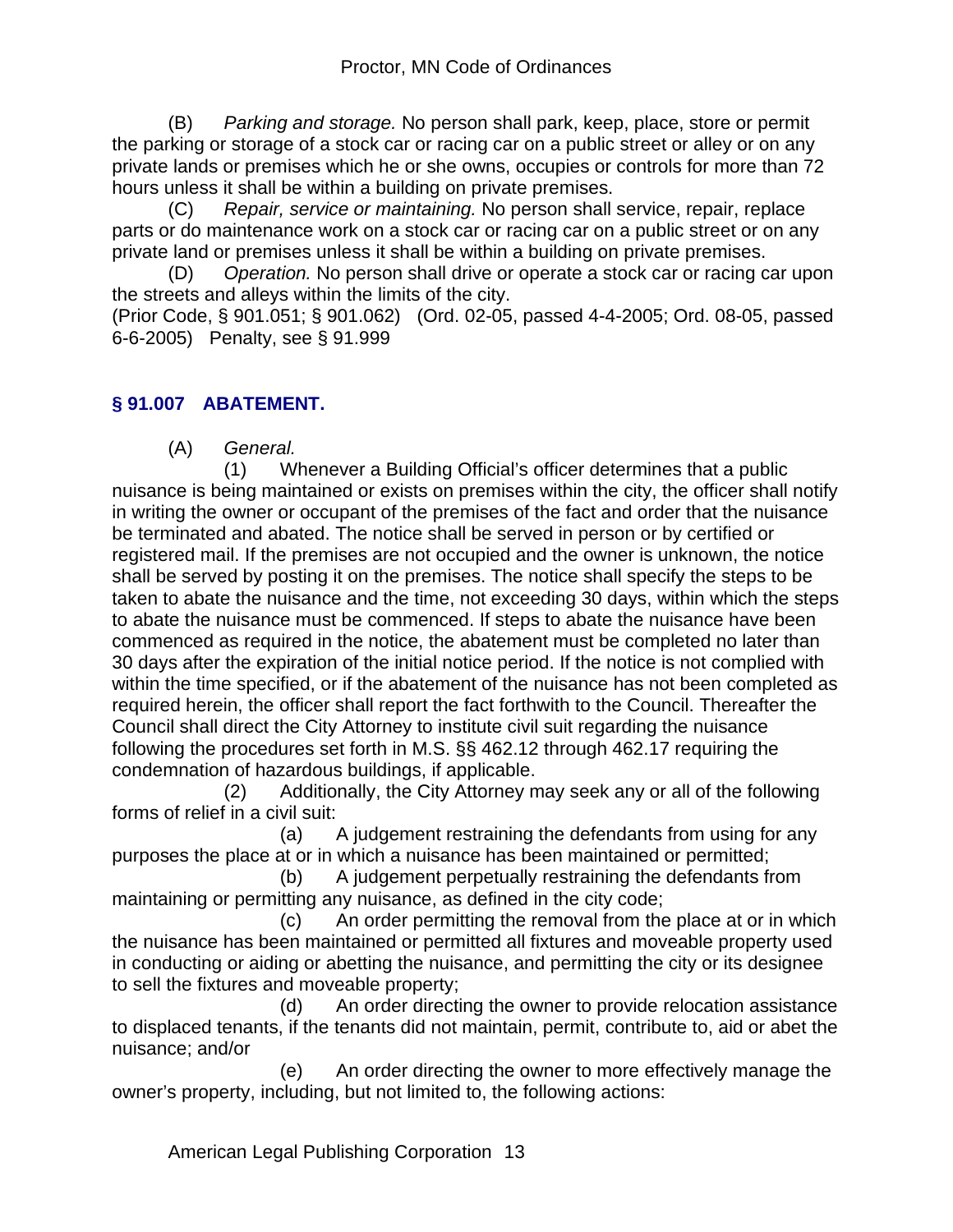Proctor, MN Code of Ordinances

- 1. Make capital improvements to the owner's property;
- 2. Improve exterior or interior lighting;
- 3. Install surveillance cameras;
- 4. Employ security guards;
- 5. Post signs warning against illegal activity;
- 6. Participate in neighborhood or local merchants'

associations; and

7. Screen prospective tenants.

 (3) Criminal prosecution or action pursuant to Chapter 11 of this code of ordinances, at the discretion of the City Attorney, may also be instituted.

(B) *Emergency.* When the Building Official or police officer determines that a nuisance constitutes a serious and imminent danger to the public safety or health, the officer may summarily abate the nuisance after a reasonable attempt to notify the owner or occupant of the property. The officer shall immediately thereafter notify in writing the owner or occupant of the premises of the action taken. The notice shall be served in person or by registered or certified mail.

(C) *Costs of abatement.* The owner of premises on which a nuisance has been abated by the city shall be personally liable for the costs to the city of the abatement, including administrative costs. The Clerk-Treasurer shall prepare a bill for the cost and mail it to the owner. The charged for abatement of a public health nuisance as defined by § 91.002 or a public safety as defined by § 91.004 may, if unpaid, be certified to the County Auditor for collection as a special assessment, pursuant to M.S. § 429.101, as it may be amended from time to time. The proceeds of any sale pursuant to court order of fixtures and moveable property used in conducting or aiding or abetting the nuisance shall be applied to the payment of the costs of the proceeding. (Prior Code, § 901.06) (Ord. 06-04, passed 6-7-2004)

# **BURNING OF SOLID FUELS**

# **§ 91.020 DEFINITIONS.**

For the purpose of this subchapter, the following definitions shall apply unless the context clearly indicates or requires a different meaning.

*PERSON.* An individual, partnership, corporation, company or other association.

**PUBLIC NUISANCE.** Whoever by his or her act or failure to perform a legal duty intentionally does any of the following is guilty of maintaining a public nuisance, which is a misdemeanor, and which is also subject to Chapter 11 of this code of ordinances for treatment as an administrative offense.

*SOLID FUEL-FIRED HEATING DEVICE.* A device designed for solid fuel combustion so that usable heat is derived for the interior of the building, and includes solid fuel-fired stoves, solid fuel-fired cooking stoves and combination fuel furnaces or boilers which burn solid fuel. *SOLID FUEL-FIRED HEATING DEVICES* do not include natural gas-fired fireplace logs or traditional indoor fireplaces.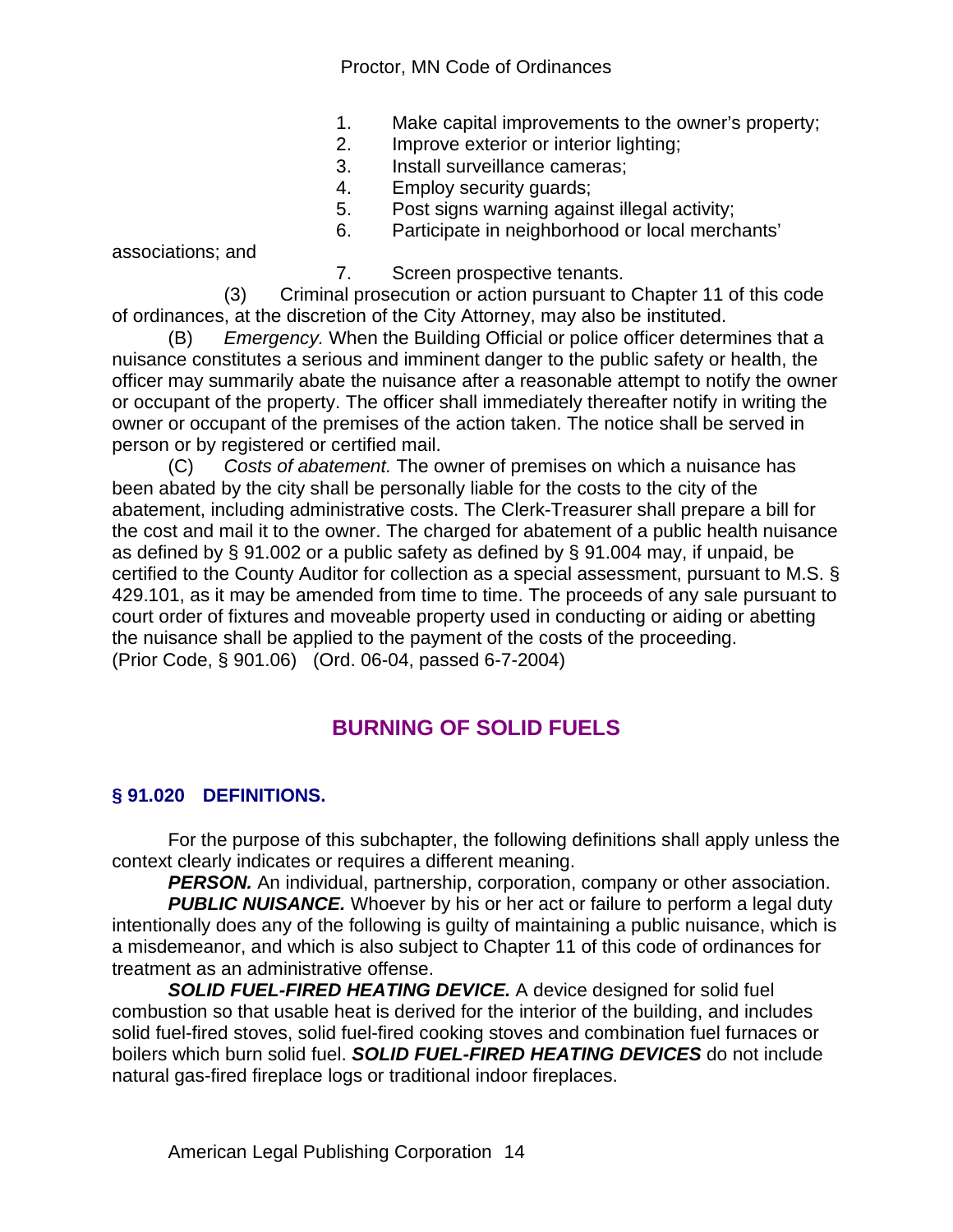*STACKS* or *CHIMNEYS.* Any vertical structure incorporated into a building and enclosing a flue or flues that carry off smoke or exhaust from a solid fuel-fired heating device; especially the part of a structure extending above a roof. (Prior Code, § 901.41) (Ord. 05-05, passed 5-2-2005)

#### **§ 91.021 PERMITS.**

Any person installing a solid fuel-fired heating device must comply with all city code requirements pertaining to building permits.

(Prior Code, § 901.41) (Ord. 05-05, passed 5-2-2005) Penalty, see § 91.999

#### **§ 91.022 OTHER REQUIREMENTS UPON EFFECTIVE DATE OF THIS SUBCHAPTER.**

(A) All wood-burning units installed or purchased within the city limits are required to meet emission standards currently required by the Environmental Protection Agency (EPA) and Underwriters Laboratories (UL) listing.

(B) All outdoor wood burning units or solid fuel-fired heating devices are subject to the city's public nuisance ordinances as described in this Chapter 91 of the city code.

(C) Any dense smoke, noxious fumes, gas and soot or cinders, in unreasonable quantities, may be declared a public nuisance by a properly designated authority.

(D) Additionally, minimum stack height of any indoor or outdoor solid fuel-fired heating device shall have a minimum height of 23 feet from ground level. Construction of all stacks or chimneys must be of masonry or insulated metal with a minimum six-inch flue.

(E) Any existing stack height or irregularly installed stack shall be removed or replaced within a period of six months from date of notice.

(F) All stacks or chimneys must be so constructed to withstand high winds or other related elements, and shall have a screen affixed to the top to prevent debris from escaping.

(G) Structures located in "R-1a", "R-1b", "R-1c", "R-2" or "R-3" Districts shall have a minimum stack height of three feet above the roof of the adjoining properties highest roof elevation.

(Prior Code, § 901.41) (Ord. 05-05, passed 5-2-2005) Penalty, see § 91.999

# **§ 91.023 DUTIES OF CITY OFFICERS.**

The City Building Official, Police Department or other designated official shall enforce the provisions of this chapter. Emission standards shall be enforced by the EPA.

(Prior Code, § 901.41) (Ord. 05-05, passed 5-2-2005)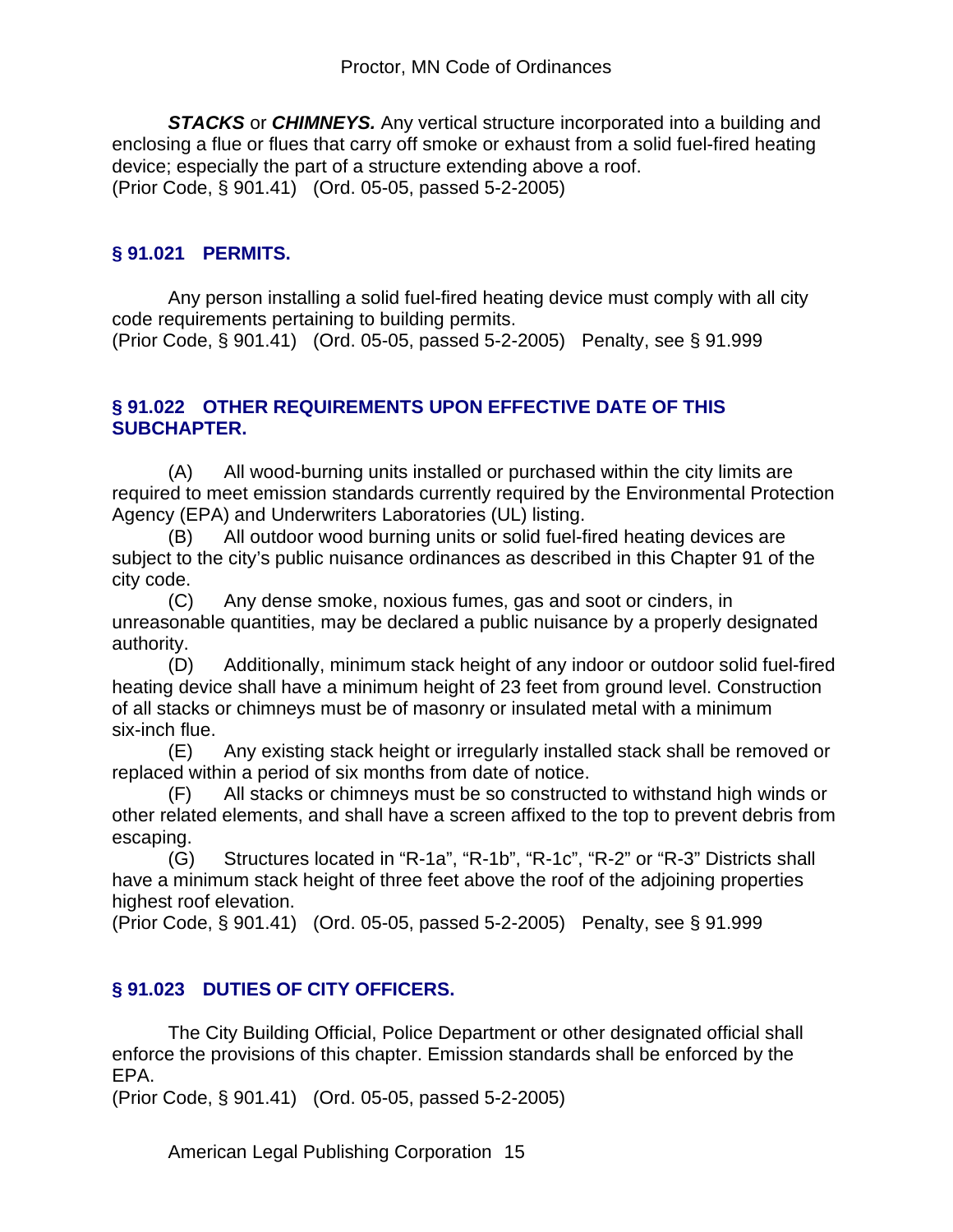# **HAZARDOUS BUILDINGS AND EXCAVATIONS**

#### **§ 91.035 ABATEMENT.**

(A) Any building, structure or property erected, altered, maintained, repaired or used in violation of the laws of this state (M.S. §§ 462.12 through 462.17 and M.S. §§ 463.15 et seq., as they may be amended from time to time, and any amendments thereto) or any ordinance of the city shall be deemed a nuisance and may be abated as provided in § 91.007 or as provided in the Minnesota Hazardous and Substandard Buildings Act, M.S. §§ 463.15 et seq., as it may be amended from time to time.

(B) Any abandoned or hazardous building declared a nuisance under this chapter shall be subject to the notice requirements set forth in § 91.007(A) unless the nuisance constitutes an emergency threat to the health, safety and well-being of the citizens, in which case the nuisance may be abated pursuant to § 91.007(B).

(C) The provisions of § 91.007(C) shall also apply to abatement of hazardous or abandoned buildings and structures.

(D) Structures or buildings causing imminent danger to life, safety or health may be abated by the City Building Official and/or the Chief of Police (or his or her designee) as set forth at § 91.007(B).

(Prior Code, § 902.01)

# **ABANDONED PERSONAL PROPERTY**

#### **§ 91.050 DEFINITIONS.**

For the purpose of this subchapter, the following definitions shall apply unless the context clearly indicates or requires a different meaning.

*ABANDONED PROPERTY.* Wrecked or derelict property having no value other than nominal salvage value, if any, and which has been left unprotected from the elements and/or is visible from any other property and shall include wrecked, inoperative or partially dismantled trailers, boats, machinery, refrigerators, washing machines, plumbing fixtures, furniture and any other similar articles which has no value other than nominal salvage value, if any. *ABANDONED PROPERTY* does not mean or include an abandoned motor vehicle.

*ENFORCEMENT OFFICER.* The Building Official of the City of Proctor and the Chief of Police of the City of Proctor or their designees or any member or members of their staff authorized by the Building Official or Chief of Police to enforce the provisions of this subchapter.

**PUBLIC PROPERTY.** Lands and improvements owned by the United States government, the State of Minnesota, the County of St. Louis or the City of Proctor, lying within the city, and includes buildings, grounds, parks, playgrounds, streets, sidewalks, parkways, rights-of-way and other similar property. (Prior Code, § 904.01)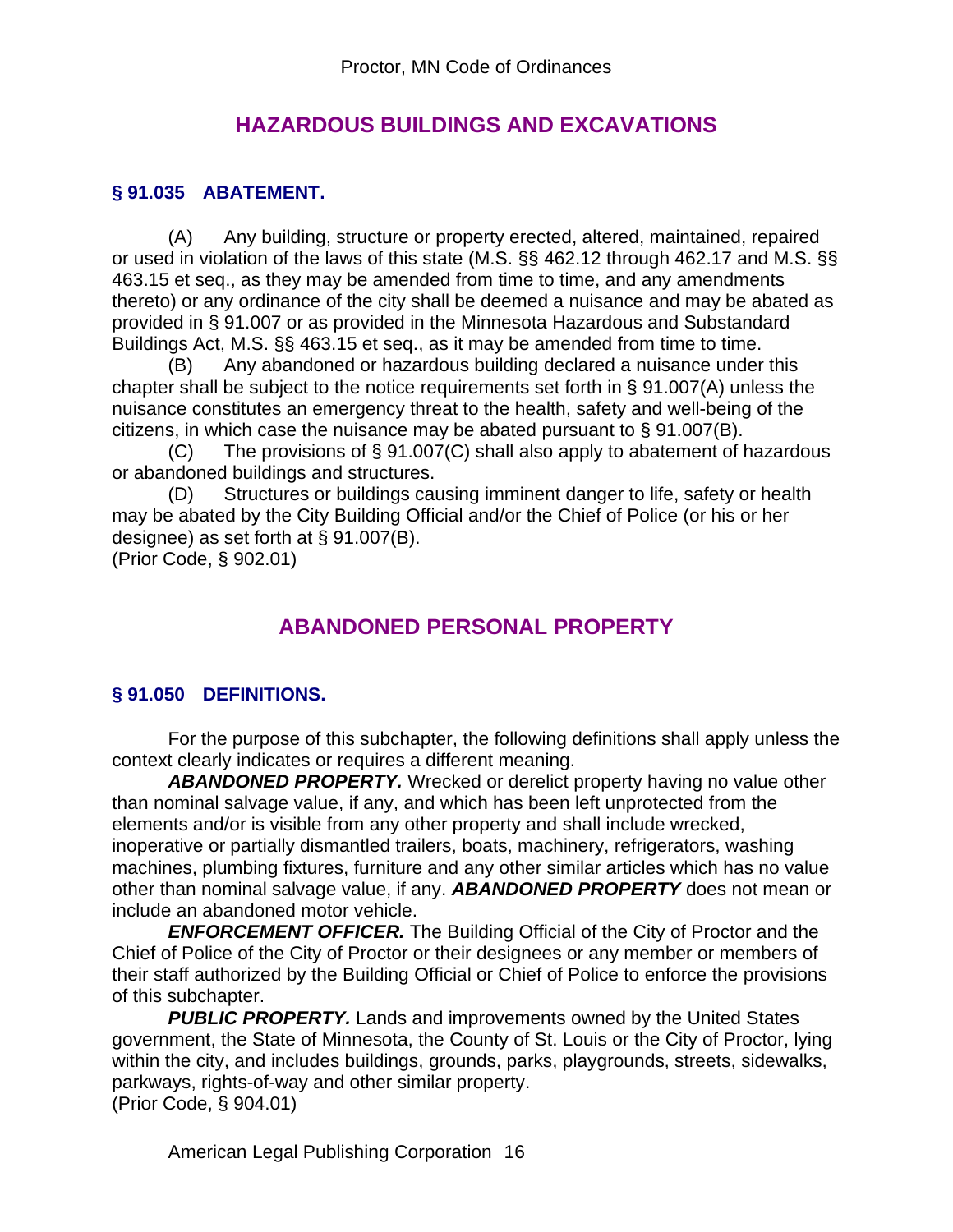#### **§ 91.051 UNLAWFUL STORAGE OF ABANDONED PROPERTIES.**

No person shall place or leave or cause to be placed or left any abandoned property on public property within the city; nor shall any person place, leave, keep or store or cause or permit to be placed, left, kept or stored any abandoned property on private property within the city except as permitted by Chapter 155 of this code of ordinances.

(Prior Code, § 904.02) Penalty, see § 91.999

#### **§ 91.052 PROCEDURE FOR REMOVAL OF ABANDONED PROPERTY FROM PUBLIC PROPERTY.**

(A) Whenever the enforcement officer shall ascertain that an article or articles of abandoned property is present on public property within the city, he or she shall cause a notice and order to be placed upon the article in substantially the following form:

#### **NOTICE AND ORDER TO THE OWNER AND ALL PERSONS INTERESTED IN THE ATTACHED PROPERTY**

This property, to-wit: (setting forth brief description) is unlawfully upon public property known as (setting forth brief description of location) in violation of (setting forth the section violated) of the Proctor City Code and must be removed within seven (7) days from the date of this notice, otherwise it shall be presumed to be abandoned property and will be removed and destroyed by order of the City of Proctor, and the salvage value of the article, if any, shall be retained by the City to cover the costs of removal and destruction.

Signed: (setting forth name, title, address and telephone number of enforcement officer).

Dated: \_\_\_\_\_\_\_\_\_\_\_\_\_\_\_\_\_\_\_\_\_\_\_\_\_\_\_\_\_\_\_\_\_\_\_\_\_\_\_\_\_\_\_\_\_\_\_\_\_\_\_\_\_\_\_\_\_\_\_.

(B) The notice and order shall not be less than eight inches by ten inches and shall be sufficiently weatherproof to withstand normal exposure to the elements. In addition to posting, the enforcement officer shall make reasonable effort to ascertain the name and address of the owner of the property, and if such is reasonably available to the enforcement officer, he or she shall, by first class mail, mail a copy of the notice to the owner on or before the date of posting.

(C) Following the notice and/or posting of the notice and order, the enforcement official shall prepare an affidavit which sets forth the date, time, place, manner and address of the notice and/or posting.

(D) If at the end of seven days after posting the notice and order the owner or any person interested in the abandoned article or articles described in the notice and order has not removed the article or articles from public property or shown reasonable cause for failure so to do, the enforcement officer may cause the article or articles of abandoned property to be removed and destroyed and the salvage value, if any, of the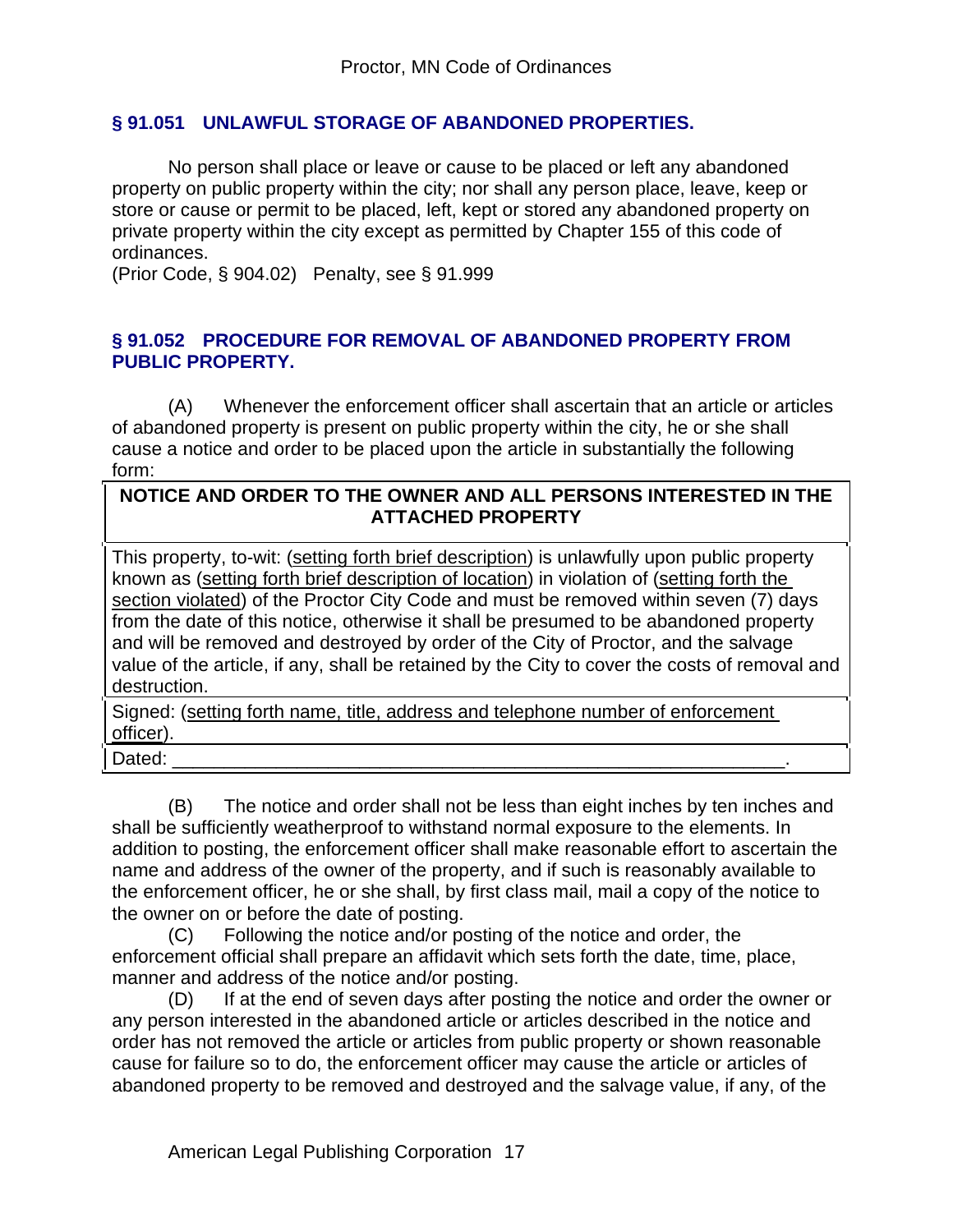article or articles shall be retained by the city to be applied against the cost of removal and destruction thereof.

(Prior Code, § 904.03)

#### **§ 91.053 PROCEDURE FOR REMOVAL OF ABANDONED PROPERTY FROM PRIVATE PROPERTY.**

(A) Whenever the enforcement officer shall ascertain that an article or articles of abandoned property are present on private property within the city, the enforcement officer shall cause a notice and order to be posted upon a conspicuous place upon the property in substantially the following form:

### **NOTICE AND ORDER TO THE OWNER AND ALL PERSONS INTERESTED IN THE ATTACHED PROPERTY**

The following property, to-wit: (setting sufficient description for identification) located at (setting forth brief description of location) is improperly stored and is in violation of (setting forth section violated) of the Proctor City Code and must be removed within seven (7) days from date of this notice and order, otherwise it shall be presumed to be abandoned property and will be removed and destroyed by order of the City of Proctor and the salvage value of the article(s), if any, shall be retained by the city. The removal and destruction of the article(s) by the city shall occur unless a written appeal of this order and notice is filed with the Proctor City Administrator within seven (7) days from the date of this notice and order, in which case, you will be mailed written notice of the date, time and place of a public hearing before the City Planning and Zoning Commission where you will be given the opportunity to be heard and present evidence to support your appeal. Upon conclusion of the Planning and Zoning Commission Hearing, the Commission will prepare and forward a written recommendation to the Proctor City Council which may confirm, revoke, alter or cancel the order of the enforcement official.

Dated this: (setting forth of posing of order).

Signed: (setting forth name, title, address and telephone number of enforcement officer).

(B) The notice and order shall not be less than eight inches by ten inches and shall be sufficiently weatherproof to withstand normal exposure to the elements. In addition to posting, the enforcement officer shall, by first class mail, serve a copy of the notice and order to the owner of the real property upon which the abandoned property is located as reflected in the current County Auditor's records.

(C) The enforcement officer shall also prepare an affidavit which sets forth the date, time, place and manner of the posting and serving of the notice and order.

(D) If at the end of seven days after posting and serving the notice and order the owner or any person interested in the abandoned article or articles described in the notice and order has not removed the article or articles and complied with the regulation cited in the notice, and if a timely appeal has not be filed with the City Administrator, the enforcement officer may enter the applicable property and cause the article or articles of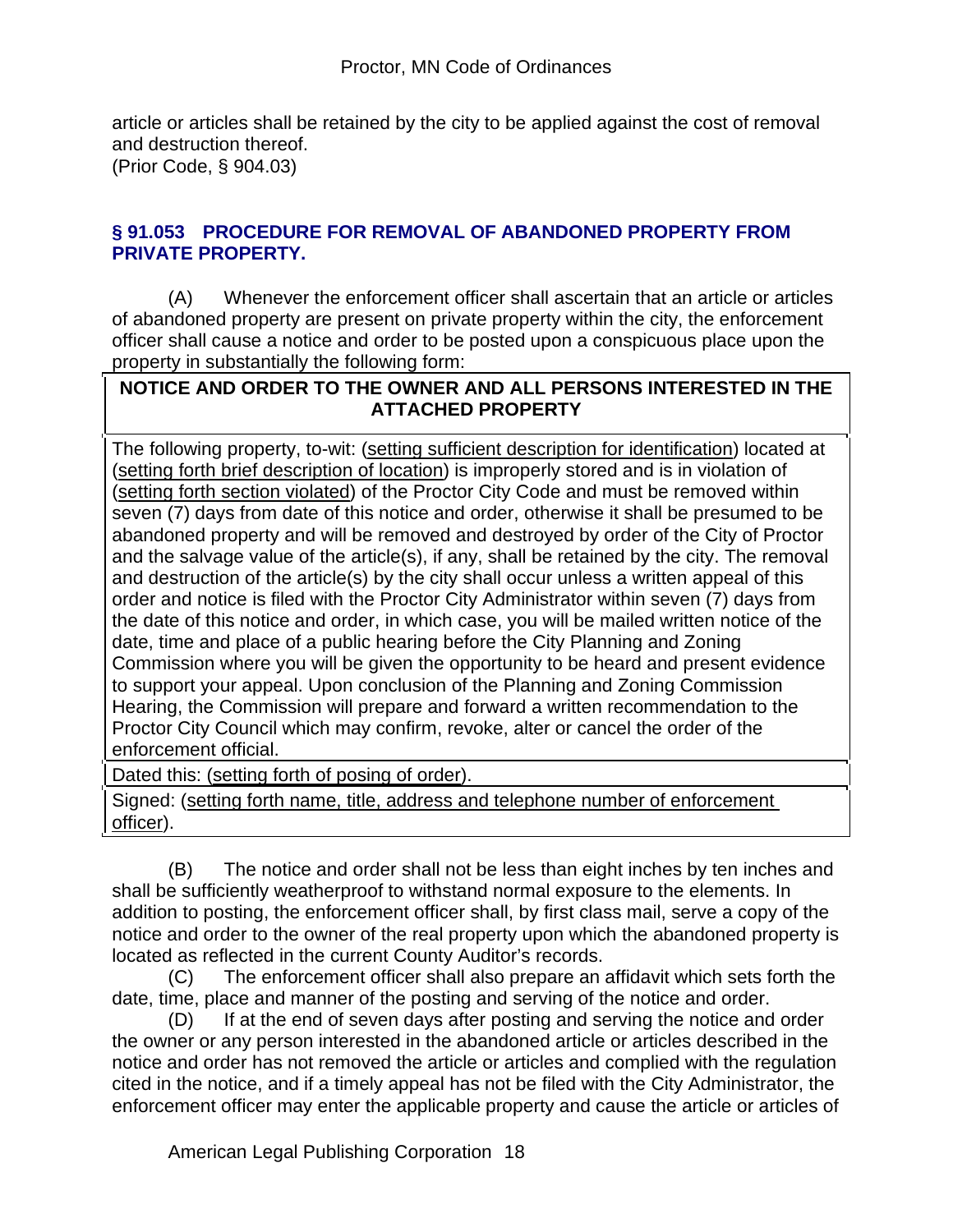abandoned property to be removed or destroyed and the salvage value, if any, of the article or articles shall be retained by the city to be applied against the cost of removal and destruction thereof.

(Prior Code, § 904.04)

#### **§ 91.054 HEARING PROCEDURE.**

(A) In the event that a timely appeal is filed with the City Administrator, the City Administrator shall, within two weeks, schedule a date for a public hearing before the Planning and Zoning Commission.

(B) The City Administrator shall, by first class mail, serve notice of the date, time, place and subject of the hearing to the appeal applicant at the address provided by the applicant in the appeal application.

(C) Thereafter, the Planning and Zoning Commission shall convene the public hearing as scheduled, at which time the owner or interested person in the subject real property or articles, and/or their counsel or designated representative, shall have the opportunity to present evidence and testimony to support the appeal of the enforcement official's notice and order. The Planning and Zoning Commission may receive evidence and testimony from the enforcement official and any other parties who wish to be heard. Upon receiving the evidence and testimony, the Planning and Zoning Commission shall make a written recommendation to the City Council.

(D) (1) The City Council shall review the recommendations of the Planning and Zoning Commission and may confirm, modify, revoke, alter or cancel the order of the enforcement official.

 (2) If the City Council determines that removal or abatement of the abandoned property is required, the Council shall, by resolution, fix a reasonable time within which the abandoned property must be removed or abated and shall provide that if the abandoned property is not removed or abated within the time specified, the city shall enter the subject property, remove and destroy the abandoned property and retain the scrap value, if any, to cover the costs of the removal and destruction.

 (3) The Council shall thereafter give a copy of the resolution to the enforcement official who shall cause the resolution to be posted on the affected real property and mailed to the property owner in the same manner as provided in § 91.053. (Prior Code, § 904.05)

# **LOST, STOLEN OR ABANDONED PROPERTY**

#### **§ 91.065 SALE AT PUBLIC AUCTION AFTER 60 DAYS.**

If the owner of any lost, stolen or abandoned property in the possession of the city cannot be found within 90 days after the date of its coming into the possession of the city, the Chief of Police or any duly authorized person acting under his or her discretion shall cause the property to be sold at public auction to the highest bidder.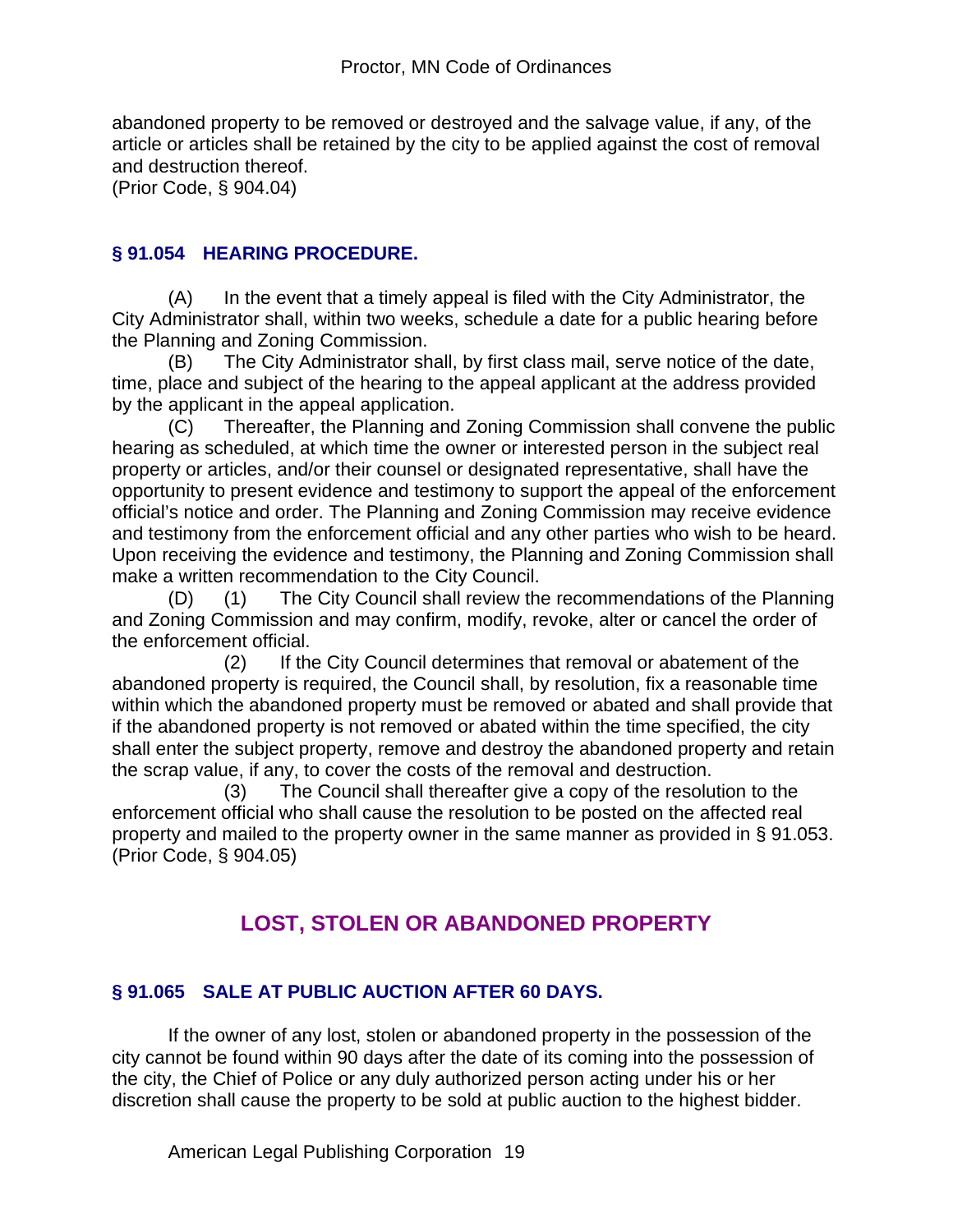Notice of the time and place of the holding of the auction shall be published once a week for two consecutive weeks in the official newspaper of the city. (Prior Code, § 508.01)

#### **§ 91.066 CLAIM OF PROCEEDS OF THE SALE.**

The owner may claim proceeds within six months of sale, disposition of unclaimed proceeds. If the owner of property sold under the provisions of this subchapter or his or her legal representatives shall, at any time within six months after the money has been deposited in the city treasury, furnish satisfactory evidence of his or her ownership thereof to the City Treasurer, the City Treasurer shall pay to the person the amount so deposited. If the money is unclaimed within that time, the same shall belong to the city and shall be credited to the Police Department Forfeited Funds Account in the General Fund.

(Prior Code, § 508.02)

#### *Cross-reference:*

*Unclaimed property, see §§ 35.015 through 35.021*

# **ABANDONED AND INOPERATIVE MOTOR VEHICLES**

#### **§ 91.080 DECLARATION OF PUBLIC NUISANCE.**

The presence, accumulation or improper storage of abandoned and junk motor vehicles on real property and the public streets and highways of this city is hereby found to create an unsightly condition tending to reduce the value of real property, to invite plundering, to create fire and safety hazards and to constitute an attractive nuisance creating a hazard to the health and safety of minors. The accumulation and outside storage of the motor vehicles is further found to promote blight and deterioration in the community and may violate the zoning regulations of the city in many instances. It is further found that the abandoned and junk motor vehicles are often in the nature of rubbish, litter and unsightly debris. Therefore, the accumulation and storage of the motor vehicles on real property, except as hereinafter permitted, is hereby declared to constitute a public nuisance which may be abated as such, which remedy shall be in addition to any other remedy provided in this or other ordinances of this city or by state law.

(Prior Code, § 905.01) (Ord. 05-08, passed 11-17-2008)

#### **§ 91.081 DEFINITIONS.**

For the purpose of this subchapter, the following definitions shall apply unless the context clearly indicates or requires a different meaning.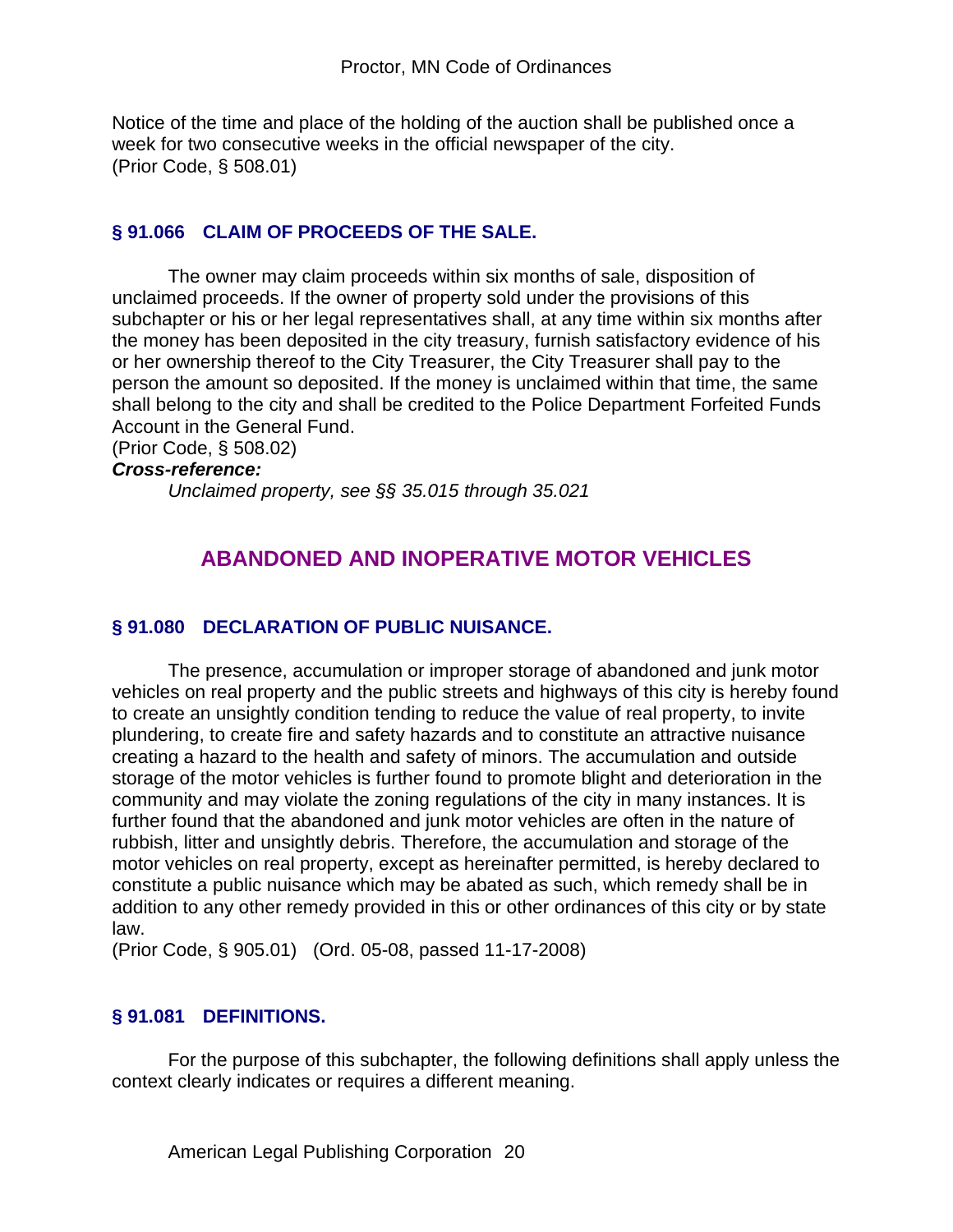*ABANDONED VEHICLE.* Any motor vehicle unattended in the same position 72 hours after being given notice (placard) and/or issued a traffic ticket or citation. Any vehicle left unattended for more than 72 hours on any public street or public ground or left unattended for more than 72 hours on a private property without the consent of the property owner is deemed abandoned and constitutes a public nuisance. A vehicle shall not be deemed *ABANDONED* under this definition if left unattended on private property completely outside of public view. A vehicle being held for storage by agreement or being held under police authority or pursuant to a writ or court order is not considered *ABANDONED*, nor may it be processed as abandoned while the police hold, writ or court order is in effect.

*ENFORCEMENT OFFICER.* The Building Official or the Building Official's designee or the Chief of Police or the Chief of Police designee or any police officer of the city.

*JUNKED MOTOR VEHICLE.* Any motor vehicle that is apparently inoperable; is partially dismantled, wrecked or discarded or any motor vehicle which is otherwise not in safe or legal condition for operation on public streets or highways due to missing or inoperative parts, flat or removed tires, expired or missing license plates or other defects, has an approximate fair market value equal only to the approximate value of the scrap in it.

*MOTOR VEHICLE ACCESSORIES.* Any part or parts of any motor vehicle. *PLACARD.* A printed or handwritten poster for giving notice. See § 91.084(E). **PRIVATE PROPERTY.** Any real property not owned by the federal government,

state, county, city vocational school district, school district or other political subdivisions.

**PUBLIC PROPERTY.** Any real property owned by the federal government, state, county, city, vocational school district, school district or other political subdivision.

*REMOVAL.* The physical relocation of a motor vehicle from one location to another location.

**STREET.** Any public highway, road or alley and shall mean the entire width between the boundary lines of any public way where any part thereof is open to the public for purposes of vehicular travel.

*UNATTENDED.* Unmoved from its location with no obvious sign of continuous human use.

*UNREGISTERED MOTOR VEHICLE.* Any motor vehicle that is not currently registered with a state motor vehicle division, any motor vehicle on which registration is currently suspended, any motor vehicle which improperly displays license plates, any motor vehicle which displays license plates or any motor vehicle which displays false license plates.

*VEHICLE.* A motorized vehicle within the meaning of M.S. Ch. 168 and M.S. Ch. 168B, as they may be amended from time to time, whether or not the vehicle is registered under state law.

(Prior Code, § 905.02) (Ord. 05-08, passed 11-17-2008)

# **§ 91.082 ABANDONED VEHICLE.**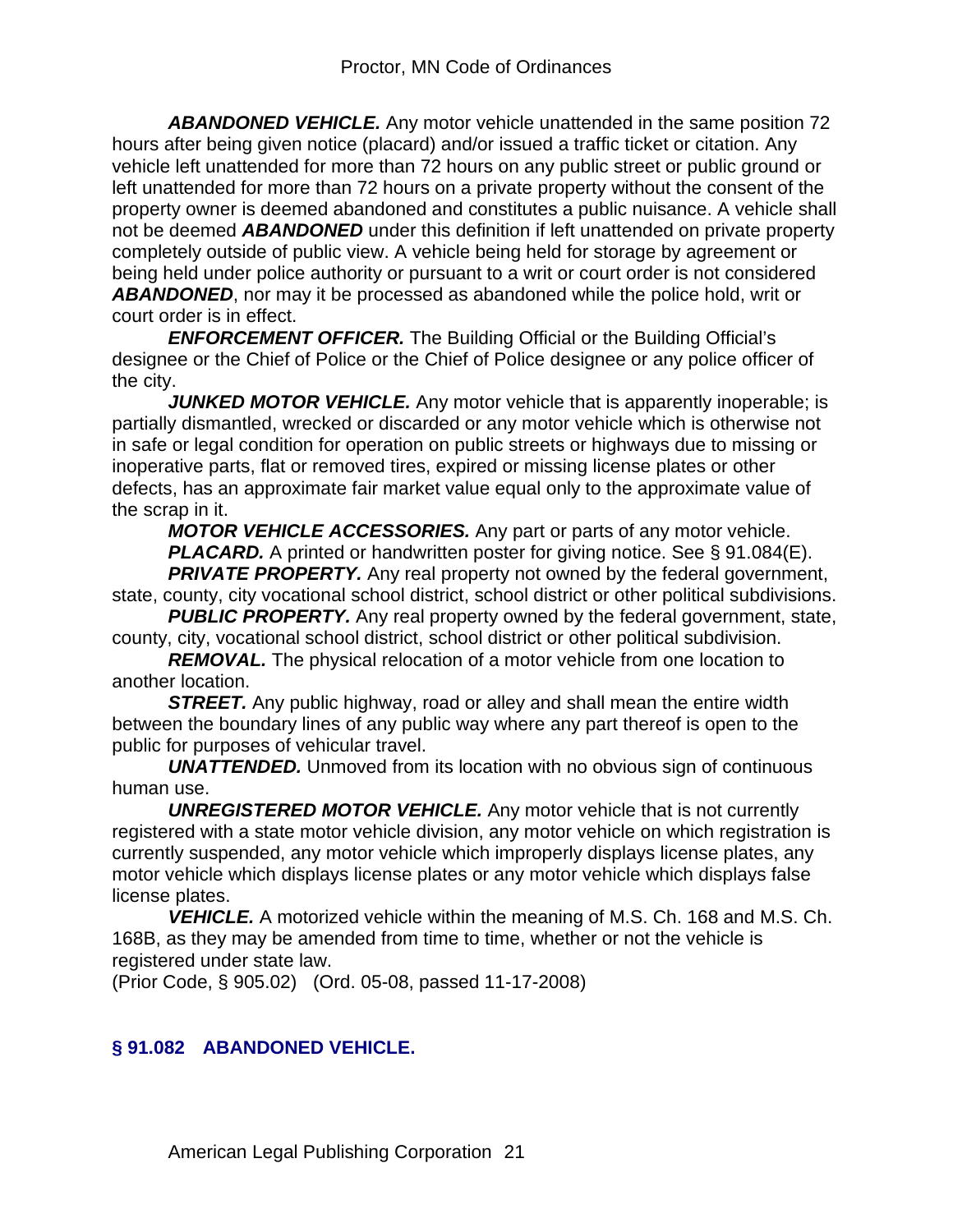(A) *Generally.* For purposes of this subchapter, the following irrefutable presumptions shall apply.

 (1) A vehicle shall be presumed unattended if it is found in the same position 72 hours after being placarded and/or issued a traffic ticket or citation.

 (2) Any vehicle left unattended for more than 72 hours on any public street or public ground or left unattended for more than 72 hours on private property without the consent of the property owner is deemed abandoned and constitutes a public nuisance. A vehicle shall not be deemed abandoned under this division (A) if left unattended on private property completely outside of public view.

 (3) Any vehicle remaining unclaimed in any impound facility for more than ten days after certified mail notice has been sent to the owners and lien holders of record shall be deemed abandoned.

(B) *Abandonment of vehicles prohibited.* No person shall leave unattended any vehicle within the city for a time and under those circumstances as to cause the vehicle to reasonably appear to be abandoned.

(C) *Exception.* This section shall not apply to a vehicle stored in an enclosed building, stored on premises licensed for the storage of impounded and/or junked vehicles or parked in a paid parking lot or space where the required fee has been paid.

(D) *Enforcement officers.* This subchapter may be enforced by any or all of the following procedures.

 (1) The Building Official or the Building Official's designee or the Chief of Police or the Chief of Police designee and any law enforcement officer may issue citations for violation of this section.

 (2) An action for collection of a forfeiture may be commenced by issuance of a summons and complaint.

 (3) Upon observing an abandoned vehicle, the Building Official or law enforcement officer shall cause a notice (placarded) pursuant to § 91.084(D) giving notice that the motor vehicle is abandoned. After the placard has remained on the abandoned motor vehicle for 72 hours, a directed tow may be ordered.

(Prior Code, § 905.03) (Ord. 05-07, passed 7-2-2007; Ord. 05-08, passed 11-17-2008) Penalty, see § 91.999

# **§ 91.083 UNREGISTERED VEHICLES.**

(A) *Unregistered motor vehicles prohibited on streets.* No person shall cause any unregistered motor vehicle to be located upon any street within the city.

(B) *Enforcement officer.* Any law enforcement who discovers any unregistered motor vehicle located upon any street within the city may cause the motor vehicle to be removed to a suitable place of impoundment or immobilized. Upon removal or immobilization of the motor vehicle, the officer shall by first class mail on the day of impounding or immobilization notify the last registered owner of the vehicle of the impoundment or immobilization. The enforcement official shall also prepare an affidavit setting forth the date, time, place and reason for the impoundment or immobilization and the name and address of the persons so notified. The Chief of Police or his or her designee will be forwarded a copy of the report.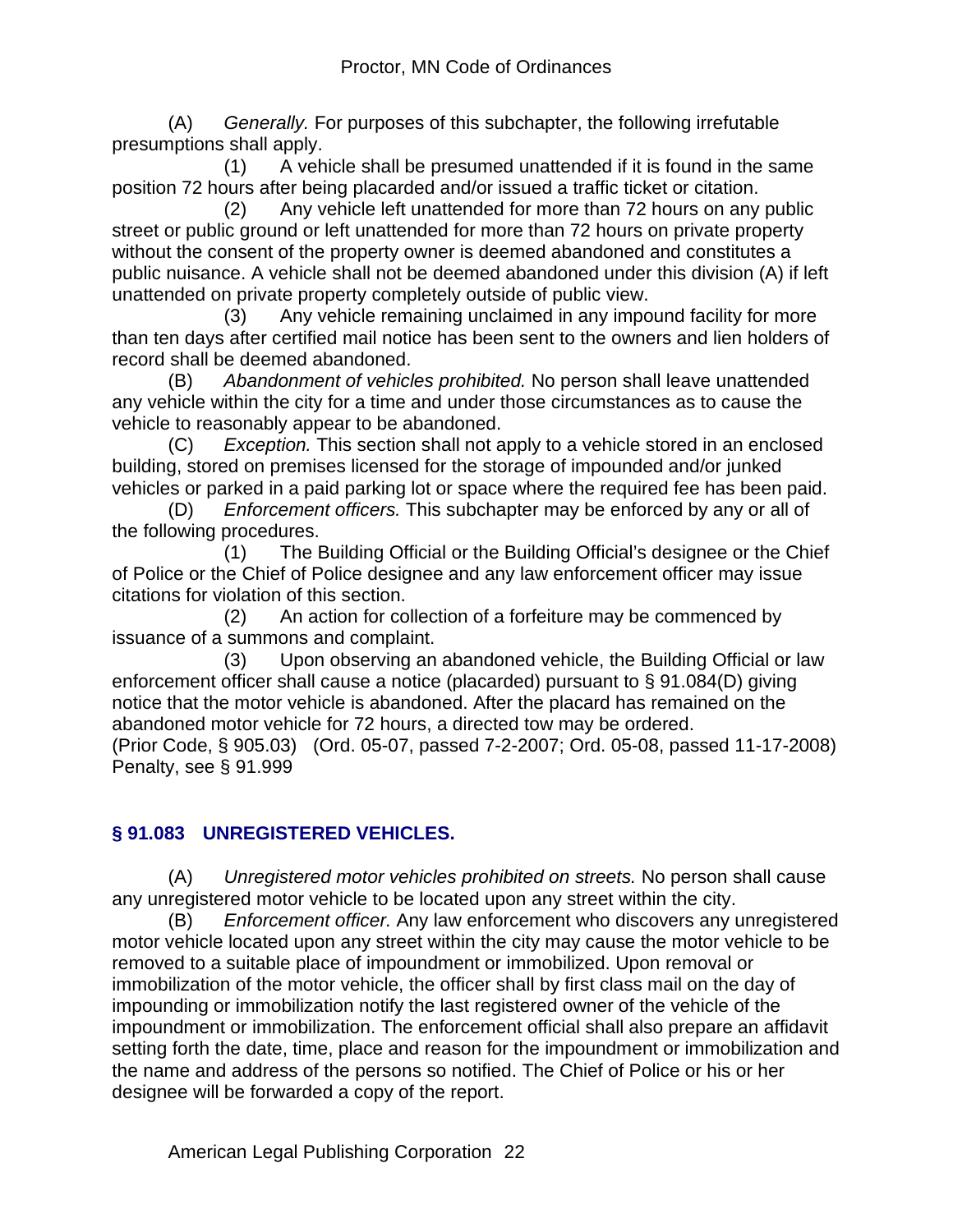(C) *Exemptions.* A person charged with violating this section may not be convicted if he or she produces in court or in the office of the arresting officer satisfactory evidence that, at the time of the issuance of the citation:

 (1) A complete application for registration of the motor vehicle, under M.S. § 169.79, as it may be amended from time to time, when required, accompanied by the required fee had been delivered to the State Department of Transportation or deposited in the mail properly addressed with postage prepaid; or

(2) The motor vehicle was exempt from registration.

(D) *Responsibility for costs.* The owner of any unregistered motor vehicle is responsible for all costs of towing, storing and disposing of the motor vehicle. Costs not recovered from the sale of the motor vehicle may be recovered in a civil action by the city against the owner.

(Prior Code, § 905.04) (Ord. 07-06, passed 12-18-2006; Ord. 05-08, passed 11-17-2008)

# **§ 91.084 JUNKED VEHICLES.**

(A) *Purpose; findings of fact.*

 (1) The City Council finds that the storage of non-operating vehicles outside of licensed salvage yards or private garages is a public nuisance.

 (2) The City Council finds that nonoperating vehicles are eyesores, damage property values, create attractive hazards to children and provide shelter for rats and other pests.

(B) *Storage prohibited.*

 (1) No person owning or having custody of any junked motor vehicle or of any motor vehicle accessories shall store or allow any vehicle or accessories to remain on any private or public property within the city, and no person owning or leasing any private property in the city shall store or allow any vehicles or accessories to remain on his or her property.

 (2) Junked motor vehicles and motor vehicle accessories which are stored or allowed to remain on private property or public property in violation of this section are hereby declared to be public nuisances and may be abated or removed as provided below.

(C) *Storage permitted.*

 (1) Division (B) above shall not apply to any motor vehicle or any motor vehicle accessories which are stored and kept entirely out of the public view in a building enclosed on all sides and roofed.

 (2) This section shall also not apply to a duly licensed business or commercial enterprise operated and conducted pursuant to law when the parking or storing of vehicles is necessary to the operation of the business or commercial enterprise.

(D) *Enforcement officer.* This subchapter may be enforced by any or all of the following procedures.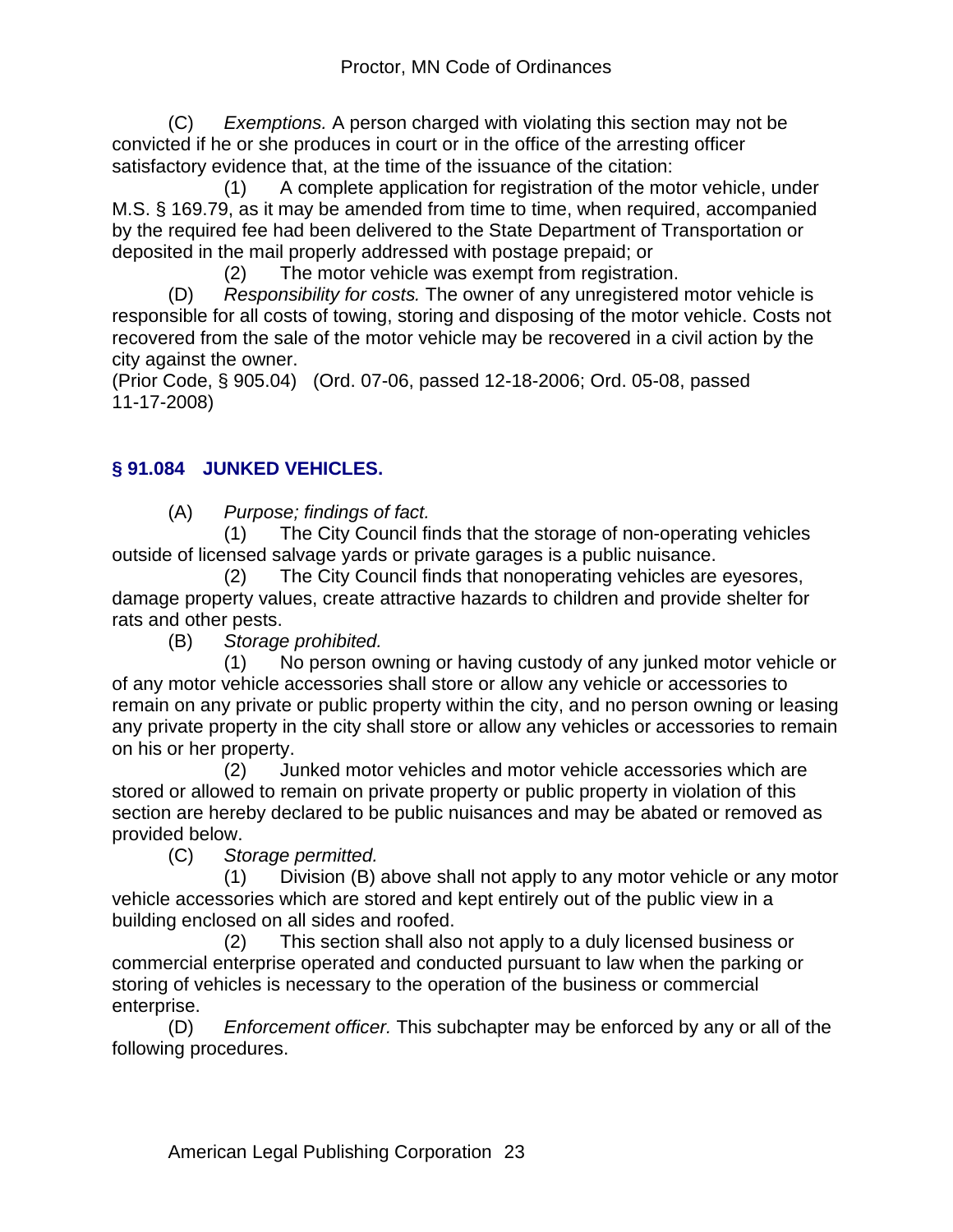(1) The Building Official or the Building Official's designee or the Chief of Police or the Chief of Police designee and any law enforcement officer may issue citations for violation of this section.

 (2) An action for collection of a forfeiture may be commenced by issuance of a summons and complaint.

 (3) Upon observing a junked vehicle, the enforcement officer shall provide notice that the vehicle is junked through the following methods.

(a) *Public property.*

 1. The enforcement officer shall placard and/or issue a traffic ticket or citation to give notice that the motor vehicle is abandoned. In addition to the posting, the enforcement officers shall also serve, by first class mail on the day of posting or on the day immediately following, a copy of the written notice to the last registered owner of the vehicle. The enforcement official shall also prepare an affidavit setting forth the date, time, place and manner of the posting and service and the name and address of the persons so served. The return of a mailing shall not invalidate the notice unless due to error on the part of the enforcement officer.

 2. After the placard has remained on the abandoned motor vehicle for 72 hours, a directed tow may be ordered.

(b) *Private property.*

 1. The enforcement officer shall notify the owner of record and to the owner or persons in lawful possession of the real property upon which the vehicle is located, that the vehicle is deemed an abandoned vehicle by first class mail. If the vehicle remains an abandoned vehicle for a period of five days after the notice has been sent, the enforcement officer shall placard the motor vehicle as abandoned. The enforcement official shall also prepare an affidavit setting forth the date, time, place and manner of the posting and service and the name and address of the persons so served. The return of a mailing shall not invalidate the notice unless due to error on the part of the enforcement officer.

 2. After the placard has remained on the abandoned motor vehicle for 72 hours, a directed tow may be ordered.

(E) *Notice to remove.*

 (1) Whenever the enforcement officer ascertains that an abandoned or junked motor vehicle is present on real property within the city, he or she shall cause a notice (placarded) pursuant to division (D) above and order to be placed upon the abandoned or junked vehicle and upon a conspicuous place on the property where the vehicle is located using substantially the following words:

#### **NOTICE AND ORDER TO THE OWNER AND ALL PERSONS INTERESTED IN THE ATTACHED MOTOR VEHICLE AND TO THE OWNER OR PERSON(S) IN LAWFUL POSSESSION OR CONTROL OF THIS LAND**

This vehicle (setting forth a brief description), located at (setting forth a brief description of the location) is improperly stored, and its present storage will be in violation of § 91.084 of the Proctor City Code on (setting forth 72 hours from the date of this notice and order) unless the vehicle is removed and stored within a building pursuant to § 91.084(C).

Failure to remove or store the vehicle is a misdemeanor. In addition, if you fail to remove and store the vehicle as provided herein within 72 hours from the date of this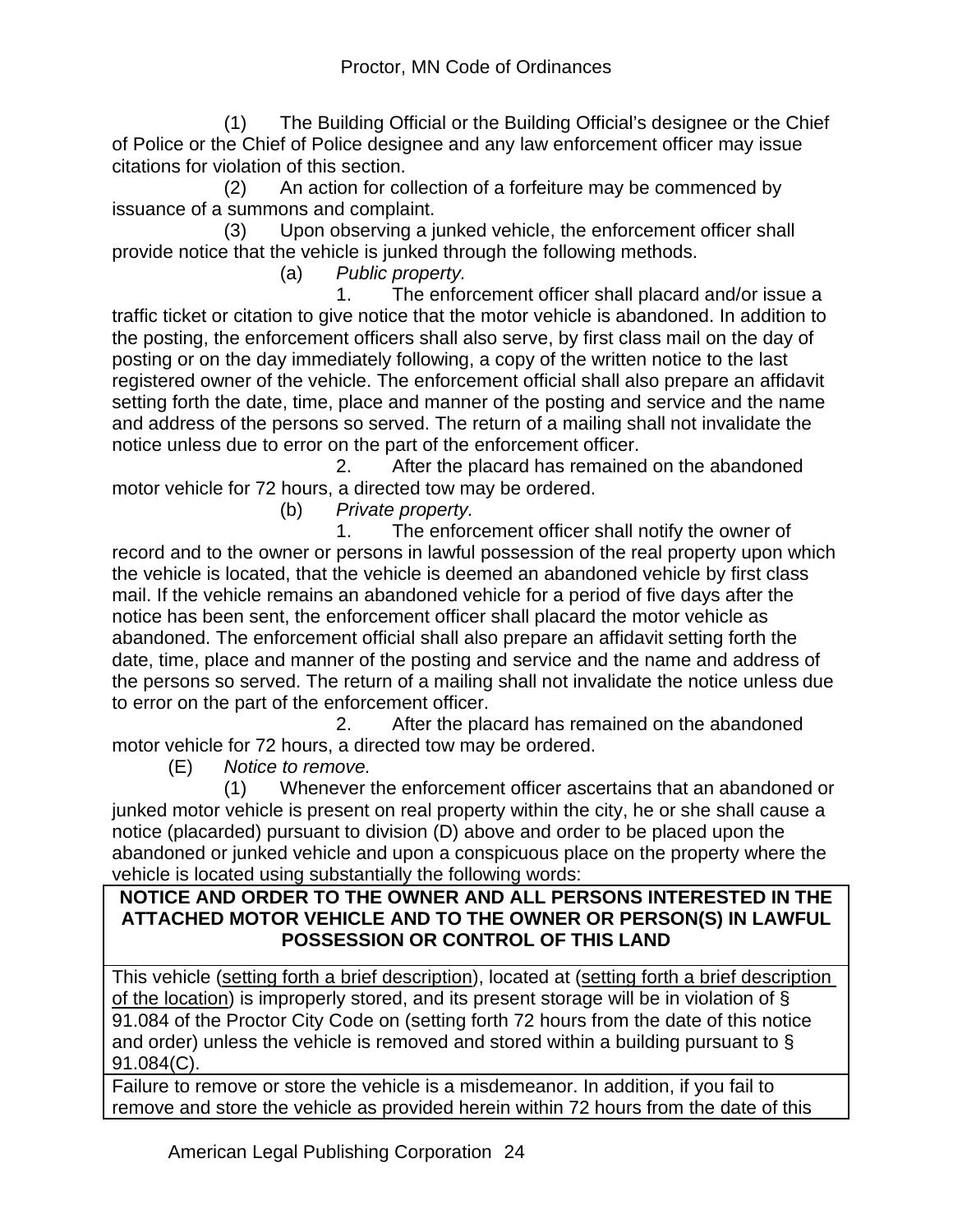notice and order, the vehicle shall be removed and disposed of by the city in accordance with the provisions of M.S. Ch. 168B, as it may be amended from time to time. The vehicle shall be removed and disposed of by the city in accordance with the provisions set forth in M.S. Ch. 168B unless a written appeal of this notice and order is filed with the Proctor City Administrator within 72 hours from the date of this notice, in which case, you will be mailed written notice of the date, time and place of a public hearing before the City Board of Adjustment where you will be given the opportunity to be heard and present evidence to support your appeal.

Upon conclusion of the Board of Adjustment Hearing, the Board will prepare and forward a written recommendation to the Proctor City Council which may confirm, revoke, alter or cancel the notice and order of the enforcement official.

Dated this: (setting forth of posing of order).

Signed: (setting forth name, title, address and telephone number of enforcement officer).

\_\_\_\_\_\_\_\_\_\_\_\_\_\_\_\_\_\_\_\_\_\_\_\_\_\_\_\_\_\_\_\_\_\_\_\_\_\_\_\_\_\_\_\_\_\_\_\_\_\_\_\_\_\_\_\_\_\_\_\_\_\_\_\_.

Dated:

(2) The notice set forth in division  $(E)(1)$  above shall not be less than eight inches by ten inches and shall be sufficiently weatherproofed to withstand normal exposure to the elements.

(Prior Code, § 905.05) (Ord. 05-08, passed 11-17-2008) Penalty, see § 91.999

### **§ 91.085 HEARING PROCEDURE.**

(A) In the event that a timely appeal is filed with the City Administrator, the City Administrator shall, within four weeks schedule a date for a public hearing before the Board of Adjustment.

(B) The City Administrator shall, by first class mail, serve notice of the date, time, place and subject of the hearing to the appeal applicant at the address provided by the applicant in the appeal application. The notice shall also be published once in a newspaper of general circulation within the city at least one week prior to the hearing.

(C) (1) Thereafter, the Board of Adjustment shall convene a public hearing as scheduled, at which time the owner or any interested person in subject motor vehicle(s), and any person in lawful possession of the subject motor vehicle(s), and/or his or her counsel or designated representative, shall have the opportunity to present evidence and testimony to support the appeal of the enforcement official's notice and order.

 (2) The Board of Adjustment may receive evidence and testimony from the enforcement official and any other parties who wish to be heard. Upon receiving the evidence and testimony, the Board of Adjustment shall make a written recommendation to the City Council.

(D) The City Council shall review the recommendations of the Board of Adjustment and may confirm, modify, revoke, alter or cancel the order of the enforcement official. If the City Council determines that removal and proper storage of the subject motor vehicle(s) is required, the Council shall, by resolution, fix a reasonable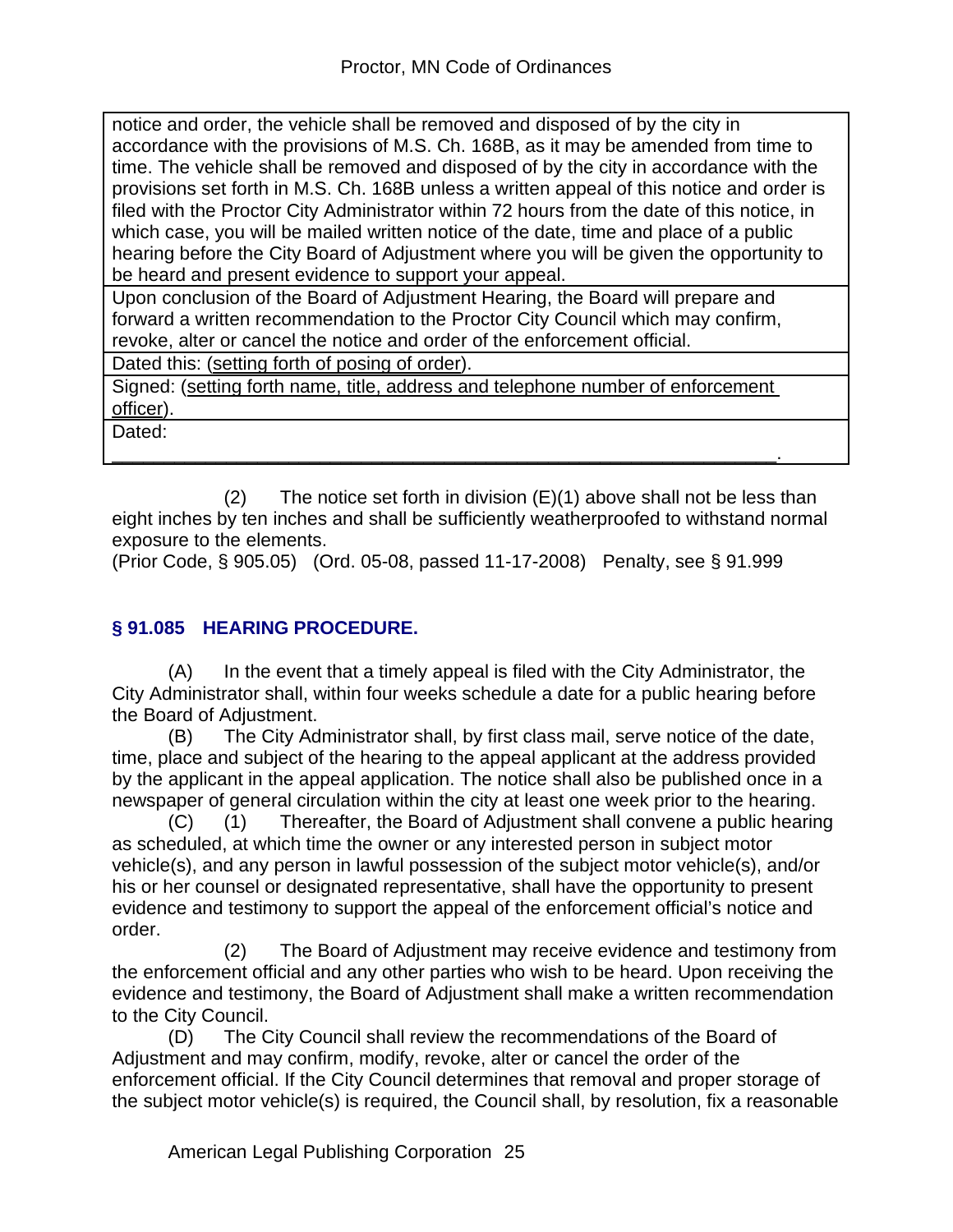time within which the motor vehicle(s) must be removed and stored in accordance with § 91.084(C), shall provide that if the motor vehicle(s) is not so removed and stored within the time specified, the city shall remove and dispose of the vehicle(s) in accordance with § 91.087 herein. The Council shall thereafter give a copy of the resolution to the enforcement official who shall cause the notice to be posted on the affected motor vehicle(s) and mailed to the last registered owner of the vehicle property and to the owner or persons in lawful possession of the real property upon which the vehicle(s) is located.

(Prior Code, § 905.06) (Ord. 08-06, passed 12-18-2006; Ord. 05-08, passed 11-17-2008)

#### **§ 91.086 FAILURE TO REMOVE.**

Failure by the owner of the motor vehicle or owner or person in lawful possession of the real property upon which the vehicle is located to remove or store the motor vehicle within the time specified in the notice or, if an appeal is timely filed, within the time specified in the City Council resolution, shall constitute a misdemeanor. (Prior Code, § 905.07) (Ord. 05-08, passed 11-17-2008)

#### **§ 91.087 ABATEMENT, REMOVAL AND DISPOSITION.**

If the registered owner of any motor vehicle which is in violation of this subchapter, or if the owner or person in lawful possession or control of the property upon which the vehicle is located, shall fail, neglect or refuse to remove or house the vehicle in accordance with the notice of the enforcement officer or, if the notice was timely appealed, the resolution of the City Council, the motor vehicle shall be deemed abandoned and the enforcement officer may remove, impound and dispose of the vehicle in the manner, and according to the procedure that abandoned and junk vehicles may be removed, impounded and disposed of by the city as set forth in M.S. Ch. 168 and M.S. Ch. 168B, as they may be amended from time to time. (Prior Code, § 905.08) (Ord. 05-08, passed 11-17-2008)

#### **§ 91.088 ENTRY FOR REMOVAL OR ABATEMENT.**

(A) Any person, at the direction of the enforcement officer, is hereby expressly authorized to enter upon private property for the purpose of enforcing the provisions of this subchapter, in accordance with § 10.20.

(B) It is unlawful for any person to interfere with or hinder the person so authorized to enter upon private property in the performance of these duties. (Prior Code, § 905.09) (Ord. 05-08, passed 11-17-2008) Penalty, see § 91.999

#### **§ 91.089 PROHIBITION ON STREETS, HIGHWAYS OR RIGHTS-OF-WAY.**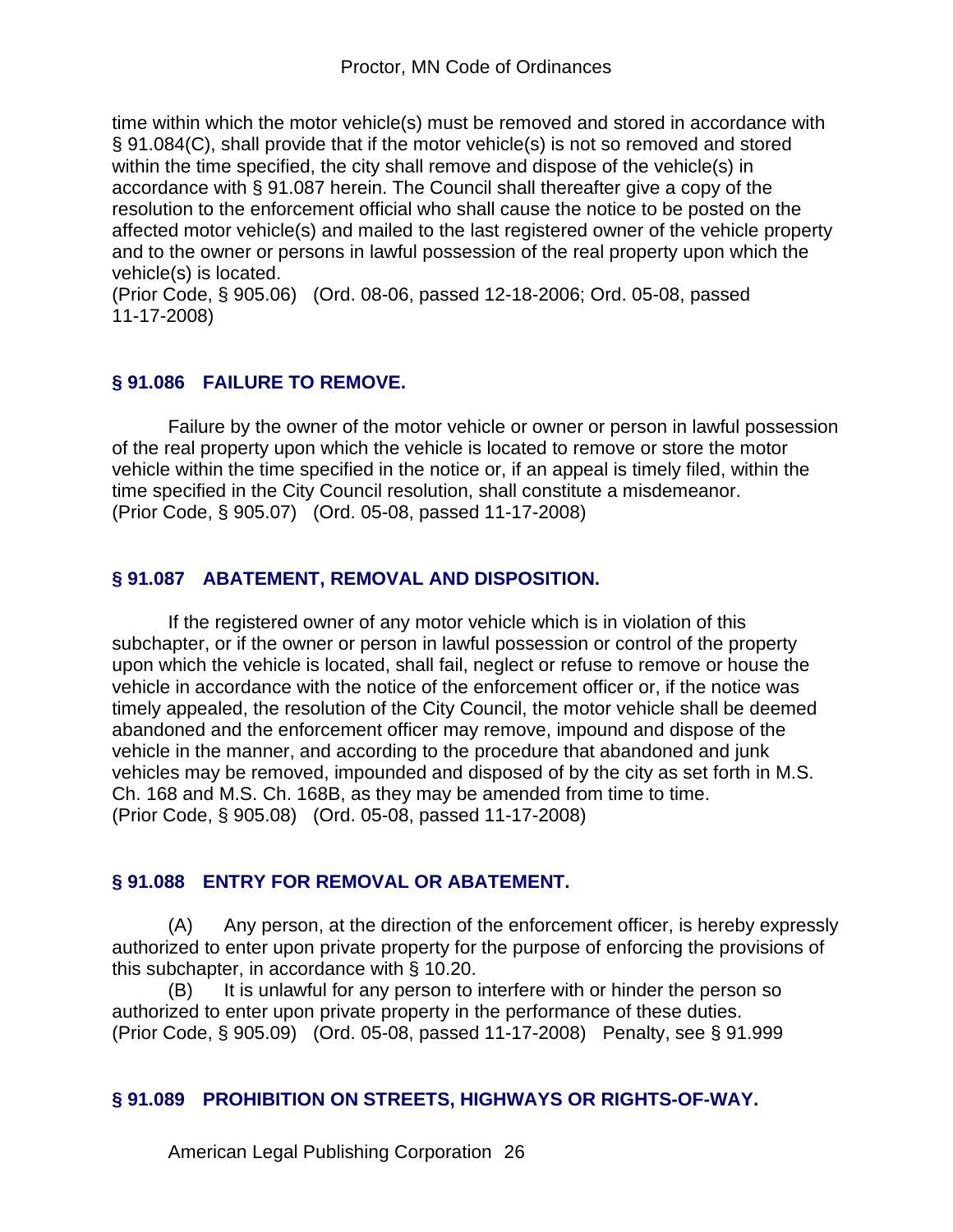It is unlawful for any person to park or leave an inoperative vehicle in the right-of way of public streets, provided that a reasonable time, not to exceed 24 hours from the time of disability, is permitted for the removal or servicing of a disabled motor vehicle. Thereafter, the city may remove, impound and dispose of the vehicles in accordance with the procedures set forth in M.S. Ch. 168B, as it may be amended from time to time. (Prior Code, § 905.10) (Ord. 05-08, passed 11-17-2008) Penalty, see § 91.999

# **§ 91.090 RESTORATION OF VEHICLES.**

Notwithstanding provisions of this subchapter to the contrary, one motor vehicle that is being kept for restoration purposes may be stored on each residential parcel of land if:

(A) The motor vehicle is kept under a tarp or is kept behind opaque visual screening; and

(B) Substantial and verifiable progress is made toward the restoration of the vehicle beginning within 30 days after it is parked on the lot and continuing thereafter until the restoration is completed.

(Prior Code, § 905.11) (Ord. 05-08, passed 11-17-2008)

# **INTRUSIVE LIGHTING**

# **§ 91.105 IN GENERAL.**

No use or structure shall be operated or occupied as to create light or glare in an amount or to a degree or intensity as to constitute a hazardous condition, or as to unreasonably interfere with the use and enjoyment of property by any person of normal sensitivities, or otherwise as to create a public nuisance. (Ord. 01-16, passed 2-1-2016) Penalty, see § 91.999

# **§ 91.106 SPECIFIC STANDARDS.**

All uses shall comply with the following standards except as otherwise provided in this section.

(A) Lighting fixtures shall be effectively arranged so as not to directly or indirectly cause illumination or glare in excess of one-half footcandle measured at the closest property line of any residential zones, and five footcandles measured at the street curb line or nonresidential property line nearest the light source.

(B) Lighting fixtures shall not exceed 2,000 lumens (equivalent to a 150 watt incandescent bulb) unless cutoff type shields the light source from an observer at the closest property line of a residential zone.

(C) Lighting shall not create a sensation of brightness that is substantially greater than ambient lighting conditions as to cause annoyance, discomfort or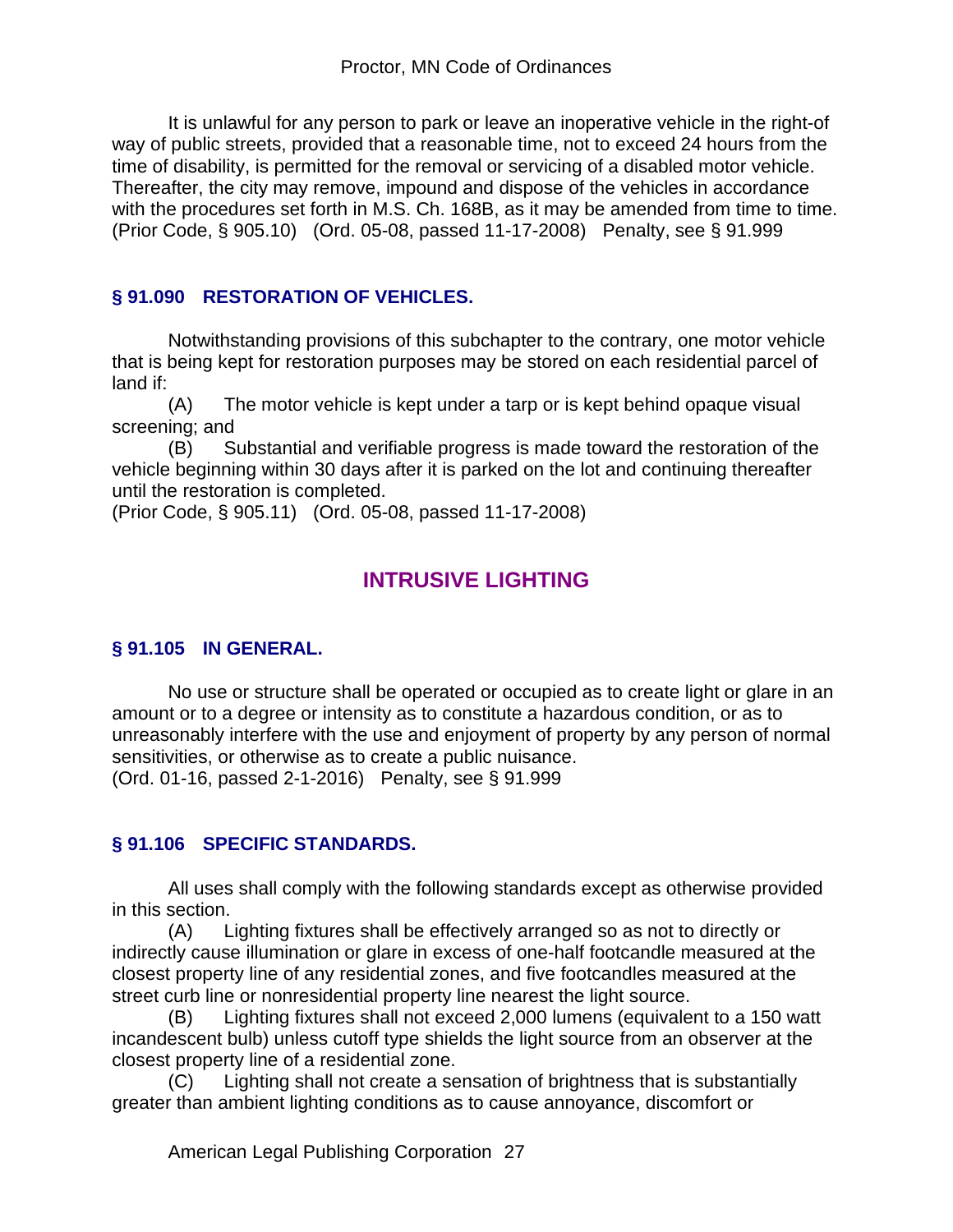decreased visual performance or visibility to a person of normal sensitivities when viewed from any permitted or conditional residential use.

(D) Lighting shall not create a hazard for vehicular or pedestrian traffic.

(E) Lighting of building facades or roofs shall be located, aimed and shielded so that light is directed only onto the facade or roof.

(Ord. 01-16, passed 2-1-2016) Penalty, see § 91.999

# **§ 91.107 EXCEPTIONS.**

The uses listed below shall be exempt from the provisions of this subchapter as follows.

(A) Publicly controlled or maintained street lighting and warning, emergency or traffic signals shall be exempt from the requirements of this subchapter.

(B) Athletic fields and outdoor recreation facilities serving or operated by an institutional or public use that otherwise meet all of the requirements of this subchapter shall be exempt from the requirements of  $\S$  91.106(A), (B) and (C) between the hours of 7:00 a.m. and 10:00 p.m., because of their unique requirements for nighttime visibility and limited hours of operations.

(Ord. 01-16, passed 2-1-2016)

# **USER CHARGE FOR EXCESSIVE CONSUMPTION OF POLICE SERVICES**

# **§ 91.120 PURPOSE.**

It is the intent of the City Council by the adoption of this subchapter to impose on and collect a fee from the person or persons in charge of or responsible for nuisance events or activities that generate extraordinary cost to the city over and above the cost of providing normal law enforcement services and police protection citywide. (Ord. 02-14, passed 6-2-2014)

# **§ 91.121 DEFINITIONS.**

For the purpose of this subchapter, the following definitions shall apply unless the context clearly indicates or requires a different meaning.

#### *NUISANCE EVENT.*

 (1) An event requiring special security assignment in order to protect the public peace, health, safety and welfare.

(2) A *NUISANCE EVENT* includes, but is not limited to, the following:

(a) Unlawful sale, possession, storage, delivering, giving,

manufacture, cultivation or use of controlled substance;

(b) Prostitution or prostitution-related activity;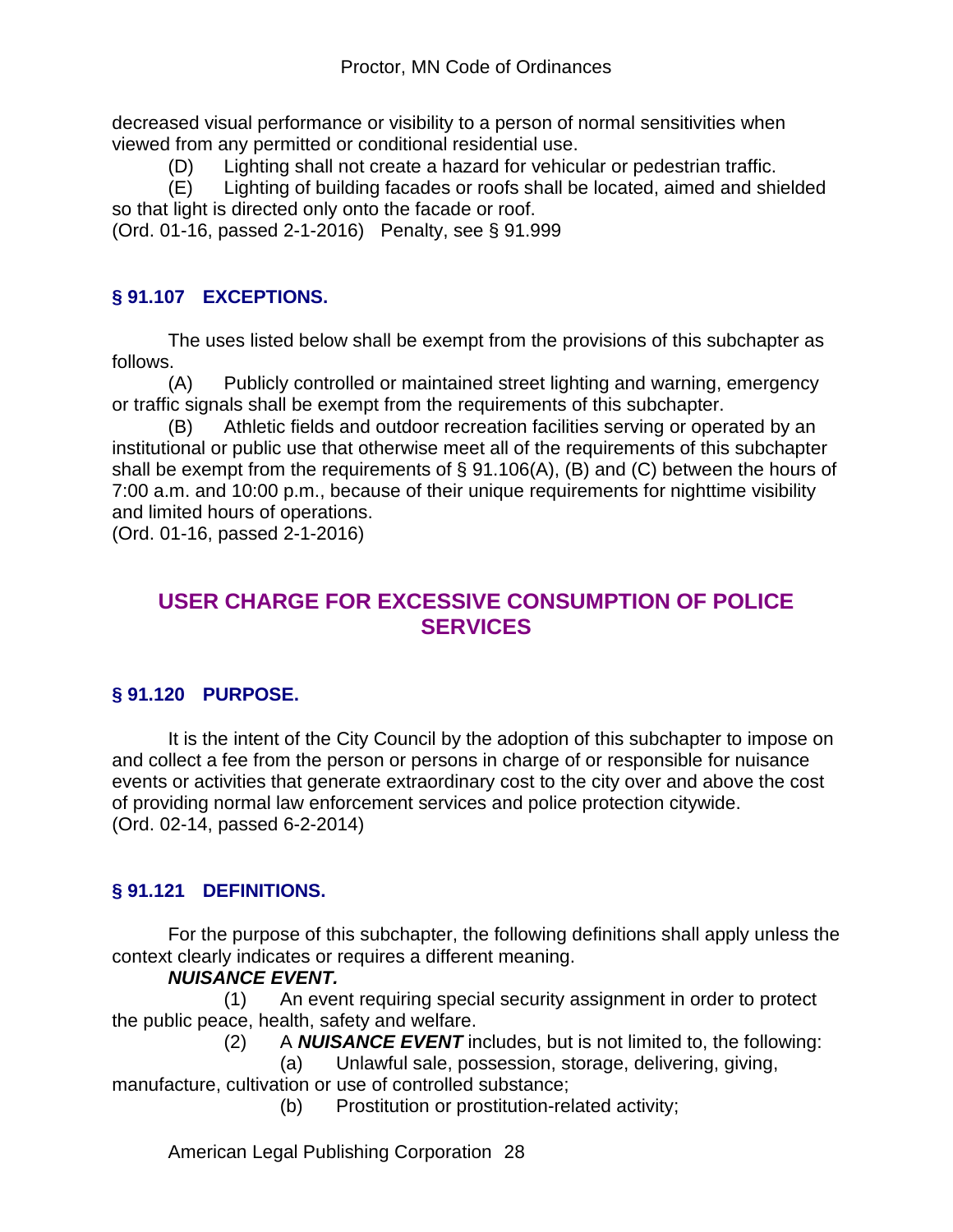#### Proctor, MN Code of Ordinances

(c) Illegal gambling or gambling-related activity;

 (d) Unlicensed sales of alcoholic beverages or unlawful sales or gifts of alcoholic beverages by an unlicensed person or underage consumption at a specific location;

 (e) Loud and boisterous conduct, noises and activities that disturb the peace; (f) Events between 11:00 p.m. and sunrise which disturb the

peace and tranquility of the neighborhood;

(g) Congregating in a tumultuous, noisy or rowdy crowd;

- (h) Fighting or use of obscene or inflammatory language;
- (i) Loud music constituting a nuisance or disturbing the peace;

 (j) Activities causing excessive pedestrian or vehicular traffic and parking problems and congestion; and

(k) Indecent exposure or lewd conduct.

 (3) For the purposes of this subchapter, the term *NUISANCE EVENT* shall not include an event of domestic abuse as that term is defined in M.S. § 518B.01, subd. 2(a).

*OWNER.* A person or persons shown to be owner or owners of property on the property tax records of St. Louis County, Minnesota.

**PERSONAL SERVICE.** Service by personally handing a copy to the intended recipient or by leaving a copy at the intended recipient's residence or place of business with a person of suitable age and discretion.

*POLICE SERVICES FEE.* A fee imposed for law enforcement services associated with a special security assignment. The fee shall be set in the administrative fine schedule and may be based on, but not limited to, salaries of police officers while responding to or remaining at the nuisance event, the pro rata cost of equipment, the cost of repairing city equipment and property and the cost of any medical treatment of injured police officers.

*RESPONSIBLE PERSON.* A person who owns the property where the nuisance event takes place, and/or a person in charge of the premises, and/or a person who organized or served as a host of the nuisance event. If the responsible person is a minor, then the parents or guardians of that minor will also be considered

#### *RESPONSIBLE PERSONS*.

**SPECIAL SECURITY ASSIGNMENT.** The assignment of police officers, services and/or equipment during a second or subsequent response to a nuisance event at a particular location after the service of a written notice to the responsible persons that a police services fee may be imposed for costs incurred by the city for any subsequent police response at the location.

(Ord. 02-14, passed 6-2-2014)

# **§ 91.122 INITIAL POLICE RESPONSE TO NUISANCE EVENT.**

When any police officer responds to any nuisance event and determines that there is a threat to the public peace, health, safety or general welfare, the police officer may serve a written notice by mail or personal services to the responsible person or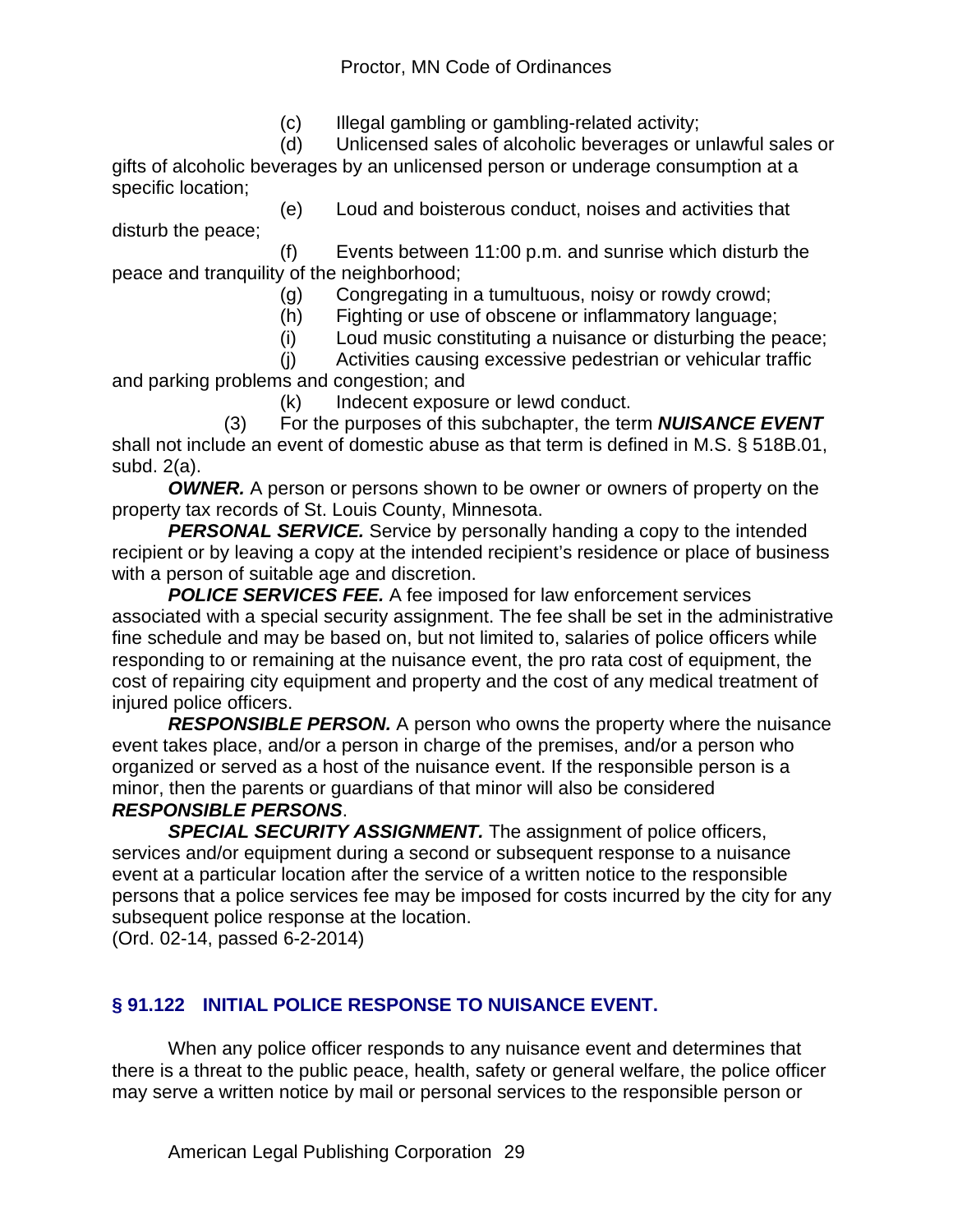persons that any subsequent police response to that same location or address within a 90-day period shall be deemed a special security assignment and that the responsible person or persons may be liable for a police services fee. (Ord. 02-14, passed 6-2-2014)

#### **§ 91.123 SUBSEQUENT POLICE RESPONSES; LIABILITY.**

If, after a written notice is served pursuant to this subchapter, a subsequent police response or responses are necessary to the same location or address within a 90-day period, then each subsequent response or responses shall be deemed a special security assignment. Responsible persons who had previously received a notice of warning shall be jointly and severally liable for a police services fee for a special security assignment. The city reserves its rights to seek reimbursement for actual costs and damages exceeding an amount set by City Council from time to time by resolution through other legal remedies or procedures.

(Ord. 02-14, passed 6-2-2014)

#### **§ 91.124 COST; COLLECTION.**

The Chief of Police shall notify the City Administrator's office in writing of the performance of each special security assignment, of the name and address of the responsible person or persons, the date and time of the incident, the services performed and the amount of the police services fee. If the police services fee is in excess of an amount set by City Council from time to time by resolution, the Chief of Police shall provide documentation to support the additional amount. The City Administrator's office shall thereafter cause appropriate billings to be made and be responsible for the collection of the police services fee.

(Ord. 02-14, passed 6-2-2014)

#### **§ 91.125 ADMINISTRATIVE APPEAL.**

(A) An administrative appeal of a police services fee may be made to the Chief of Police or his or her designee within ten days from the date of mailing of the billing.

(B) The request for a hearing shall be in writing and addressed to the Chief of Police and shall include a copy of the billing and grounds for the appeal.

(C) The Chief of Police or his or her designee may excuse or modify the service fee upon a finding that the responsible person or persons had made a good faith effort to remedy the situation or that the nuisance event was not the fault of the person or persons filing the appeal.

(Ord. 02-14, passed 6-2-2014)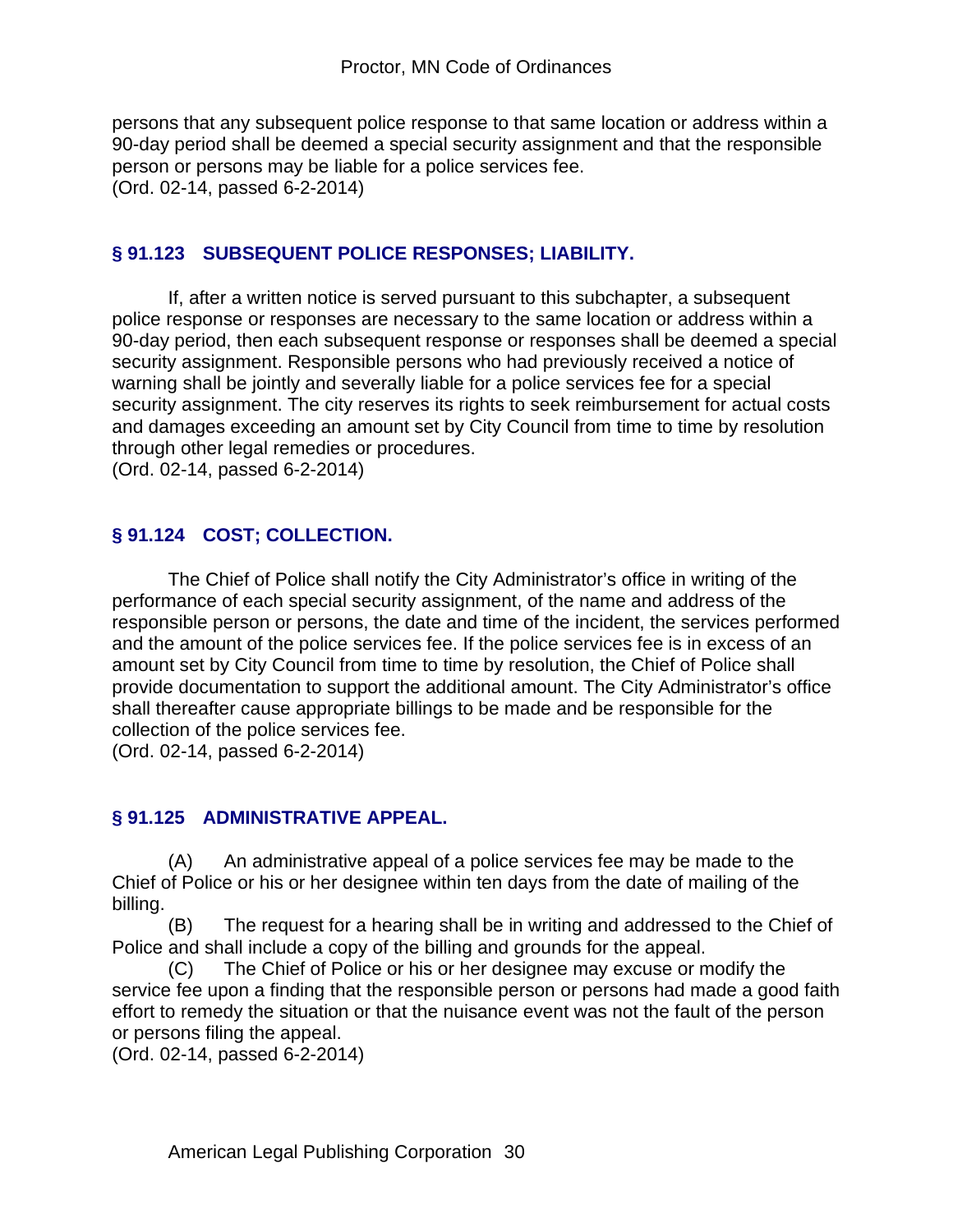#### **§ 91.126 APPLICABILITY OF SUBCHAPTER.**

 This subchapter shall not be deemed to authorize the imposition of a police services fee against a landlord for a police response initiated by a call from a tenant for police or emergency assistance in response to domestic abuse or any other conduct. (Ord. 02-14, passed 6-2-2014)

#### **§ 91.999 PENALTY.**

(A) Any person violating any provision of this chapter, for which no other penalty is provided, shall be subject to the penalty provisions of § 10.99.

(B) Any person violating the provisions of  $\S$  91.006 shall be quilty of a misdemeanor and upon conviction shall be punished by a fine subject to the city administrative fine schedule. Each day of noncompliance shall constitute a separate violation. In addition, the civil abatement procedures set forth in § 91.007 and Chapter 151 of this code of ordinances may also be applicable to this section. (Prior Code, § 901.062)

(C) Any violation of §§ 91.020 through 91.023 shall be considered a misdemeanor and be punishable by existing laws, including, but not limited to, Chapter 11 of this code of ordinances for treatment as an administrative offense. (Prior Code, § 901.41)

(Ord. 02-05, passed 4-4-2005; Ord. 05-05, passed 5-2-2005)

# **CHAPTER 92: PUBLIC PROPERTY AND IMPROVEMENTS**

#### Section

- 92.01 Definition
- 92.02 Weed elimination
- 92.03 Sidewalk repair
- 92.04 Street sprinkling, flushing, tree care and the like
- 92.05 Personal liability
- 92.06 Assessment
- 92.07 Depositing of snow

#### **§ 92.01 DEFINITION.**

For the purpose of this chapter, the following definition shall apply unless the context clearly indicates or requires a different meaning.

*CURRENT SERVICES.* One or more of the following: weed elimination from street grass plots adjacent to sidewalks or from private property; street flushing; light street oiling or other dust treatment of streets; repair of sidewalks; trimming and care of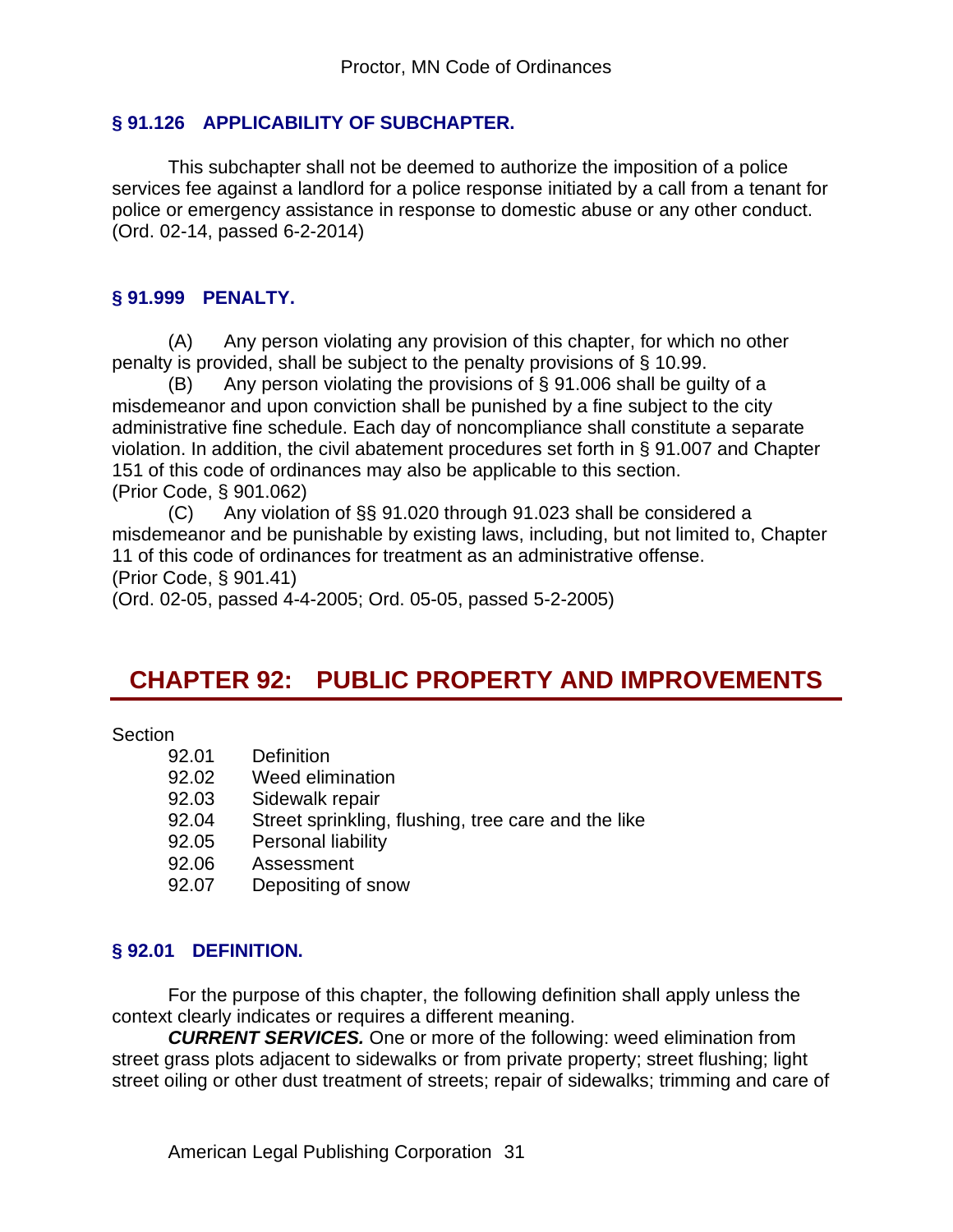trees and removal of unsound trees from the public streets; and abatement of health or safety nuisances pursuant to Chapter 91 of this code of ordinances. (Prior Code, § 301.01)

#### **§ 92.02 WEED ELIMINATION.**

On or before June 1 of each year, the Clerk-Treasurer shall publish once in the official newspaper a notice directing owners and occupants of property within the city to destroy all weeds defined to be a nuisance by § 91.002(H). In the event that any owner or occupant shall fail to abate a weed nuisance after published notice, the city may cause the nuisance to be abated pursuant to Chapter 91 of this code of ordinances. (Prior Code, § 301.02)

#### **§ 92.03 SIDEWALK REPAIR.**

#### (A) *Owner responsibility.*

 (1) The owner of any property in the city abutting a public sidewalk shall keep the sidewalk in repair and safe for pedestrians. Repairs shall be made in accordance with standard specifications approved by the Council and filed with the Clerk-Treasurer. Before commencing the repair work, the property owner shall obtain a permit from the Clerk-Treasurer. No fee shall be charged for the permit.

 (2) In addition, all snow, ice, dirt and rubbish remaining on a public sidewalk more than 12 hours after its deposit thereon is a public nuisance. The owner and the occupant of any property adjacent to a public sidewalk shall use due diligence to keep the walk safe for pedestrians. No owner or occupant shall allow snow, ice, dirt or rubbish to remain on the walk longer than 12 hours after its deposit thereon. Violation of this division (A) relative to snow, ice, dirt and rubbish removal shall constitute a petty misdemeanor punishable for a fine subject to the city administrative fine schedule.

(B) *Enforcement.* The Clerk-Treasurer or any other person as the Council may designate may inspect sidewalks to determine if they are in good repair and safe for pedestrians. If he or she finds that any sidewalk is in need of repair, he or she shall cause a notice to be served, by registered or certified mail, by personal service, upon the owner of the property and the occupant if the owner does not reside in the city or cannot be found therein ordering the owner to have the sidewalk repaired and made safe within 30 days and stating that if the owner fails to do so, the repairs will be made by the city, that the expense thereof must be paid by the owner, and that if unpaid it will be made a special assessment against the property concerned.

(C) *Repair.* If the sidewalk is not repaired within 30 days after receipt of the notice, the Clerk- Treasurer shall report that fact to the Council. The Council shall, by resolution, order the Street Department to repair the sidewalk or order the work done by contract. The Clerk-Treasurer shall keep a record of the total cost of repair attributable to each lot or parcel of property.

(Prior Code, § 301.03) (Ord. 02-05, passed 4-4-2005) Penalty, see § 10.99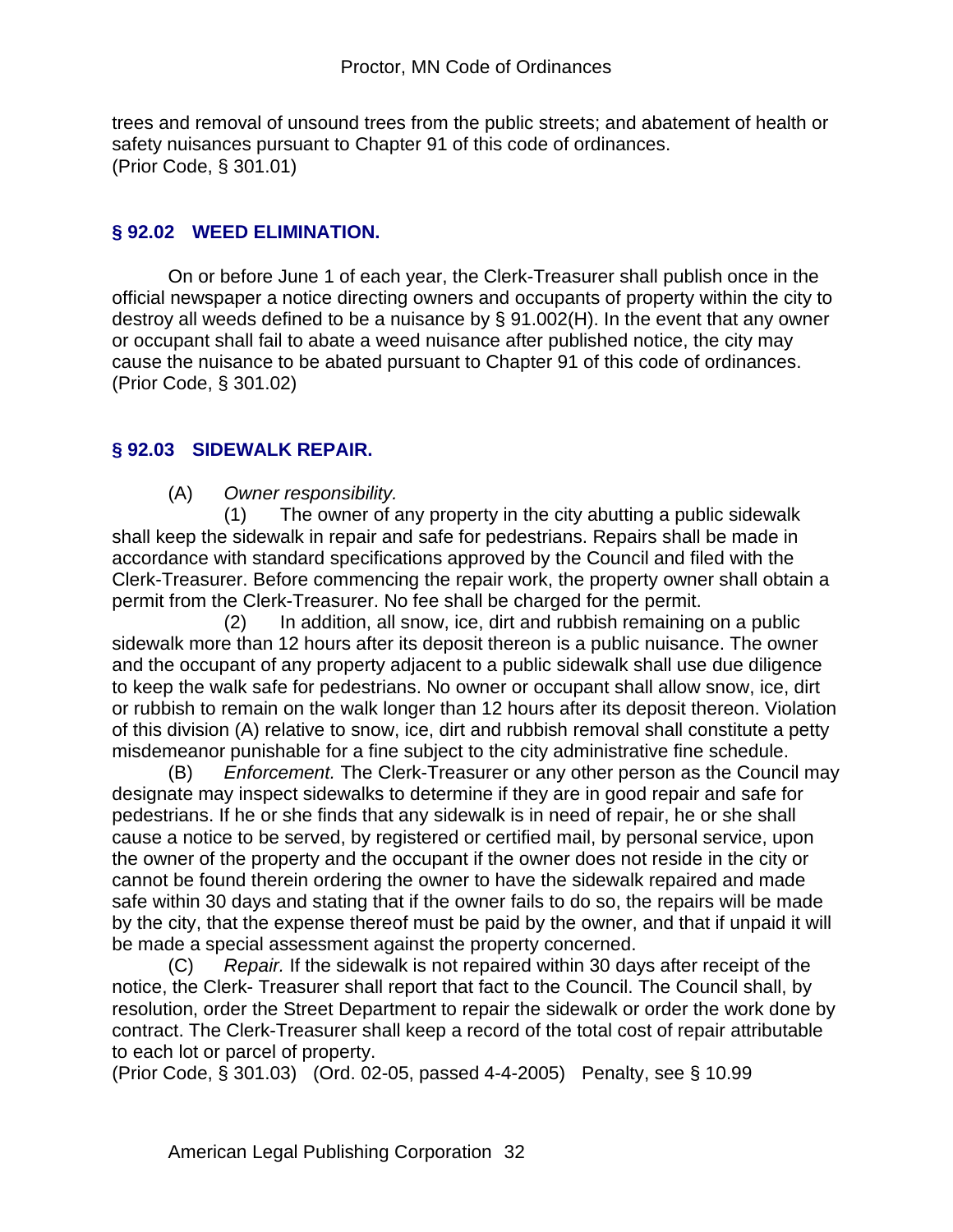#### **§ 92.04 STREET SPRINKLING, FLUSHING, TREE CARE AND THE LIKE.**

(A) *Notice.* The Council shall each year determine what streets and alleys shall be sprinkled, flushed, oiled or given other dust treatment during the year and the kind of work to be done on each. The Council shall also determine from time to time the streets on which trees shall be trimmed and cared for and what unsound trees shall be removed. Before any work is done, the Clerk-Treasurer shall, under the Council's direction, publish notice that the Council will meet to consider the projects. The notice shall be published in the official newspaper at least once no less than two weeks prior to the meeting the streets affected, the particular projects proposed, and the estimated cost of each project, either in total or on the basis of the proposed assessment per front foot or otherwise.

(B) *Hearing.* At the hearing or any adjournment thereof, the Council shall hear property owners with reference to the scope and desirability of the proposed projects. The Council shall thereupon adopt a resolution confirming the original projects with a modification as it deems desirable and shall provide for the doing of the work by day labor through the Street Department or by contract. The Clerk- Treasurer shall keep a record of the cost and the portion of the cost properly attributable to each lot and parcel of property abutting on the street or alley on which the work is done. (Prior Code, § 301.04)

#### **§ 92.05 PERSONAL LIABILITY.**

The owner of property on or adjacent to which a current service has been performed shall be personally liable for the cost of the service. As soon as the service is completed and the cost determined, the Clerk-Treasurer shall prepare a bill and mail it to the owner. Thereupon, the amount shall be immediately due and payable at the Clerk-Treasurer's office.

(Prior Code, § 301.05)

#### **§ 92.06 ASSESSMENT.**

On or before September 1 of each year, the Clerk-Treasurer shall list the total unpaid charges for each type of current service against each separate lot or parcel to which they are attributable under this chapter. After notice and hearing as provided in M.S. § 429.061, as it may be amended from time to time, the Council may spread the charges against the property benefitted as a special assessment pursuant to M.S. § 429.101, as it may be amended from time to time, and other pertinent statutes for certification to the County Auditor and collection along with current taxes for the following year or in annual installments, not exceeding ten, as the Council may determine in each case.

(Prior Code, § 301.06)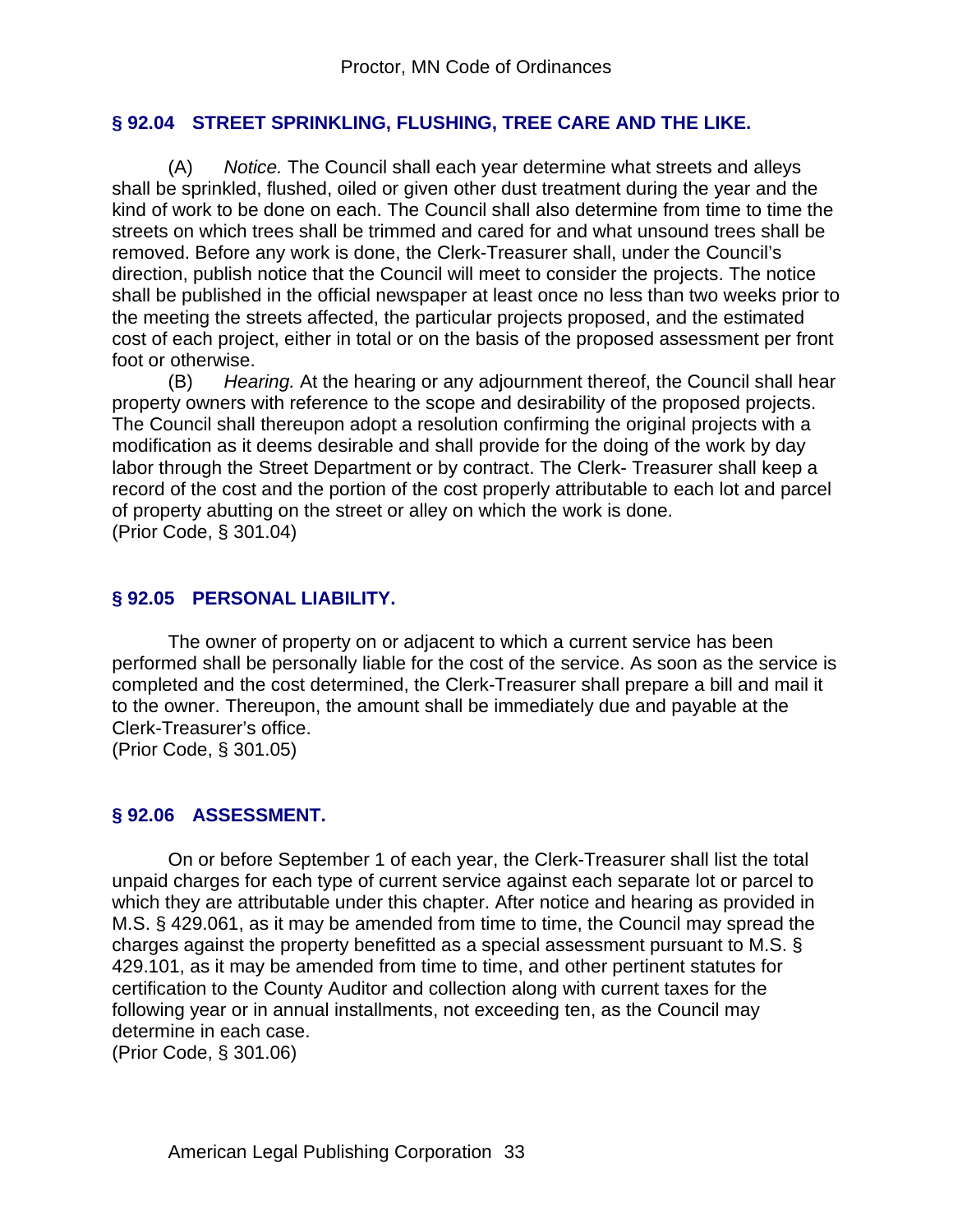#### **§ 92.07 DEPOSITING OF SNOW.**

(A) *Depositing snow.* The depositing, placing or throwing, upon any of the public sidewalks, streets, alleys, highways or other public grounds within the city of snow or accumulations thereof for the purpose of removing the snow or accumulations thereof from any lot, tract or parcel of land is hereby prohibited.

(B) *Directing the depositing of snow.* No person as owner, lessee, occupant, tenant or agent of any lot, parcel or tract of land shall allow, authorize, direct or permit another to do or cause to be done any of the things forbidden by this section. (Prior Code, § 301.07) Penalty, see § 10.99

# **CHAPTER 93: FAIR HOUSING**

Section

- 93.01 Purpose and intent
- 93.02 Definitions
- 93.03 Prohibited acts in regards to housing
- 93.04 Exemptions and exceptions
- 93.05 Enforcement procedures
- 93.06 Statute of limitations
- 93.07 Civil enforcement procedure
- 93.99 Penalty

#### **§ 93.01 PURPOSE AND INTENT.**

It is the intent of this chapter to secure in each citizen and resident of the city an opportunity to obtain quality housing without adverse discrimination on the basis of race, sex, creed, religion, marital status and disability. It is also the policy of the city to protect all persons from unfair and unfounded charges of discrimination. (Prior Code, § 1005.01)

#### **§ 93.02 DEFINITIONS.**

For the purpose of this chapter, the following definitions shall apply unless the context clearly indicates or requires a different meaning.

**DISABILITY.** A mental or physical condition which constitutes a handicap. Nothing in this section shall be construed to prohibit any program, service, facility or privilege afforded to a person with a *DISABILITY* which is intended to habitat, rehabilitate or accommodate that person.

*DISCRIMINATE* or *DISCRIMINATION.* Include segregate or separate.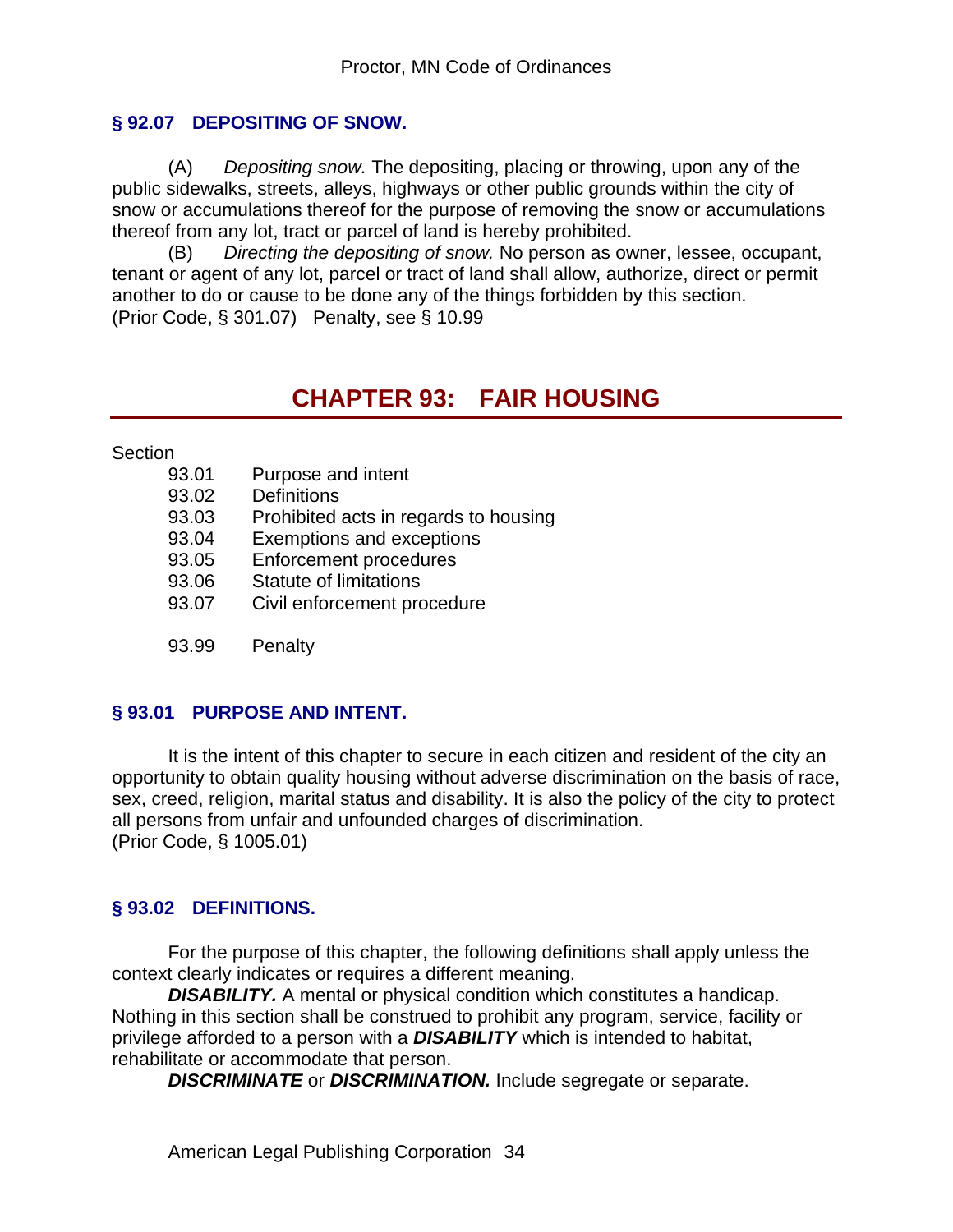*MARITAL STATUS.* The standing, state or condition of one as single or married person. (Prior Code, § 1005.01)

# **§ 93.03 PROHIBITED ACTS IN REGARDS TO HOUSING.**

(A) It is unlawful:

 (1) For any person to discriminate on grounds of race, creed, religion, color, sex, marital status, status with regard to public assistance, national origin, age or disability in the sale, lease or rental of any housing unit or units;

 (2) For any broker, salesperson or other person acting in behalf of another to so discriminate in the sale, lease or rental of any housing unit or units belonging to any other person;

 (3) For any person engaged in the business of financing the purchase, rehabilitation, remodeling or repair of housing units or in the business of selling insurance with respect to housing units to refuse to provide the financing or insurance or to discriminate with regard to the terms or conditions thereof by reason of the race, color, sex, religion, creed, national origin, marital status, status with regard to public assistance, age or disability of the applicant or because of the location of the unit or units in areas of the city occupied by persons of a particular race, color, sex, religion, creed, national origin, marital status, status with regard to public assistance, age or disability; or to discriminate by treating differently any person or group of persons who desire to purchase, lease, acquire, construct, rehabilitate, repair or maintain real property in a specific urban area because of social, economic or environmental conditions of the area in the granting, withholding, extending, modifying or renewing, or in the rates, terms, conditions or privileges of any financial assistance or in the extension of services in connection therewith. The bona fide programs of federal, state or local governmental units or agencies, however structured or authorized to upgrade or improve in any manner a specific urban area, shall not be deemed to be a violation of this division (A)(3);

 (4) For any person, having sold, leased or rented a housing unit or units to any person, to discriminate with respect to facilities, services or privileges of occupancy by reason of race, color, sex, creed, religion, national origin, age, disability, marital status or status with regard to public assistance;

 (5) For any person to make or publish any statement evidencing an intent to discriminate on grounds of race, creed, religion, color, sex, national origin or ancestry, marital status, status with regard to public assistance, age or disability in the sale, lease or rental of a housing unit or units;

 (6) For any person to make any inquiry regarding race, color, sex, creed, religion, national origin, marital status, status with regard to public assistance, age or disability or to keep any record or use any form of application designed to elicit information in connection with the sale, lease, rental or financing of a housing unit or units; and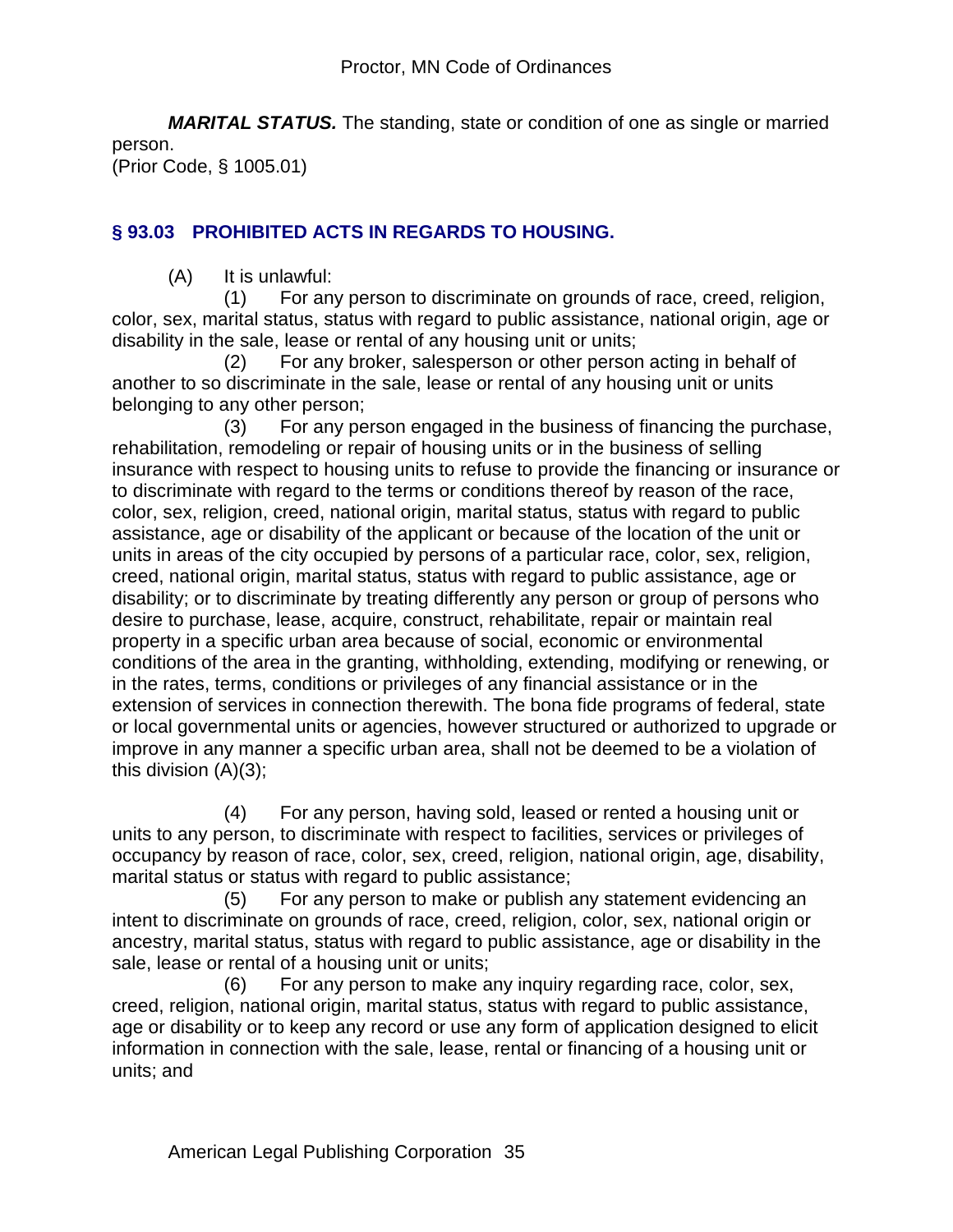(7) For any person, including real estate agents or brokers, for the purpose of inducing a real estate transaction from which he or she may benefit financially:

 (a) To represent that a change has occurred or will or may occur in the composition of the block, neighborhood or area in which the property is located in respect of the race, color, sex, creed, religion, national origin, marital status, status with regard to public assistance, age or disability of those living there; or

 (b) To represent that this change will or may result in the lowering of property values, an increase in crime or anti-social behavior, or a decline in the quality of schools in the block, neighborhood or area concerned.

(B) Nothing in this section shall be construed to require any person or group of persons selling, renting or leasing property to modify the property in any way or exercising a higher degree of care for a person having a disability than for a person who does not have a disability; nor shall this section be construed to relieve any person or persons regardless of any disability in a written lease, rental agreement or contract of purchase or sale, or to forbid distinctions based on the inability to fulfill the terms and conditions, including financial obligations of the lease, agreement or contract. (Prior Code, § 1005.01) Penalty, see § 93.99

# **§ 93.04 EXEMPTIONS AND EXCEPTIONS.**

(A) The unlawful acts described above in § 93.03 shall not be unlawful where: (1) The rental unit or dwelling unit in question has accommodations for no more that four families; provided, that the fee owner of the rental units or dwelling units physically occupies one of the available units;

 (2) The rental units or dwelling units are solely owned by a religious organization, association or society or any non-profit institution or organization operated, supervised or controlled by or in conjunction with a religious organization, association or society "which limits the sale, rental or occupancy of dwelling which it owns or operates for other than commercial purposes to persons of the same religion or which gives preference to those persons, unless membership in such a religion is restricted on account of race, color, sex or national origin";

 (3) The sale or rental of the owner-occupied single-family housing involves a circumstance where the owner does not utilize the services of a real estate broker or real estate salesperson; provided, however, that the sale or rental is not accomplished through the use of discriminatory advertising; or

 (4) The facilities or units involved are solely owned by a private club not in fact open to the public which as an incident to its primary purpose or purposes provides lodging which it owns or operates for other than a commercial purpose and which limits the rental or occupancy of the lodgings to its members or gives preference to its members.

(B) Nothing in this section shall be construed to require any person or group or persons selling, renting or leasing property to modify the property in any way or exercise a higher degree of care for a person having a disability than for a person who does not have a disability; nor shall this section be construed to relieve any person or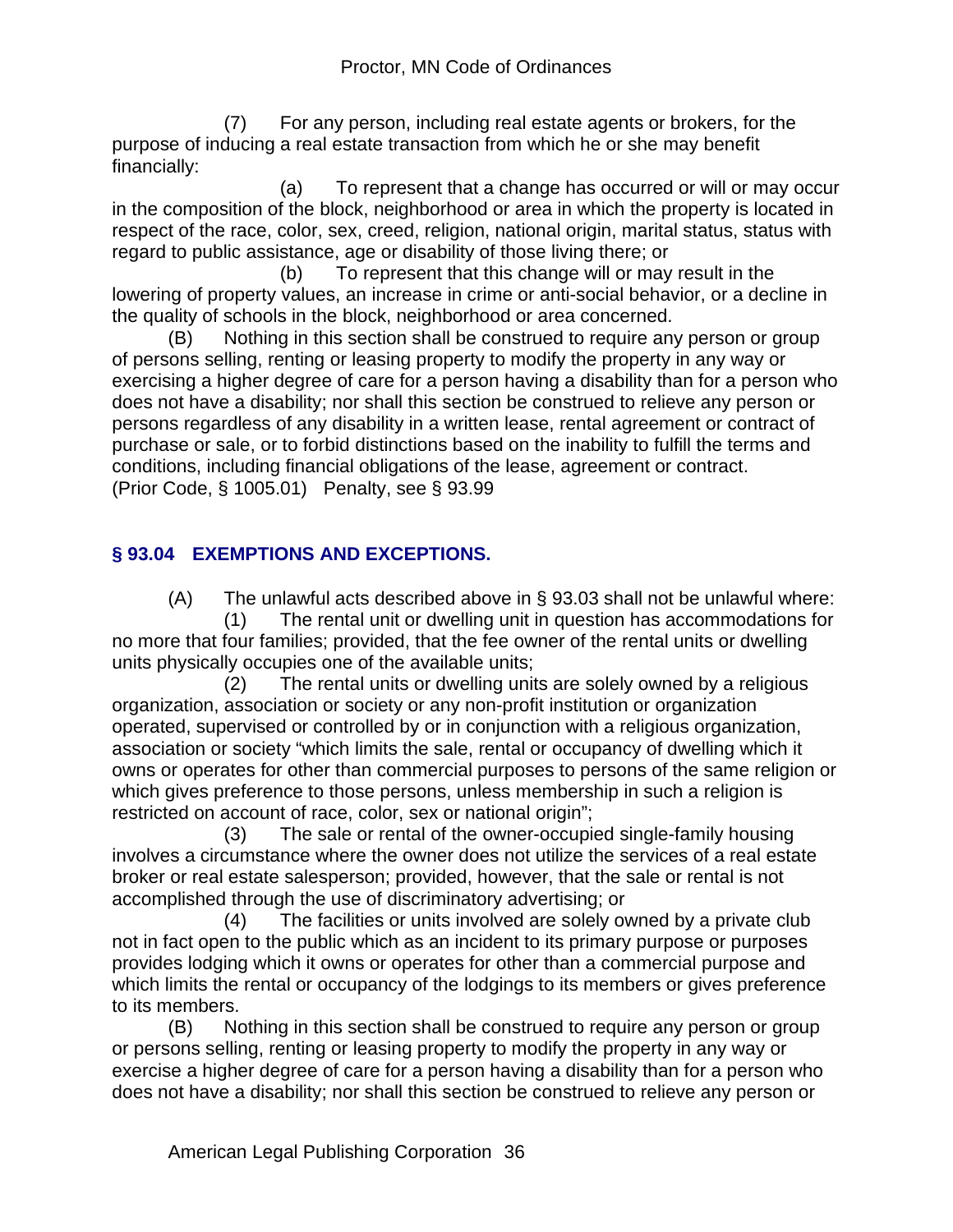persons or any obligations generally imposed on all persons regardless of any disability in a written lease, rental agreement or contract of purchase or sale or to forbid distinctions based on the inability to fulfill their terms and conditions, including financial obligations of the lease, agreement or contract. (Prior Code, § 1005.01)

### **§ 93.05 ENFORCEMENT PROCEDURES.**

The city is designated as the enforcement agency for this section and shall have the power to receive, hear and determine complaints as provided herein. The city shall promptly investigate, upon complaint or upon its own motion, any violations of this section. If after investigation it shall have reason to believe a violation has occurred, it may refer the matter to the City Attorney for criminal prosecution, initiate civil enforcement procedures as herein provided, or enter into a settlement agreement which, when approved by the city, shall have the same force as a city order. (Prior Code, § 1005.01)

#### **§ 93.06 STATUTE OF LIMITATIONS.**

No action may be brought for civil enforcement or criminal prosecution unless the charge of alleged discriminatory practice was filed with the city within 180 days from the occurrence of the practice.

(Prior Code, § 1005.01)

#### **§ 93.07 CIVIL ENFORCEMENT PROCEDURE.**

Civil enforcement procedures shall be prosecuted by the city before the Council in the following manner.

(A) The city shall serve upon respondent by certified mail a complaint, signed by it, which shall set forth a clear and concise statement of the facts constituting the violation, set a time and place for hearing, and advise the respondent of his or her right to file an answer, to appear in person or by an attorney and to examine and cross-examine witnesses.

(B) The hearing shall not be less that 20 days after service of the complaint. At any time prior to the hearing the respondent may file an answer. Facts not denied by answer shall be deemed admitted. If the answer sets out new matter, it shall be deemed denied by the city.

(C) The complaint or answer may be amended at any given time prior to the hearing with the consent of the opposing party.

(D) Hearings shall be before the Council.

(E) The city may obtain subpoenas from the District Court to compel the attendance of witnesses and the production of documents at any hearing.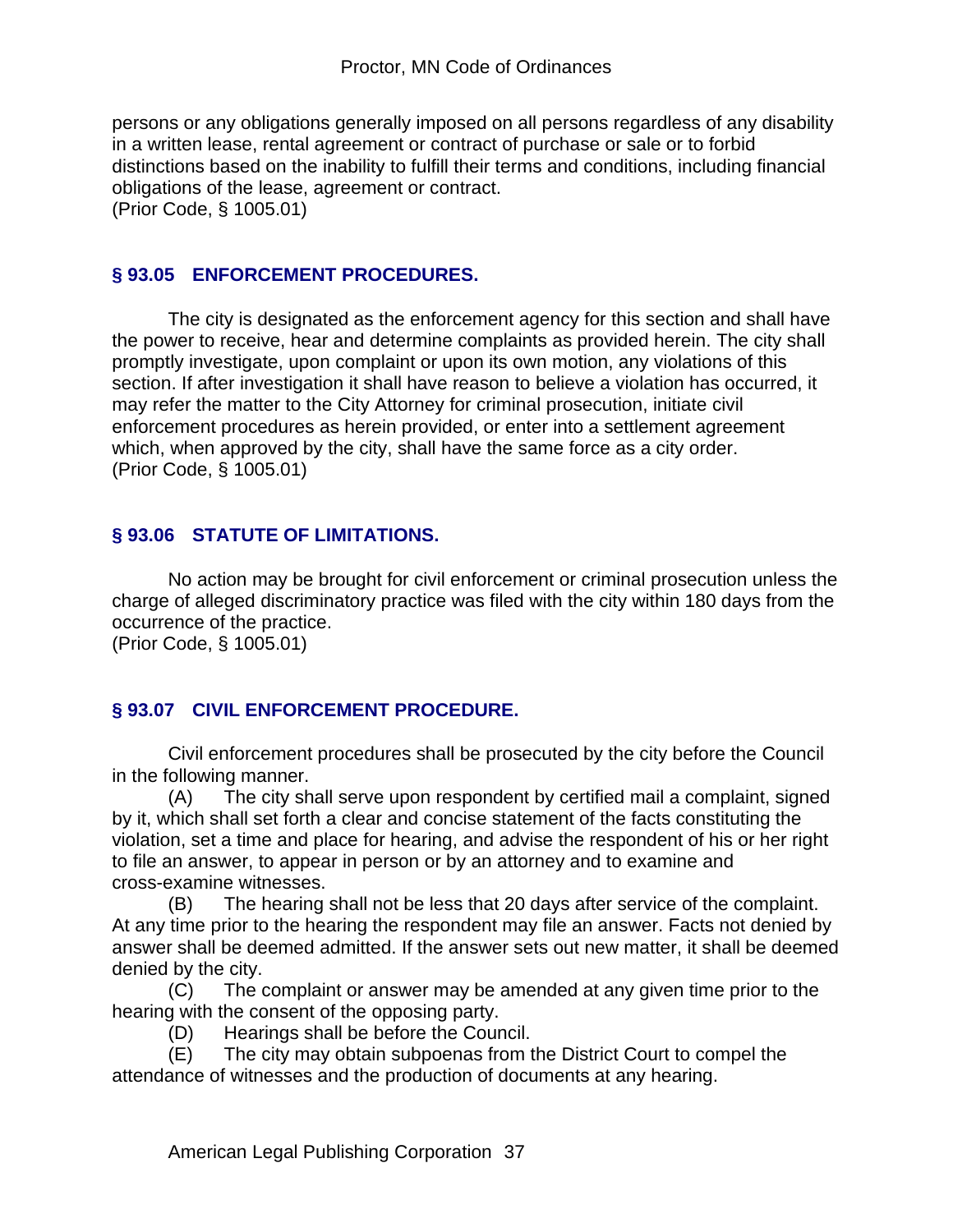(F) If, after hearing, the panel shall conclude that a violation has occurred, it shall prepare an order which may contain any provision deemed desirable to do justice to the complainant or to prevent further violations. It may include provisions which require the respondent to rent, sell or lease particular housing to the complainant or to do any other thing as may be just. The panel's findings of fact and order shall be served on the respondent and each member of the Council by mail, shall become the findings and order of the city unless, within ten days after mailing of the findings and order, the city shall revoke or amend the order, but any order of a panel may be modified by the city at any time.

(Prior Code, § 1005.01)

### **§ 93.99 PENALTY.**

Every person violates a section, division, paragraph or provision of this chapter when he or she performs an act thereby prohibited or declared unlawful, or fails to act when the failure is thereby prohibited or declared unlawful, or performs an act prohibited or declared unlawful or fails to act when the failure is prohibited or declared unlawful by a code adopted by reference by this chapter and upon conviction thereof, shall be punished as for a misdemeanor except as otherwise stated in specific provisions hereof. (Prior Code, § 1005.01)

# **CHAPTER 94: TREES**

**Section** 

- 94.01 Purpose
- 94.02 Authority and power
- 94.03 Applicability
- 94.04 Landscaping
- 94.05 Tree planting, maintenance and removal
- 94.06 Tree protection
- 94.07 Private trees
- 94.99 Penalty

#### **§ 94.01 PURPOSE.**

It is the purpose of this chapter to promote and protect the public health, safety and general welfare by providing for the regulation of the planting, maintenance and removal of trees, shrubs and other plants within the city. (Prior Code, § 1003A)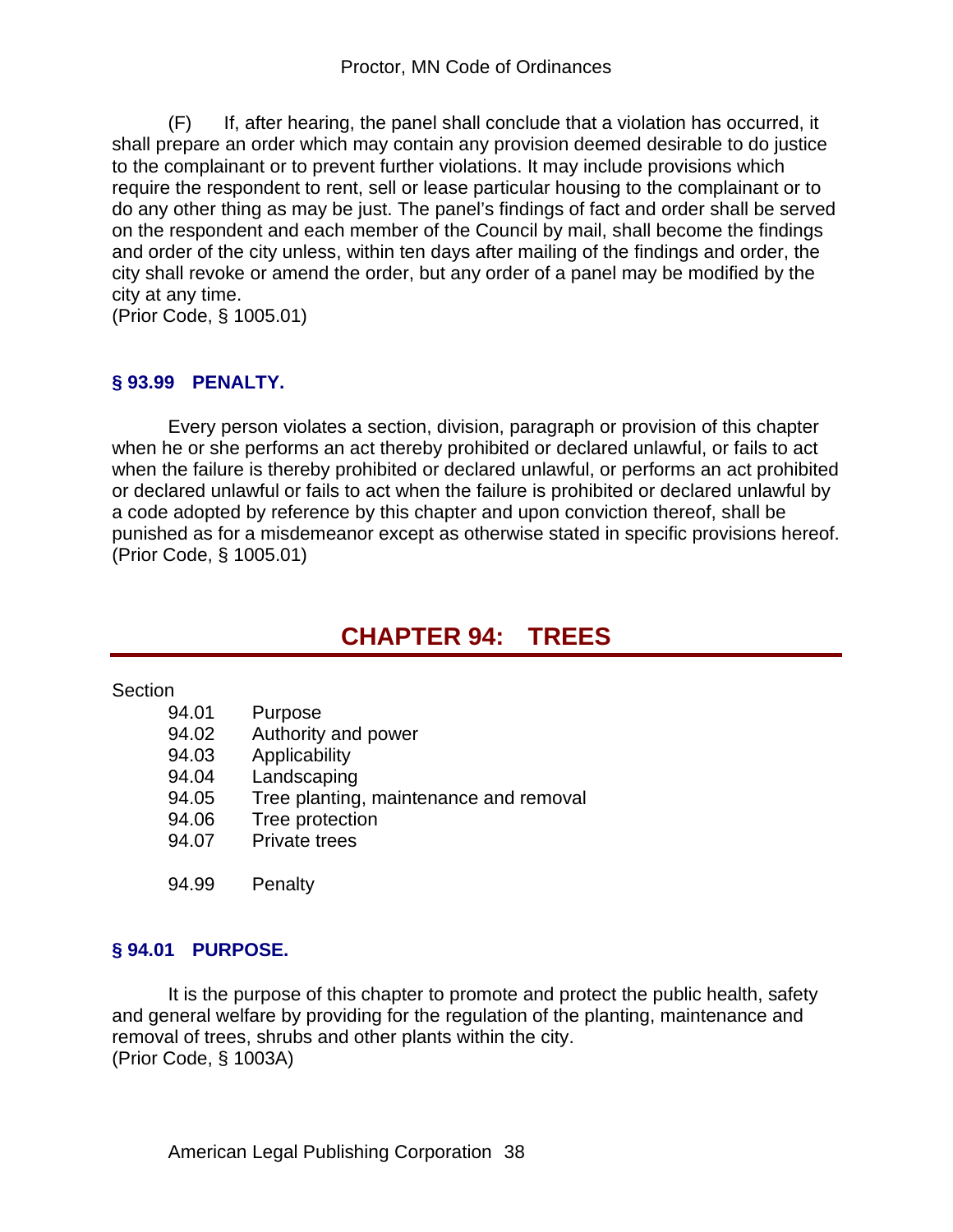#### **§ 94.02 AUTHORITY AND POWER.**

(A) *City Tree Board.* There is hereby created and established a City Tree Board for the city, which shall consist of the members of the Proctor Beautification and Tree Committee.

(B) *City Tree Inspector.* The Foreman of the City Street Department, or his or her designee, shall serve as the City Tree Inspector and shall report to the City Tree Board.

(Prior Code, § 1003A)

#### **§ 94.03 APPLICABILITY.**

This chapter provides full power and authority over all trees, plants and shrubs located within street rights-of-way, parks and public places of the city; and to trees, plants and shrubs located on private property that constitute a hazard or threat as described herein.

(Prior Code, § 1003A)

#### **§ 94.04 LANDSCAPING.**

In new subdivisions or when the development of commercial property occurs, the City Tree Inspector will review landscaping plans and may require trees to be planted in any of the streets, parking lots, parks and other public places abutting lands henceforth developed and/or subdivided.

(Prior Code, § 1003A)

#### **§ 94.05 TREE PLANTING, MAINTENANCE AND REMOVAL.**

(A) *Utilities.* No street trees may be planted under or within ten lateral feet of any overhead utility wire, or over or within five lateral feet of any underground water line, sewer line, transmission line or other utility.

(B) *Topping.* It shall be unlawful as a normal practice for any person, firm or city department to top any street tree, park tree or other tree on public property. **TOPPING** is defined as the severe cutting back of limbs to stubs within the tree's crown to such a degree so as to remove the normal canopy and disfigure the tree. Trees severely damaged by storms or other causes, or certain trees under utility wires or other obstructions where other pruning practices are impractical, may be exempted from this chapter at the determination of the Beautification and Tree Committee. No person shall plant, remove, cut above the ground or disturb any trees on any park, or other public place without first filing an application and procuring a permit from the City Tree Inspector. The person receiving the permit shall abide by the standards set forth in this chapter.

(Prior Code, § 1003A) Penalty, see § 94.99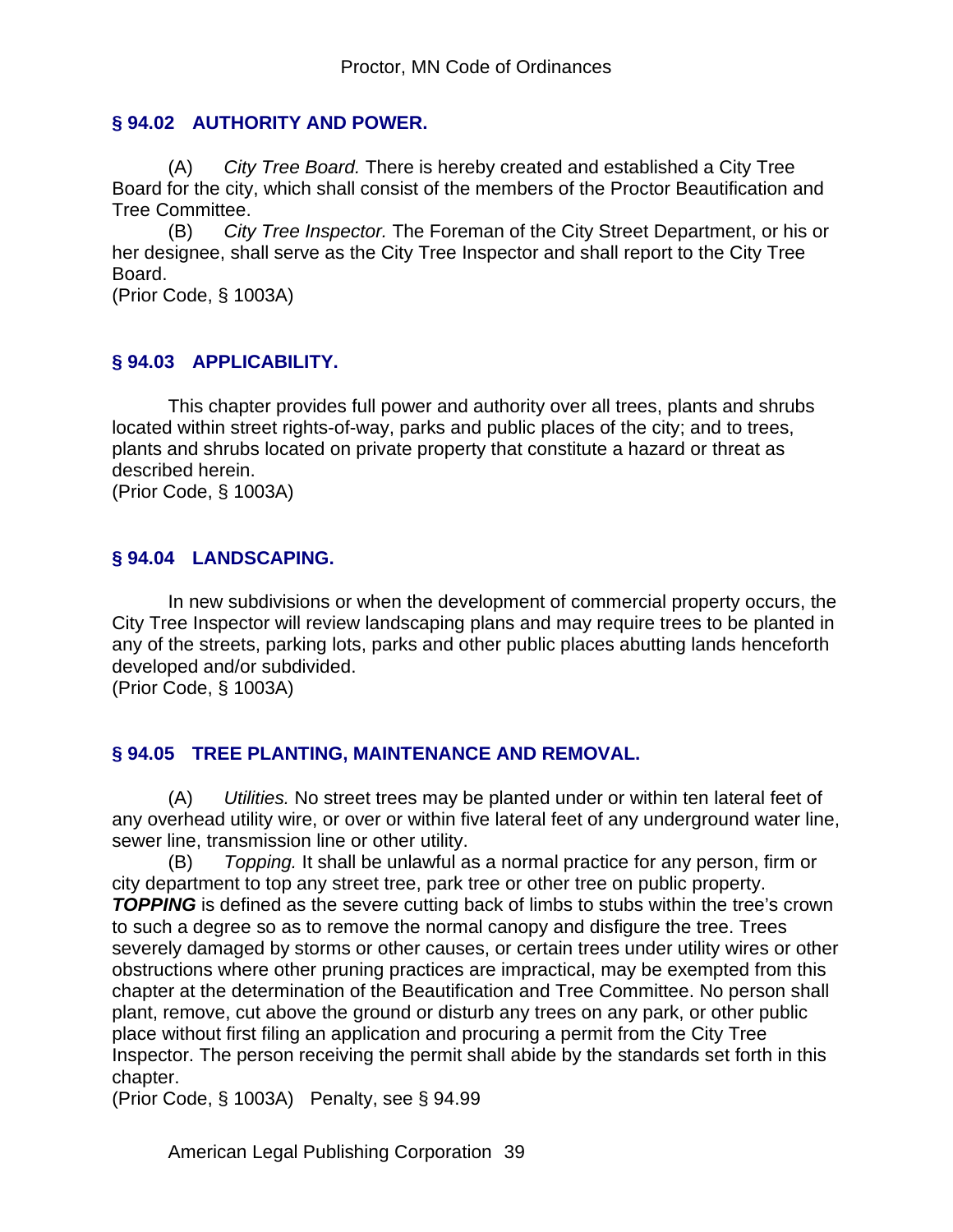### **§ 94.06 TREE PROTECTION.**

(A) Upon the discovery of any destructive or communicable disease or other pestilence which endangers the growth or health of trees, or threatens to spread disease or insect infestations, the City Tree Inspector shall at once cause written notice to be served upon the owner of the property upon which the diseased or infested tree is situated, and the notice shall require the property owner to eradicate, remove or otherwise control the condition within reasonable time to be specified in the notice.

(B) (1) The City Tree Inspector shall have as one of his or her duties the location, selection and identification of any trees which qualify as "landmark trees".

 (2) A tree may qualify for a landmark tree if it meets one or more of the following criteria:

- (a) Species rarity;
- (b) Old age;
- (c) Association with a historical event or person; and/or
- (d) Scenic enhancement.

(Prior Code, § 1003A)

#### **§ 94.07 PRIVATE TREES.**

The City Tree Inspector or his or her official designee has the authority to enter onto private property whereon there is located a tree, shrub, plant or plant part that is suspected to be a public nuisance. (Prior Code, § 1003A)

# **§ 94.99 PENALTY.**

(A) *Violations.* Any person who violates any provision of this chapter or who fails to comply with any notice issued pursuant to provisions of this chapter, upon being found guilty of violations, shall be subject to a fine based on the city administrative fine schedule for each separate offense. Each day during which any violation of the provisions of this chapter shall occur or continue shall be a separate offense. If, as a result of the violation of any provision of this chapter, the injury, mutilation or death of a tree, shrub or other plant located on city-owned property is caused, the cost of repair or replacement of the tree, shrub or other plant shall be borne by the party in violation. The replacement value of trees and shrubs shall be determined in accordance with the latest revision of *A Guide to the Professional Evaluation of Landscape Trees, Specimen Shrubs, and Evergreens*, as published by the International Society of Arboriculture.

(B) *Assessment of claim.* In the event that a nuisance is not abated by the date specified in the notice, the City Tree Inspector is authorized to cause the abatement of the nuisance. The reasonable cost of the abatement shall be filed as a lien against the property on which the nuisance was located. In addition, the owner of the property upon which the nuisance was located shall be subject to prosecution. (Prior Code, § 1003A) (Ord. 02-05, passed 4-4-2005)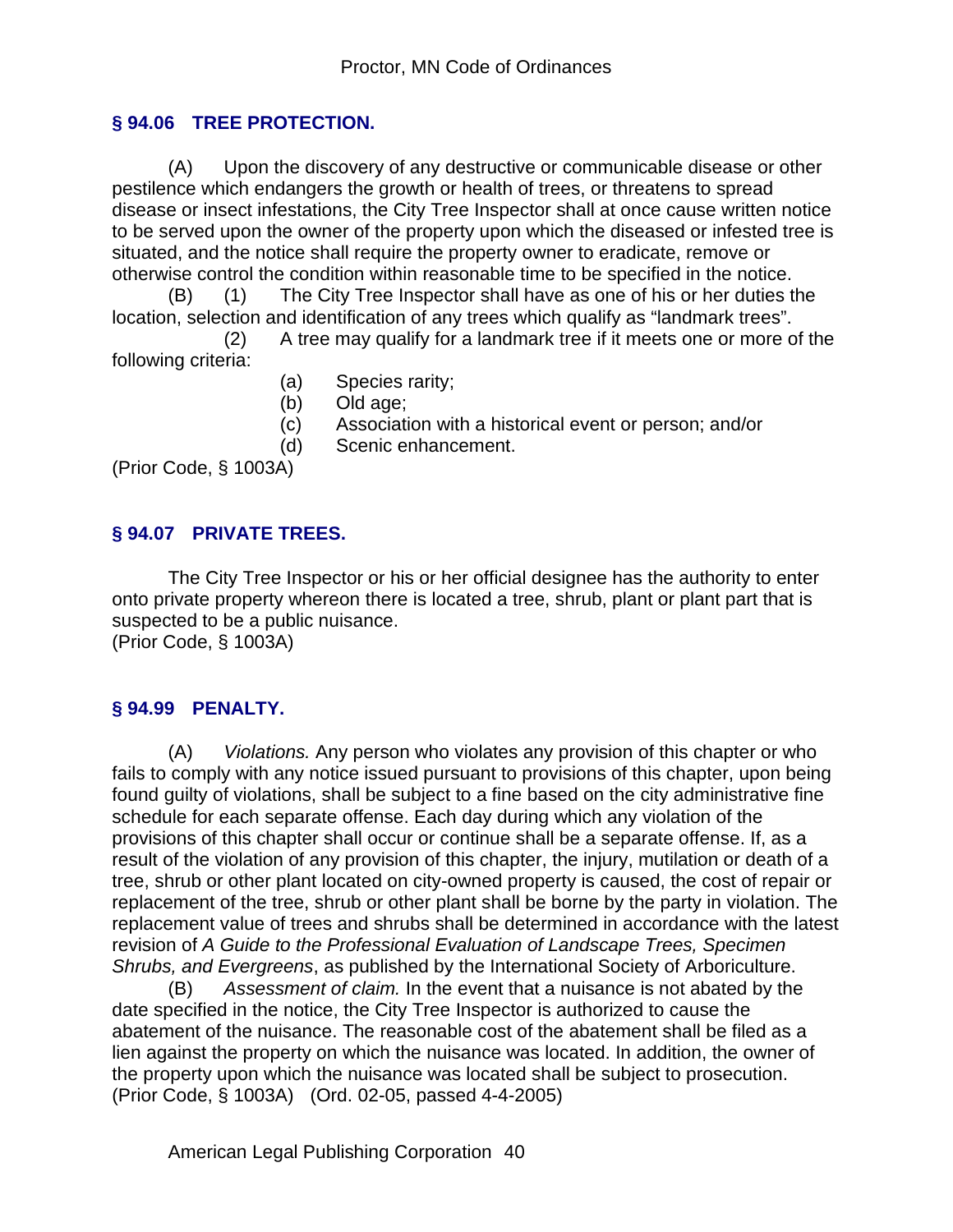# **CHAPTER 95: RIGHT-OF-WAY MANAGEMENT**

#### **Section**

- 95.01 Election to manage the public right-of-way
- 95.02 Definitions
- 95.03 Permit requirement
- 95.04 Permit applications
- 95.05 Issuance of permit; conditions
- 95.06 Permit fees
- 95.07 Right-of-way patching and restoration
- 95.08 Supplementary applications
- 95.09 Denial of permit
- 95.10 Installation requirements
- 95.11 Inspection<br>95.12 Work done
- Work done without a permit
- 95.13 Supplementary notification
- 95.14 Revocation of permits
- 95.15 Mapping data
- 95.16 Location of facilities
- 95.17 Damage to other facilities
- 95.18 Right-of-way vacation
- 95.19 Indemnification and liability
- 95.20 Abandoned facilities
- 95.21 Appeal
- 95.22 Reservation of regulatory and police powers

#### **§ 95.01 ELECTION TO MANAGE THE PUBLIC RIGHT-OF-WAY.**

In accordance with the authority granted to the city under state and federal statutory, administrative and common law, the city hereby elects pursuant to this chapter to manage rights-of-way within its jurisdiction.

#### **§ 95.02 DEFINITIONS.**

The definitions included in M.S. § 237.162, Minnesota Rules 7819.0100 subps. 1 through 23 and Minnesota Rules 7560.0100 subps. 1 through 12, as they be amended from time to time are hereby adopted by reference and are incorporated into this chapter as if set out in full.

#### **§ 95.03 PERMIT REQUIREMENT.**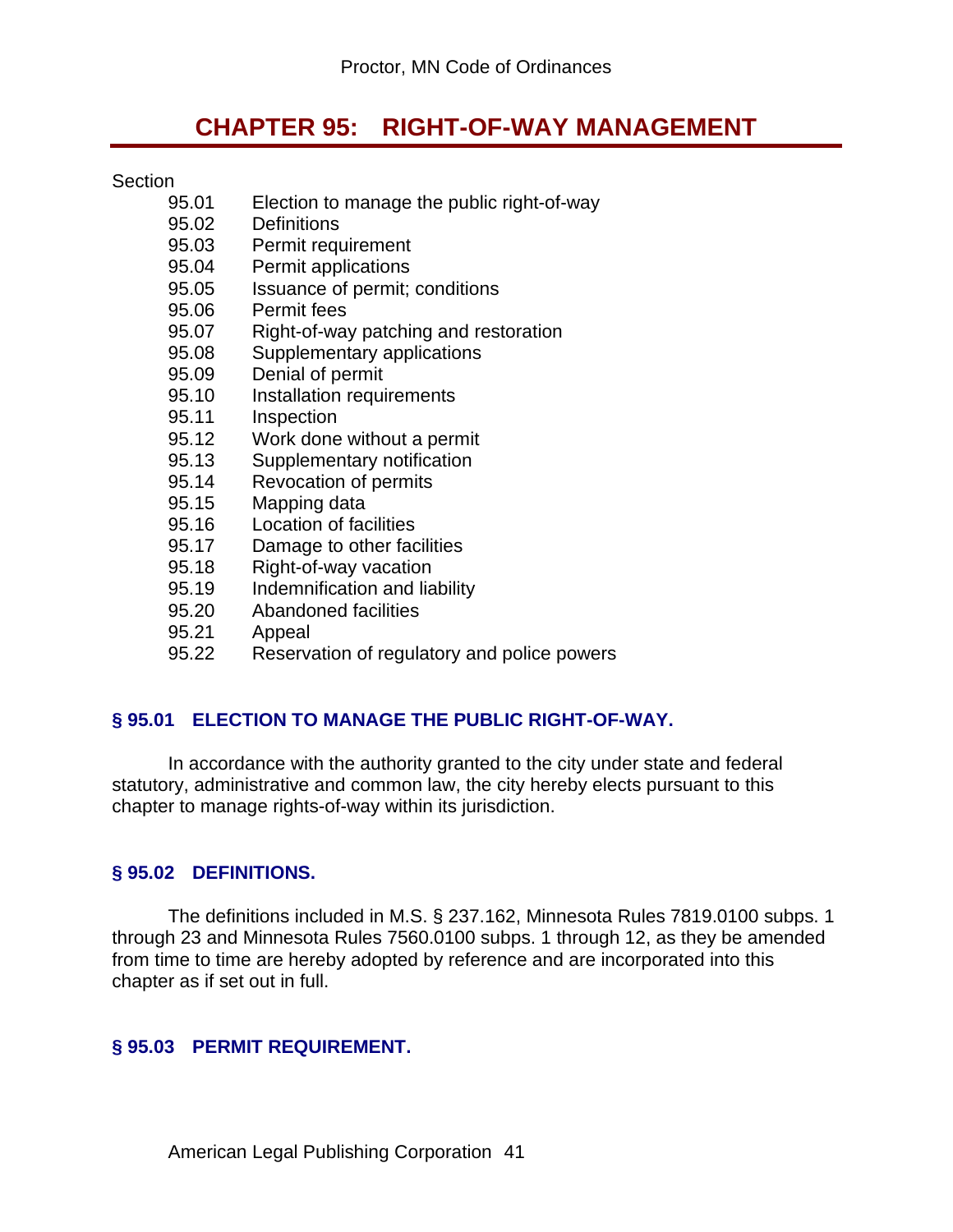(A) *Permit required.* Except as otherwise provided in this code, no person may obstruct or excavate any right-of-way without first having obtained the appropriate permit from the city.

 (1) *Excavation permit.* An excavation permit is required to excavate that part of the right-of-way described in such permit and to hinder free and open passage over the specified portion of the right-of-way by placing facilities described therein, to the extent and for the duration specified therein.

 (2) *Obstruction permit.* An obstruction permit is required to hinder free and open passage over the specified portion of right-of-way by placing equipment described therein on the right-of-way, to the extent and for the duration specified therein. An obstruction permit is not required if a person already possesses a valid excavation permit for the same project.

(B) *Permit extensions.* No person may excavate or obstruct the right-of-way beyond the date or dates specified in the permit unless such person makes a supplementary application for another right-of-way permit before the expiration of the initial permit and a new permit or permit extension is granted.

(C) *Delay penalty.* In accordance with Minnesota Rule 7819.1000 subp. 3, as it may be amended from time to time, and notwithstanding division (B) of this section, the city shall establish and impose a delay penalty for unreasonable delays in right-of-way excavation, obstruction, patching, or restoration. The delay penalty shall be established from time to time by City Council resolution.

(D) *Permit display.* Permits issued under this chapter shall be conspicuously displayed or otherwise available at all times at the indicated work site and shall be available for inspection by the director.

# **§ 95.04 PERMIT APPLICATIONS.**

Application for a permit shall contain and will be considered complete only upon compliance with the requirements of the following provisions:

(A) Submission of a completed permit application form, including all required attachments, scaled drawings showing the location and area of the proposed project and the location of all known existing and proposed facilities, and the following information:

 (1) Each permittee's name, Gopher One-Call registration certificate number, address and e-mail address, if applicable, and telephone and facsimile numbers;

 (2) The name, address and e-mail address, if applicable, and telephone and facsimile numbers of a local representative. The local representative or designee shall be available at all times. Current information regarding how to contact the local representative in an emergency shall be provided at the time of registration;

(3) A certificate of insurance or self-insurance:

 (a) Verifying that an insurance policy has been issued to the permittee by an insurance company licensed to do business in the state, or a form of self insurance acceptable to the director;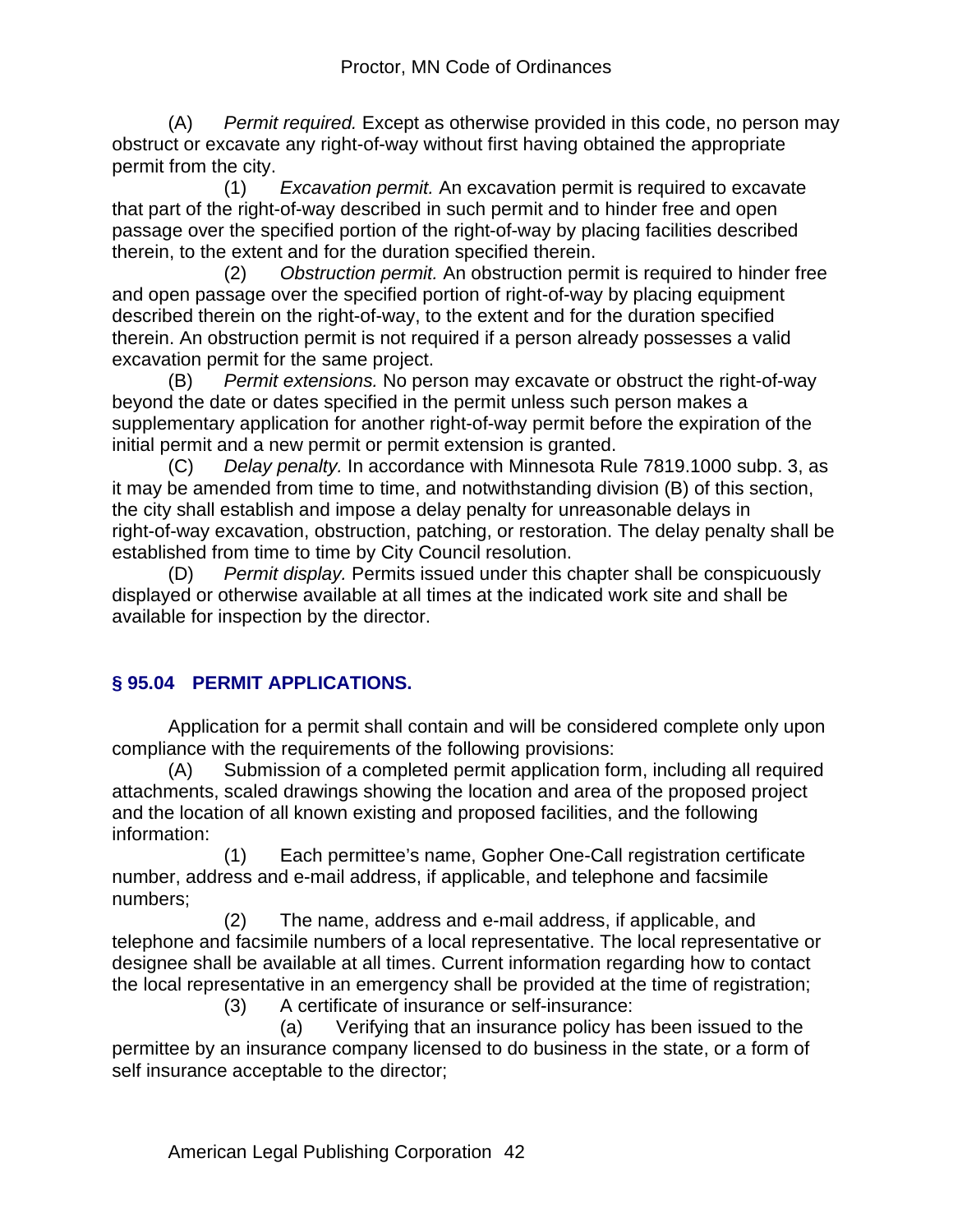(b) Verifying that the permittee is insured against claims for personal injury, including death, as well as claims for property damage arising out of the use and occupancy of the right-of-way by the permittee, its officers, agents, employees and permittees, and placement and use of facilities and equipment in the right-of-way by the permittee, its officers, agents, employees and permittees, including, but not limited to, protection against liability arising from completed operations, damage of underground facilities and collapse of property;

 (c) Naming the city as an additional insured as to whom the coverages required herein are in force and applicable and for whom defense will be provided as to all such coverages;

 (d) Requiring that the director be notified 30 days in advance of cancellation of the policy or material modification of a coverage term;

 (e) Indicating comprehensive liability coverage, automobile liability coverage, workers compensation and umbrella coverage established by the director in amounts sufficient to protect the city and the public and to carry out the purposes and policies of this chapter;

(f) The city may require a copy of the actual insurance policies;

 (g) If the person is a corporation, a copy of the certificate required to be filed under M.S. § 300.06, as it may be amended from time to time, as recorded and certified to by the Secretary of State; and

 (8) A copy of the person's order granting a certificate of authority from the Minnesota Public Utilities Commission or other applicable state or federal agency, where the person is lawfully required to have such certificate from said commission or other state or federal agency.

(B) Payment of money due the city for:

(1) Permit fees, estimated restoration costs and other management

(2) Prior obstructions or excavations;

 (3) Any undisputed loss, damage, or expense suffered by the city because of applicant's prior excavations or obstructions of the rights-of-way or any emergency actions taken by the city; and

(4) Franchise fees or other charges, if applicable.

# **§ 95.05 ISSUANCE OF PERMIT; CONDITIONS.**

costs;

(A) *Permit issuance.* If the applicant has satisfied the requirements of this chapter, the director shall issue a permit.

(B) *Conditions.* The director may impose reasonable conditions upon the issuance of the permit and the performance of the applicant thereunder to protect the health, safety and welfare or when necessary to protect the right-of-way and its current use. In addition, a permittee shall comply with all requirements of local, state and federal laws, including but not limited to M.S. §§ 216D.01 through 216D.09, as they may be amended from time to time (Gopher One Call Excavation Notice System) and Minnesota Rules Ch. 7560, as it may be amended from time to time.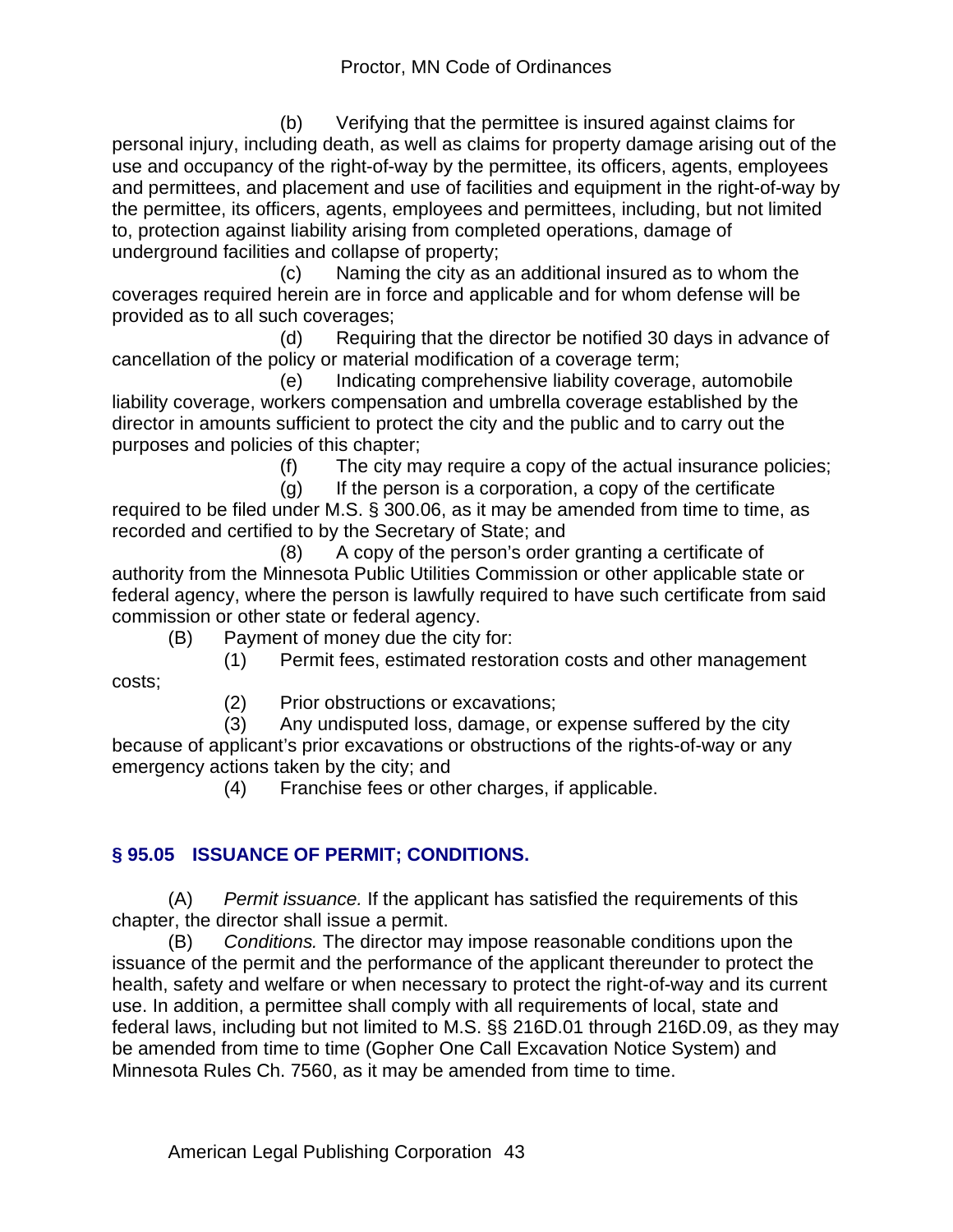(C) *Trenchless excavation.* As a condition of all applicable permits, permittees employing trenchless excavation methods, including but not limited to horizontal directional drilling, shall follow all requirements set forth in M.S. Ch. 216D and Minnesota Rules Ch. 7560, as they may be amended from time to time, and shall require potholing or open cutting over existing underground utilities before excavating, as determined by the city.

# **§ 95.06 PERMIT FEES.**

(A) *Generally.* The city shall establish an excavation permit fee in an amount sufficient to recover the following costs:

- (1) The city management costs; and
- (2) Degradation costs, if applicable.

(B) *Obstruction permit fee.* The city shall establish the obstruction permit fee and shall be in an amount sufficient to recover the city management costs.

(C) *Payment of permit fees.* No excavation permit or obstruction permit shall be issued without payment of excavation or obstruction permit fees. The city may allow applicant to pay such fees within 30 days of billing.

(D) *Non-refundable.* Permit fees that were paid for a permit that the director has revoked for a breach as stated in § 95.21 of this section are not refundable.

(E) *Application to franchises.* Unless otherwise agreed to in a franchise, management costs may be charged separately from and in addition to the franchise fees imposed on a right-of-way user in the franchise.

(F) *Consistent with state statute.* All permit fees shall be established consistent with the provisions of Minnesota Rule 7819.100, as it may be amended from time to time.

# **§ 95.07 RIGHT-OF-WAY PATCHING AND RESTORATION.**

(A) *Timing.* The work to be done under the excavation permit, and the patching and restoration of the right-of-way as required in this chapter, must be completed within the dates specified in the permit, increased by as many days as work could not be done because of circumstances beyond the control of the permittee or when work was prohibited as unseasonable or unreasonable under § 95.15 of this chapter.

(B) *Patch and restoration.* Permittee shall patch its own work. The city may choose either to have the permittee restore the right-of-way or to restore the right-of-way itself.

 (1) *City restoration.* If the city restores the right-of-way, permittee shall pay the costs thereof within 30 days of billing. If following such restoration, the pavement settles due to permittee's improper backfilling, the permittee shall pay to the city, within 30 days of billing, all costs associated with having to correct the defective work.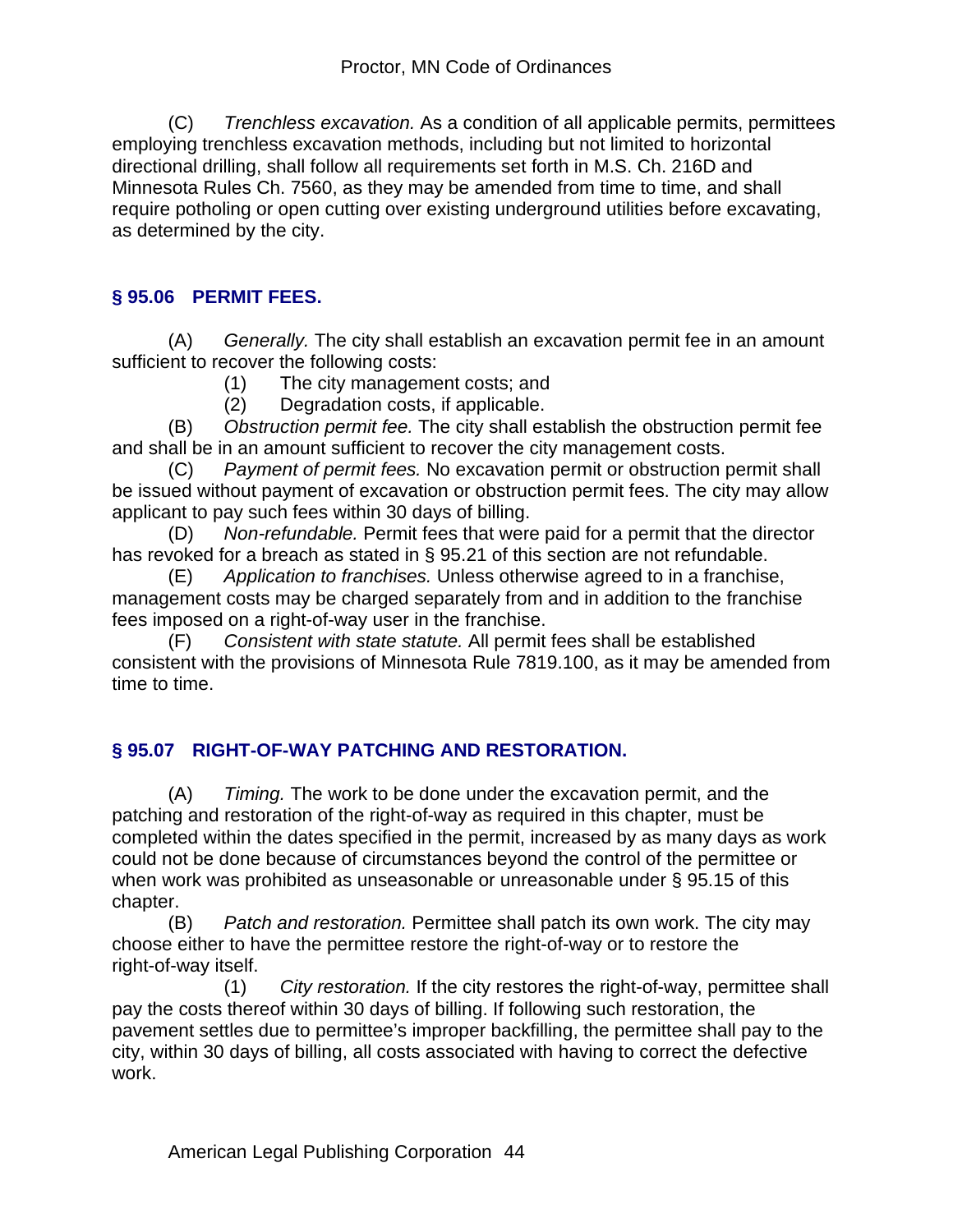(2) *Permittee restoration.* If the permittee restores the right-of-way itself, it shall at the time of application for an excavation permit post a construction performance bond in accordance with the provisions of Minnesota Rules 7819.3000, as it may be amended from time to time.

 (3) *Degradation fee in lieu of restoration.* In lieu of right-of-way restoration, a right-of-way user may elect to pay a degradation fee. However, the right-of-way user shall remain responsible for patching and the degradation fee shall not include the cost to accomplish these responsibilities.

(C) *Standards.* The permittee shall perform patching and restoration according to the standards and with the materials specified by the city and shall comply with Minnesota Rule 7819.1100, as it may be amended from time to time.

(D) *Duty to correct defects.* The permittee shall correct defects in patching, or restoration performed by permittee or its agents. Permittee upon notification from the director, correct all restoration work to the extent necessary, using the method required by the director. Said work shall be completed within five calendar days of the receipt of the notice from the director, not including days during which work cannot be done because of circumstances constituting force majeure or days when work is prohibited as unseasonable or unreasonable under § 95.15 of this chapter.

(E) *Failure to restore.* If the permittee fails to restore the right-of-way in the manner and to the condition required by the director, or fails to satisfactorily and timely complete all restoration required by the director, the director at its option may do such work. In that event the permittee shall pay to the city, within 30 days of billing, the cost of restoring the right-of-way. If permittee fails to pay as required, the city may exercise its rights under the construction performance bond.

# **§ 95.08 SUPPLEMENTARY APPLICATIONS.**

(A) *Limitation on area.* A right-of-way permit is valid only for the area of the right-of-way specified in the permit. No permittee may do any work outside the area specified in the permit, except as provided herein. Any permittee which determines that an area greater than that specified in the permit must be obstructed or excavated must before working in that greater area make application for a permit extension and pay any additional fees required thereby, and be granted a new permit or permit extension.

(B) *Limitation on dates.* A right-of-way permit is valid only for the dates specified in the permit. No permittee may begin its work before the permit start date or, except as provided herein, continue working after the end date. If a permittee does not finish the work by the permit end date, it must apply for a new permit for the additional time it needs, and receive the new permit or an extension of the old permit before working after the end date of the previous permit. This supplementary application must be submitted before the permit end date.

#### **§ 95.09 DENIAL OF PERMIT.**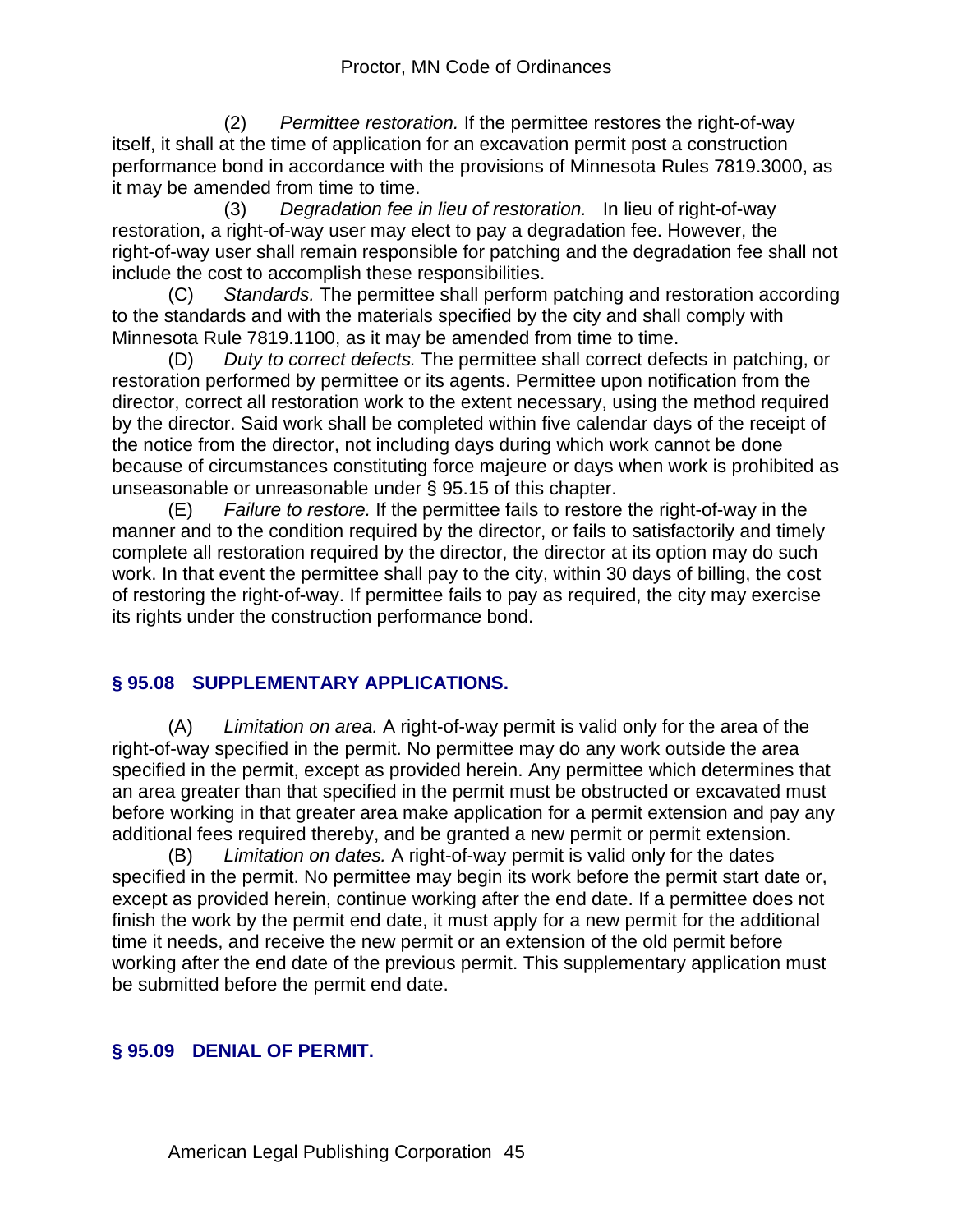The city may deny a permit for failure to meet the requirements and conditions of this chapter or if the city determines that the denial is necessary to protect the health, safety, and welfare or when necessary to protect the right-of-way and its current use.

### **§ 95.10 INSTALLATION REQUIREMENTS.**

The excavation, backfilling, patching and restoration, and all other work performed in the right-of-way shall be done in conformance with Minnesota Rules 7819.1100, as it may be amended from time to time and other applicable local requirements, in so far as they are not inconsistent with the M.S. §§ 237.162 and 237.163, as it may be amended from time to time.

# **§ 95.11 INSPECTION.**

(A) *Notice of completion.* When the work under any permit hereunder is completed, the permittee shall furnish a completion certificate in accordance Minnesota Rules 7819.1300, as it may be amended from time to time.

(B) *Site inspection.* Permittee shall make the work-site available to city personnel and to all others as authorized by law for inspection at all reasonable times during the execution of and upon completion of the work.

(C) *Authority of director.*

 (1) At the time of inspection, the director may order the immediate cessation of any work, which poses a serious threat to the life, health, safety or well-being of the public.

 (2) The director may issue an order to the permittee for any work that does not conform to the terms of the permit or other applicable standards, conditions, or codes. The order shall state that failure to correct the violation will be cause for revocation of the permit. Within ten days after issuance of the order, the permittee shall present proof to the director that the violation has been corrected. If such proof has not been presented within the required time, the director may revoke the permit pursuant to § 95.21 of this chapter.

# **§ 95.12 WORK DONE WITHOUT A PERMIT.**

(A) *Emergency situations.* 

 (1) Each person with facilities in the right-of-way shall immediately notify the city of any event regarding its facilities that it considers being an emergency. The owner of the facilities may proceed to take whatever actions are necessary to respond to the emergency. Within two business days after the occurrence of the emergency the owner shall apply for the necessary permits, pay the fees associated therewith and fulfill the rest of the requirements necessary to bring itself into compliance with this chapter for the actions it took in response to the emergency.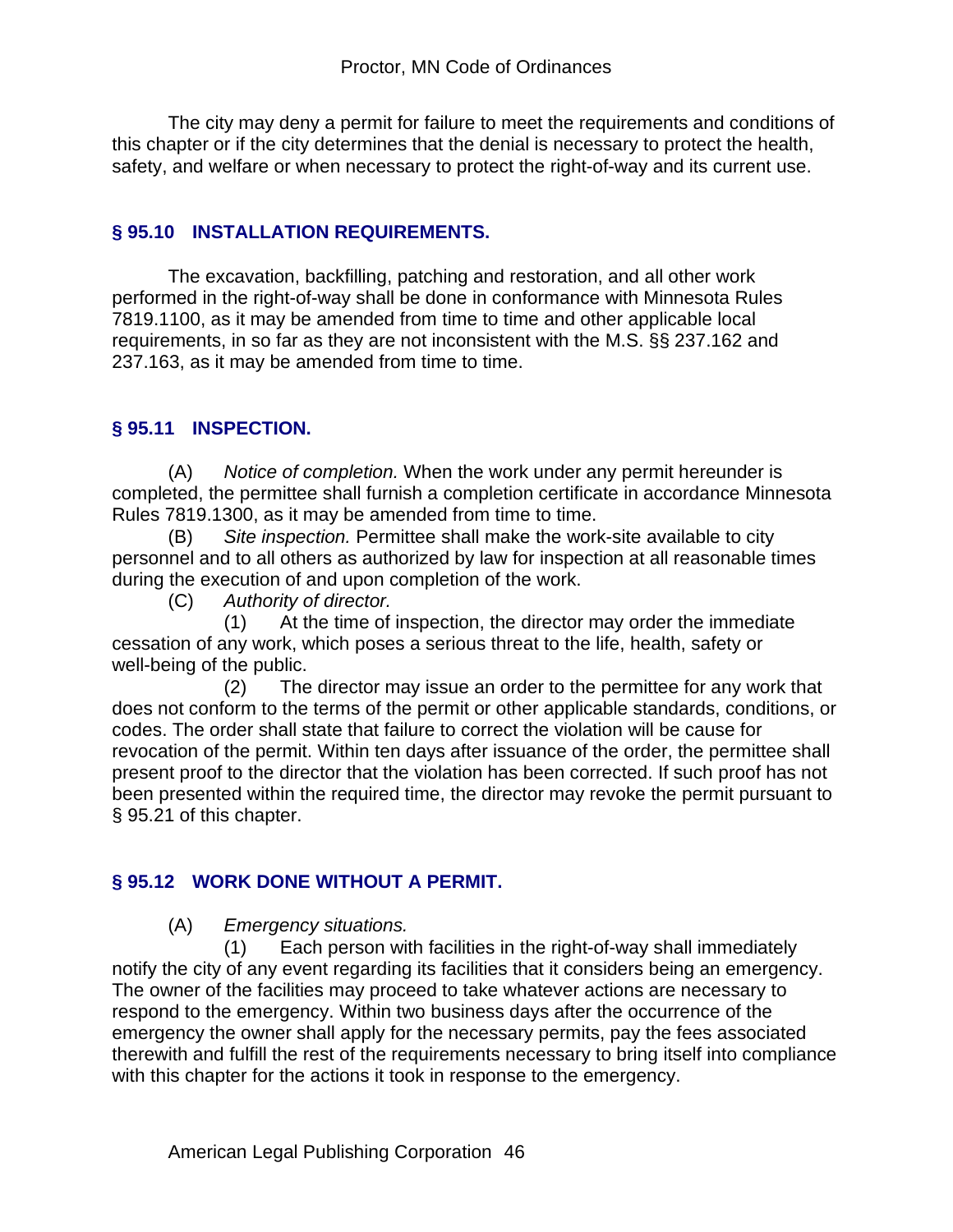(2) If the city becomes aware of an emergency regarding facilities, the city will attempt to contact the local representative of each facility owner affected, or potentially affected, by the emergency. In any event, the city may take whatever action it deems necessary to respond to the emergency, the cost of which shall be borne by the person whose facilities occasioned the emergency.

(B) *Non-emergency situations.* Except in an emergency, any person who, without first having obtained the necessary permit, obstructs or excavates a right-of-way must subsequently obtain a permit, and as a penalty pay double the normal fee for said permit, pay double all the other fees required by this code, deposit with the city the fees necessary to correct any damage to the right-of-way and comply with all of the requirements of this chapter.

# **§ 95.13 SUPPLEMENTARY NOTIFICATION.**

If the obstruction or excavation of the right-of-way begins later or ends sooner than the date given on the permit, permittee shall notify the director of the accurate information as soon as this information is known.

# **§ 95.14 REVOCATION OF PERMITS.**

(A) *Substantial breach.* The city reserves its right, as provided herein, to revoke any right-of-way permit, without a fee refund, if there is a substantial breach of the terms and conditions of any statute, ordinance, rule or regulation, or any material condition of the permit. A substantial breach by permittee shall include, but shall not be limited to, the following:

(1) The violation of any material provision of the right-of-way permit;

 (2) An evasion or attempt to evade any material provision of the right-of-way permit, or the perpetration or attempt to perpetrate any fraud or deceit upon the city or its citizens;

 (3) Any material misrepresentation of fact in the application for a right-of-way permit;

 (4) The failure to complete the work in a timely manner; unless a permit extension is obtained or unless the failure to complete work is due to reasons beyond the permittees control; or

 (5) The failure to correct, in a timely manner, work that does not conform to a condition indicated on an order issued pursuant to § 95.18 of this chapter.

(B) *Written notice of breach.* If the city determines that the permittee has committed a substantial breach of a term or condition of any statute, ordinance, rule, regulation or any condition of the permit the city shall make a written demand upon the permittee to remedy such violation. The demand shall state that continued violations might be cause for revocation of the permit. A substantial breach, as stated above, will allow the city, at its discretion, to place additional or revised conditions on the permit to mitigate and remedy the breach.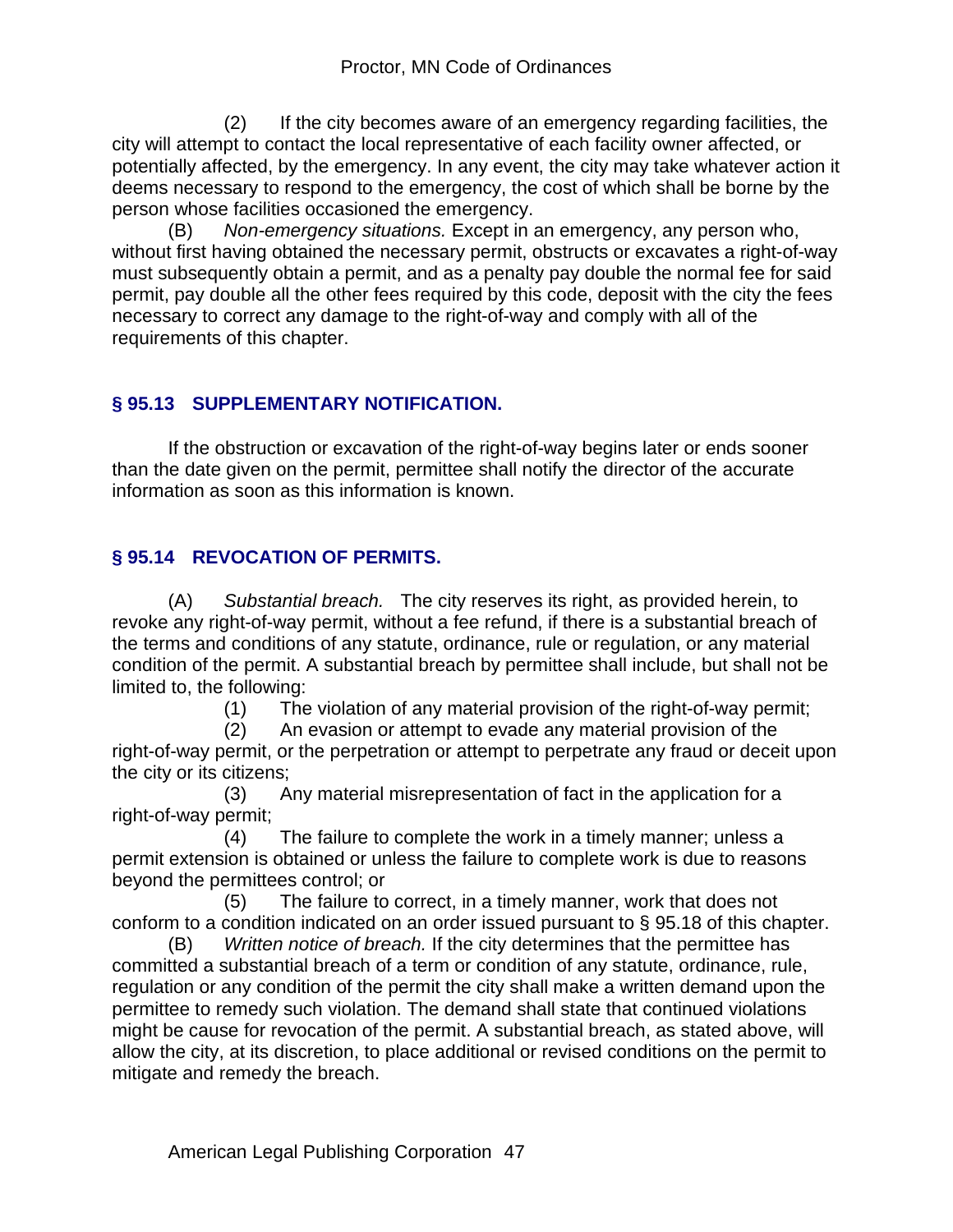(C) *Response to notice of breach.* Within 24 hours of receiving notification of the breach, permittee shall provide the city with a plan, acceptable to the city, which will cure the breach. Permittee's failure to so contact the city, or the permittee's failure to submit an acceptable plan, or permittee's failure to reasonably implement the approved plan, shall be cause for immediate revocation of the permit.

(D) *Reimbursement of city costs.* If a permit is revoked, the permittee shall also reimburse the city for the city's reasonable costs, including restoration costs and the costs of collection and reasonable attorneys' fees incurred in connection with such revocation.

### **§ 95.15 MAPPING DATA.**

(A) *Information required.* Each permittee shall provide mapping information required by the city in accordance with Minnesota Rules 7819.4000 and 7819.4100, as they may be amended from time to time.

(B) *Service laterals.* All permits issued for the installation or repair of service laterals, other than minor repairs as defined in Minnesota Rules 7560.0150 subpart 2, as it may be amended from time to time, shall require the permittee's use of appropriate means of establishing the horizontal locations of installed service laterals, and the service lateral vertical locations in those cases where the city reasonably requires it. Permittees or their subcontractors shall submit to the city evidence of the installed service lateral locations. Compliance with this division (B) and with applicable Gopher State One Call Law and Minnesota Rules governing service laterals installed after December 31, 2005, shall be a condition of any city approval necessary for payments to contractors working on a public improvement project including those under M.S. Ch. 429, as it may be amended from time to time, and city approval of performance under development agreements, or other subdivision or site plan approval under M.S. Ch. 462, as it may be amended from time to time. The city shall reasonably determine the appropriate method of providing such information. Failure to provide prompt and accurate information on the service laterals installed may result in the revocation of the permit issued for the work or for future permits to the offending permittee or its subcontractors.

# **§ 95.16 LOCATION OF FACILITIES.**

(A) *Generally.* Placement, location, and relocation of facilities must comply with the act, with other applicable law, and with Minnesota Rules 7819.3100, 7819.5000 and 7819.5100, as they may be amended from time to time, to the extent the rules do not limit authority otherwise available to cities.

(B) *Corridors.* The city may assign specific corridors within the right-of-way, or any particular segment thereof as may be necessary, for each type of facilities that is or, pursuant to current technology, the city expects will someday be located within the right-of-way. All excavation, obstruction, or other permits issued by the city involving the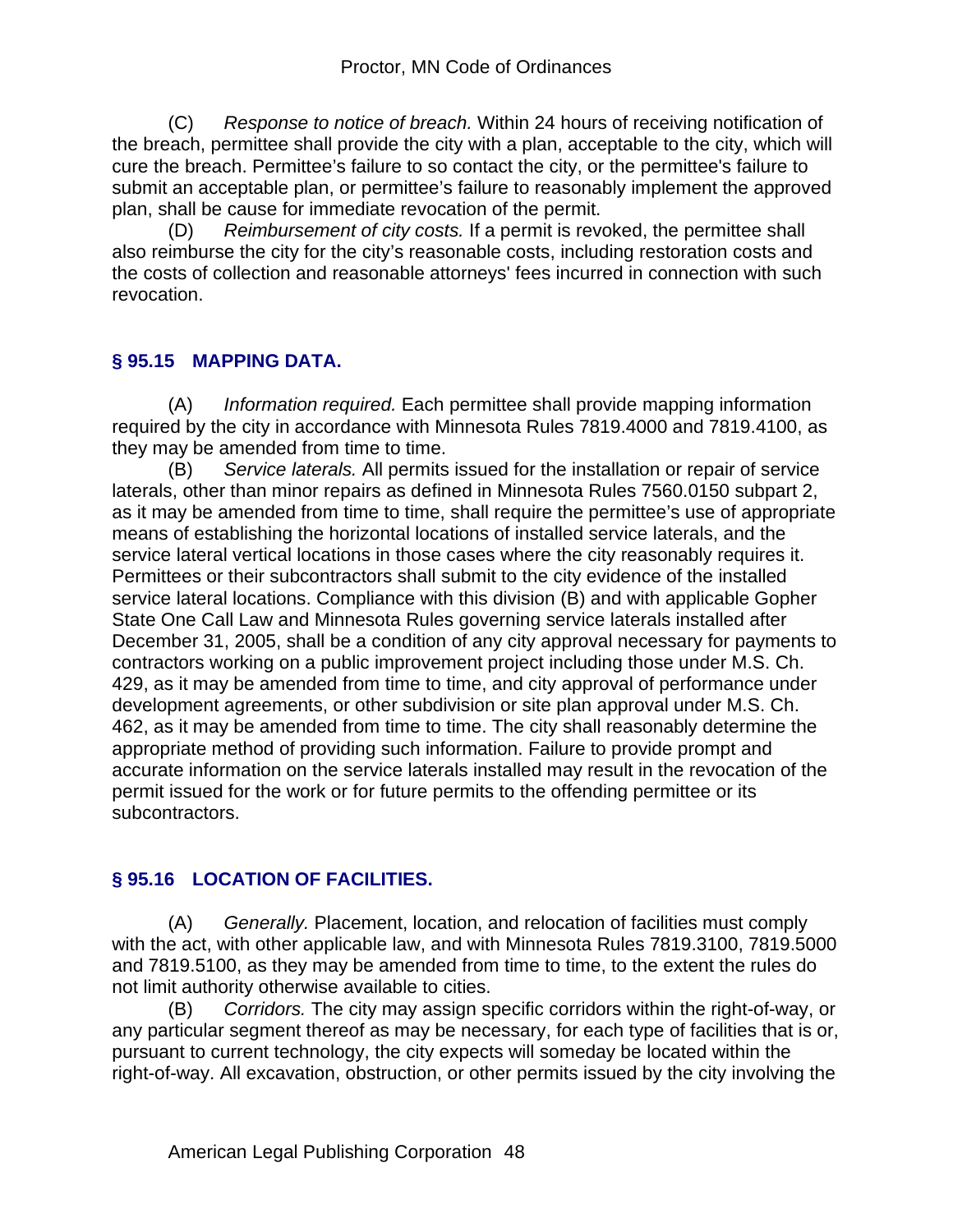installation or replacement of facilities shall designate the proper corridor for the facilities at issue.

(C) *Limitation of space.* To protect health, safety, and welfare or when necessary to protect the right-of-way and its current use, the director shall have the power to prohibit or director shall strive to the extent possible to accommodate all existing and potential users of the right-of-way, but shall be guided primarily by considerations of the public interest, the public's needs for the particular utility service, the condition of the right-of-way, the time of year with respect to essential utilities, the protection of existing facilities in the right-of-way, and future city plans for public improvements and development projects which have been determined to be in the public interest.

# **§ 95.17 DAMAGE TO OTHER FACILITIES.**

When the city does work in the right-of-way and finds it necessary to maintain, support, or move facilities to protect it, the director shall notify the local representative as early as is reasonably possible and placed as required. The costs associated therewith will be billed to that facility owner and must be paid within 30 days from the date of billing. Each facility owner shall be responsible for the cost of repairing any facilities in the right-of-way which it or its facilities damages. Each facility owner shall be responsible for the cost of repairing any damage to the facilities of another caused during the city's response to an emergency occasioned by that owner's facilities.

#### **§ 95.18 RIGHT-OF-WAY VACATION.**

 If the city vacates a right-of-way that contains facilities, the facility owner's rights in the vacated right-of-way are governed by Minnesota Rules 7819.3200, as it may be amended from time to time.

#### **§ 95.19 INDEMNIFICATION AND LIABILITY.**

By applying for and accepting a permit under this chapter, a permittee agrees to defend and indemnify the city in accordance with the provisions of Minnesota Rule 7819.1250, as it may be amended from time to time.

#### **§ 95.20 ABANDONED FACILITIES.**

Any person who has abandoned facilities in any right-of-way shall remove them from that right-of-way if required in conjunction with other right-of-way repair, excavation, or construction, unless the director waives this requirement.